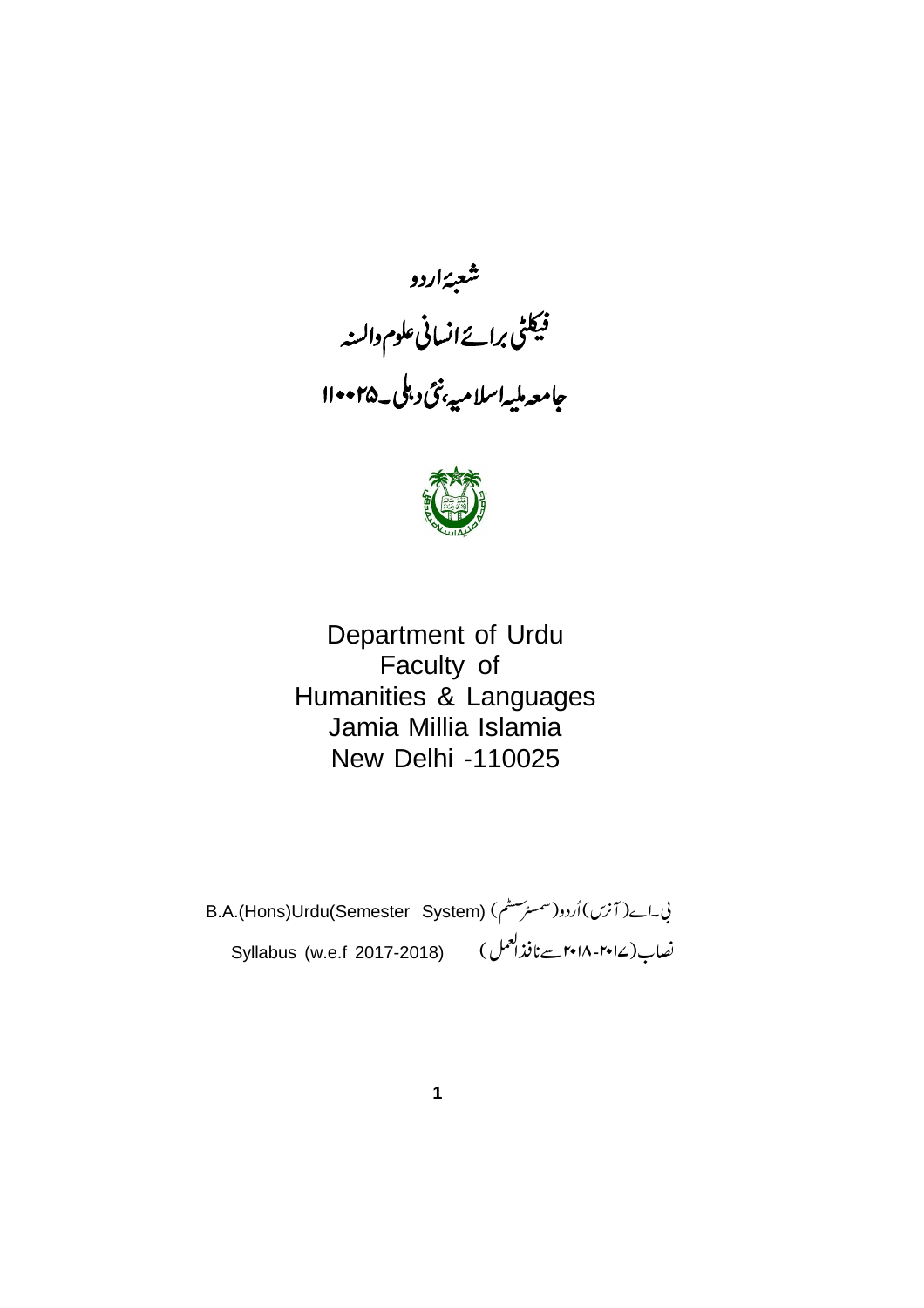# شعبهٔاردوکامختفرتغارف

حامعہ ملیہاسلامیہ کے قیام(۲۹،اکتوبر ۱۹۲۰) ہی سے دیگرمشرقی علوم کے ساتھ ساتھ اردوزبان وادب بھی جامعہ کےنصاب میں شامل ہے۔ جامعہ کے زمانۂ آغاز میں اسا تذ ه اور مضامین کا اختصاص ممکن نه تھا،ایک استاد بیک وقت کُی مضامین کی تعلیم دیتا تھا، اس باعث اردوز بان وادب کی تذریس سے بھی کئی اسا تذہ وابستہ رہے۔جامعہ نے ترقی کی منازل طےکیں تو مختلف مضامین اور زبانوں کے شعبےالگ الگ قائم ہوئے۔شعبۂ ار دوجھی اسی طور جود میں آیا۔

ابتدا میں پہ شعبہ'' رورل انسٹی ٹیوٹ'' سے منسلک تھا۔ ڈاکٹر سید عابد حسین، جناب قیصر زیدی اور جناب تنفیع الدین نیر جیسے ادیب واسا تذہ اس سے وابستہ رہے۔ ۵∠۱۹ء سےقبل جدا گانہ شعبہ قائم ہواتو ڈاکٹر تنویراحمدعلویااس کےصدر بنائے گئے ۔۱۹۷۵ ءمیں ڈاکٹر گویی چندنارنگ شعبے کے پہلے پروفیسراور پھر بعد میں صدرمقرر ہوئے۔ان کے بعد پروفيسرعنوان چشتي، پروفيسَرَظيم الشان صديقي، پروفيسرمحمه ذاكر، پروفيسرحنيف كيفي، پروفيسرشيم خفي، پروفيسر قاضي عبيد الرحلن باشي ، پروفيسٽس الحق عثاني ، پروفيسر خالدمحمود، پروفیسرشهناز انجم اور پروفیسر وہاج الدین علوی منصب صدارت پر فائز رہے۔موجودہ صدر ىروفيسرشىمپررسول ہيں۔ جدا گانہ شعبے کے قیام کے ساتھ ہی یہاں پی انچ ڈی پروگرام کا آغاز ہوا جس کے تحت اب تک کم دبیش پچاس مقالے لکھے گئے ۔ان میں سے کئی مقالےاردوختیق وتنقید میں مثالی درجہ رکھتے ہیں۔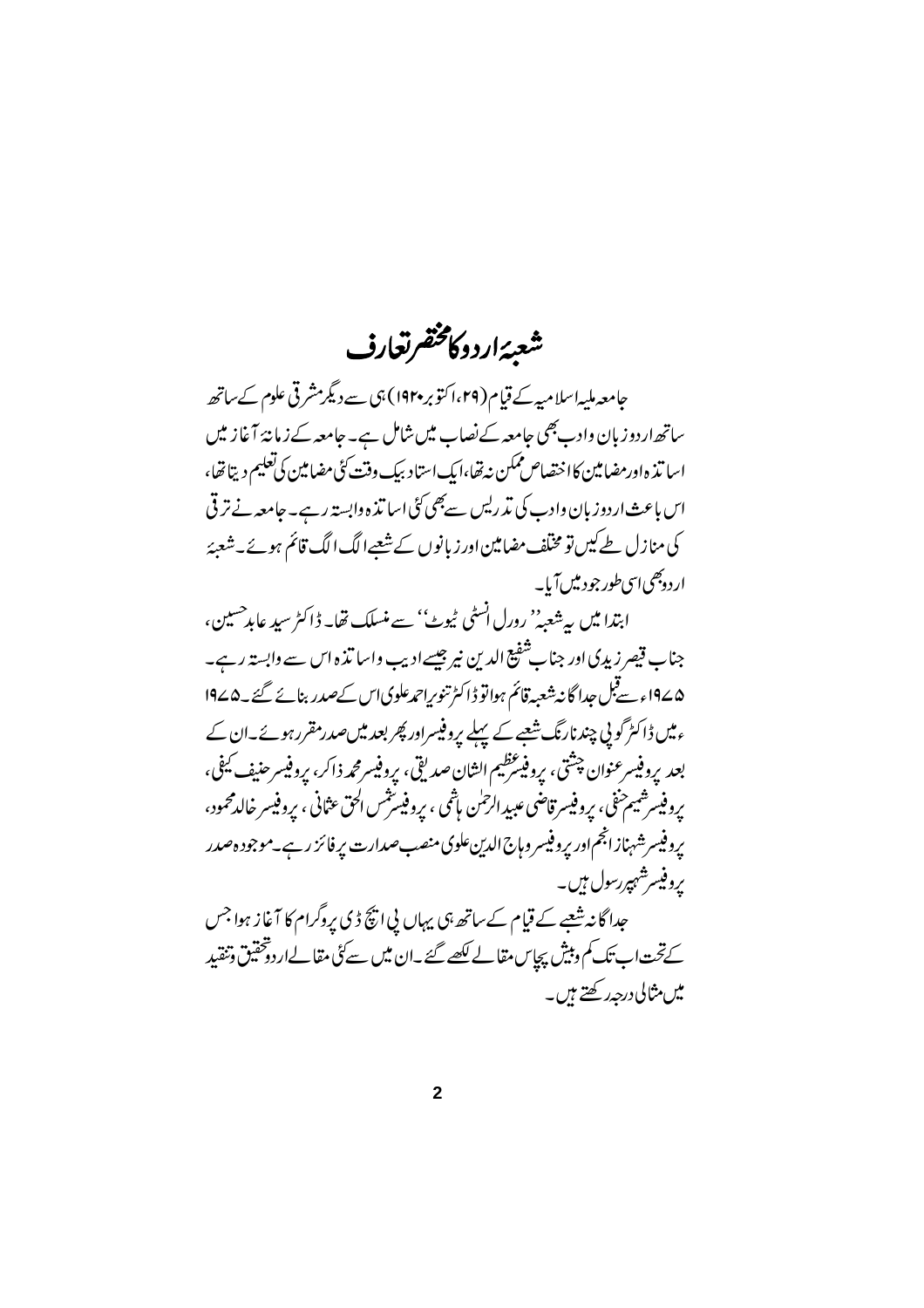# ان دنوں شعبے میں پی انکچ ڈی کے ساتھ ساتھ ایم فل ،ایم اے، پی اےآ نرز ، پی .<br>جی ڈیلومہ اِن اردوماس میڈیااور سر ٹیفکٹ اِن اردو کے نصابات پڑھائے جار ہے ہیں۔

# شعبئةاردوكےاسا تذه

 ۲\_ پروفیسروہاج الدین علوی ۳۔ پروفیسرشنرادانجم ۴۔ پروفیسراحمدمحفوظ ۵۔ یروفیسرکونز مظہری ۲ *په د پي*وفيس*رعبدالرشيد* ے۔ ڈاکٹرخالدجاوید ۸۔ ڈاکٹرندیماحمہ ۹\_ ڈاکٹرعمراناحمہ ۱۰۔ ڈاکٹرسرورالہدی اا۔ ڈاکٹرخالدمبشر ۱۲۔ ڈاکٹرمشیراحمہ ۱۳۔ ڈاکٹرسیدتنور<sup>حسین</sup>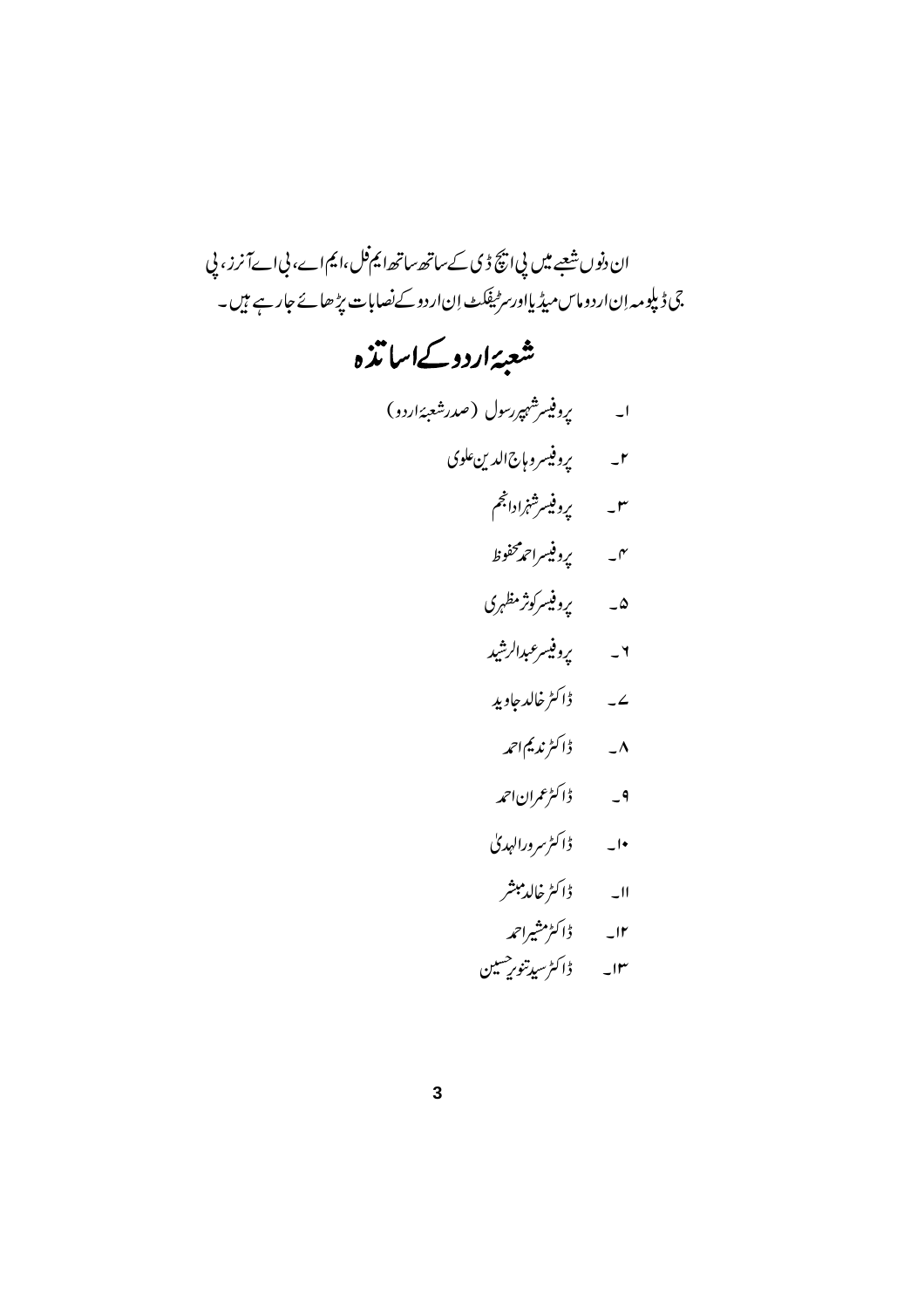سمسرنظام كاطريقة كار

ہر پر چہ سو (100) نمبر یعنی حارکر یڈٹ کا ہوگا اور نمبروں کی تفسیم حسب ذیل ہوگی۔

 **25 -** (Internal Assesment)  **75 -** (Written Examination)

نحر ریک امتحان سمسٹر کےاختتام پر ہوگا اوراس کے پر چوں میں نمبروں کی

 **45**

$$
\frac{1}{2} \frac{1}{2} \frac{1}{2} \frac{1}{2} \frac{1}{2} \frac{1}{2} \frac{1}{2} \frac{1}{2} \frac{1}{2} \frac{1}{2} \frac{1}{2} \frac{1}{2} \frac{1}{2} \frac{1}{2} \frac{1}{2} \frac{1}{2} \frac{1}{2} \frac{1}{2} \frac{1}{2} \frac{1}{2} \frac{1}{2} \frac{1}{2} \frac{1}{2} \frac{1}{2} \frac{1}{2} \frac{1}{2} \frac{1}{2} \frac{1}{2} \frac{1}{2} \frac{1}{2} \frac{1}{2} \frac{1}{2} \frac{1}{2} \frac{1}{2} \frac{1}{2} \frac{1}{2} \frac{1}{2} \frac{1}{2} \frac{1}{2} \frac{1}{2} \frac{1}{2} \frac{1}{2} \frac{1}{2} \frac{1}{2} \frac{1}{2} \frac{1}{2} \frac{1}{2} \frac{1}{2} \frac{1}{2} \frac{1}{2} \frac{1}{2} \frac{1}{2} \frac{1}{2} \frac{1}{2} \frac{1}{2} \frac{1}{2} \frac{1}{2} \frac{1}{2} \frac{1}{2} \frac{1}{2} \frac{1}{2} \frac{1}{2} \frac{1}{2} \frac{1}{2} \frac{1}{2} \frac{1}{2} \frac{1}{2} \frac{1}{2} \frac{1}{2} \frac{1}{2} \frac{1}{2} \frac{1}{2} \frac{1}{2} \frac{1}{2} \frac{1}{2} \frac{1}{2} \frac{1}{2} \frac{1}{2} \frac{1}{2} \frac{1}{2} \frac{1}{2} \frac{1}{2} \frac{1}{2} \frac{1}{2} \frac{1}{2} \frac{1}{2} \frac{1}{2} \frac{1}{2} \frac{1}{2} \frac{1}{2} \frac{1}{2} \frac{1}{2} \frac{1}{2} \frac{1}{2} \frac{1}{2} \frac{1}{2} \frac{1}{2} \frac{1}{2} \frac{1}{2} \frac{1}{2} \frac{1}{2} \frac{1}{2} \frac{1}{2} \frac{1}{2} \frac{1}{2} \frac{1}{2} \frac{1}{2} \frac{1}{2} \frac{1
$$

**30**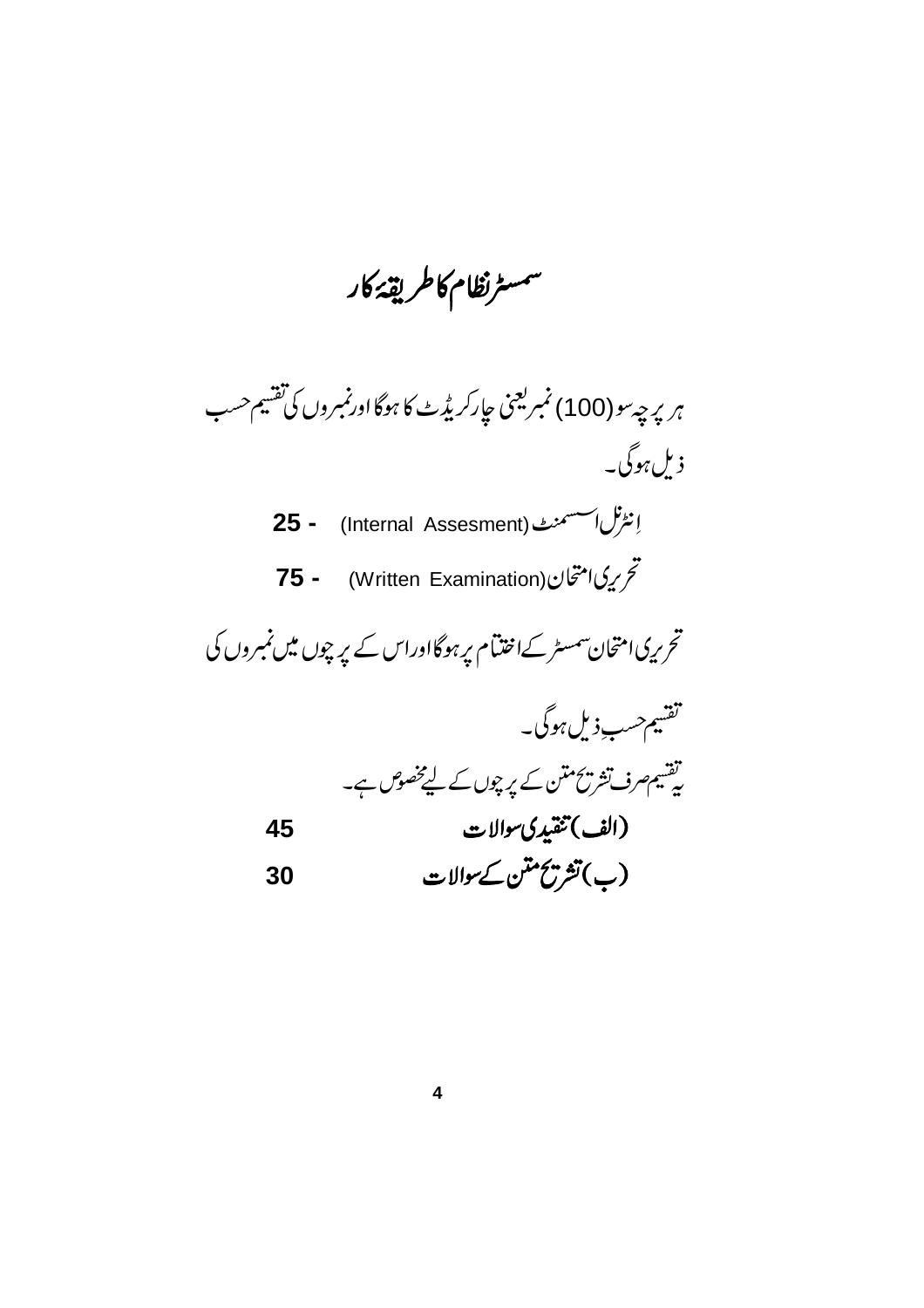## **B.A. (Hons.) Semester-I**

| Paper I  | ار دوشاعری کی اصناف | .1              |
|----------|---------------------|-----------------|
| Paper II | اردونثر کی اصناف    | $\overline{.2}$ |

### **Semester-II**

| Paper III | اردوزبان دادب کی تاریخ          | $\cdot$ 3 |
|-----------|---------------------------------|-----------|
| Paper IV  | غیرافسانوی نثر (سفرنامه بهوانج، | .4        |
|           | خودنوشت،خا كە،مكاتىپ)           |           |

### **Semester-III**

| Paper V   | جد پداردوشاعری | .5 |
|-----------|----------------|----|
| Paper VI  | 6. ترجمەنگارى  |    |
| Paper VII | 7. اردوصحافت   |    |

### **Semester-IV**

| Paper VIII | قدیم افسانوی ادب  | .8 |
|------------|-------------------|----|
| Paper IX   | 9. علم بلاغت      |    |
| Paper X    | 10. اردوطنز ومزاح |    |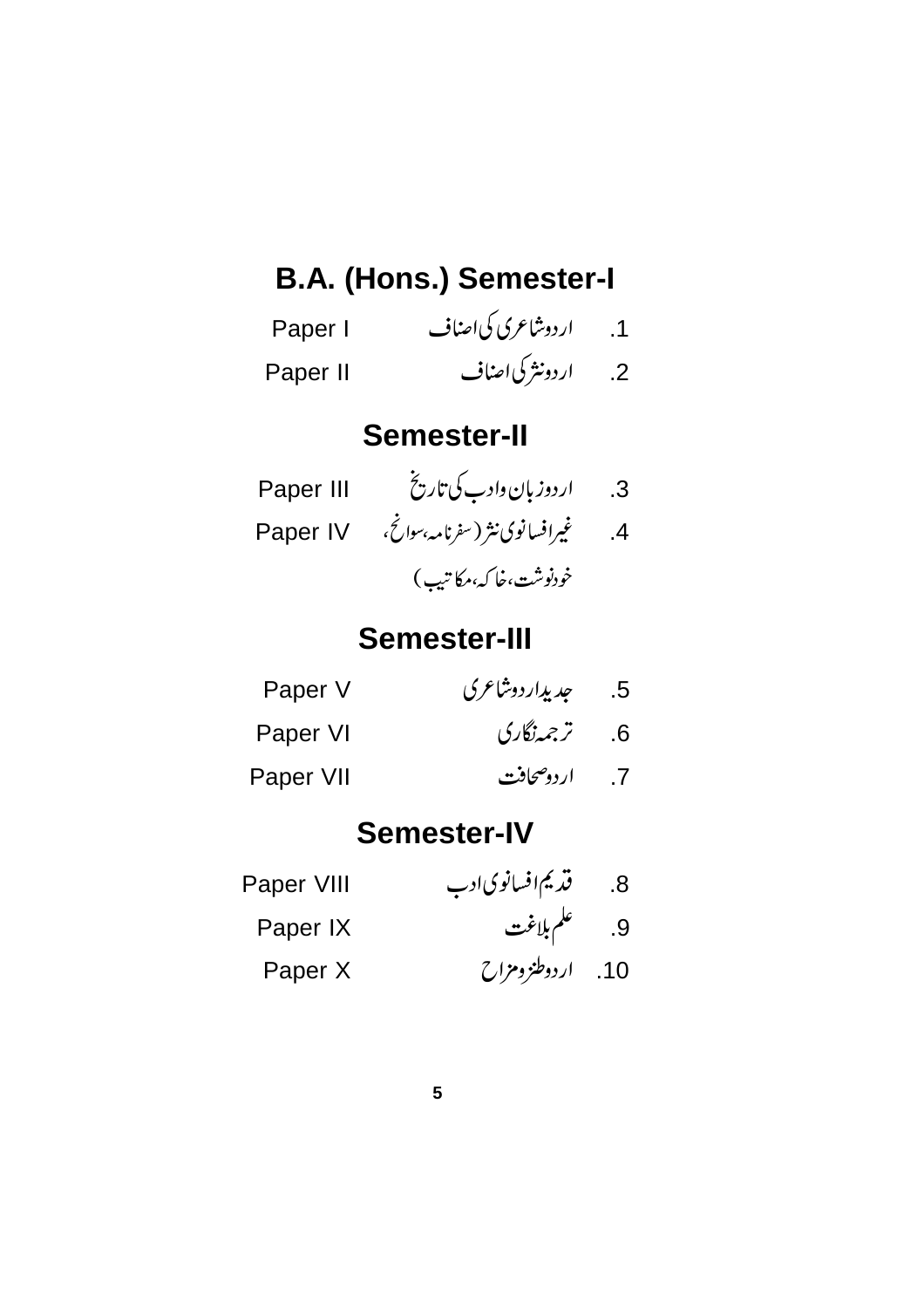### **Semester-V**

| Paper XI          | 11. قدیم اردوشاعری                                |  |
|-------------------|---------------------------------------------------|--|
| Paper XII         | 12. ادبي تنقيد                                    |  |
|                   | 13.اختیاری پرچے(Paper XIII(Optional Papers)       |  |
| 13(A)             | حک <sup>ہ</sup> مطالعہ محم <sup>صیب</sup> ن آ زاد |  |
| 13(B)             | حيثة مطالعهُ حالي                                 |  |
| 13 <sub>(C)</sub> | حدم مطالع <b>ه بجو</b> ش                          |  |
| 13(D)             | حد <del>ًا مطالعهُ فر</del> اق                    |  |

### **Semester-VI**

| Paper XIV                                      | 14. ابتدائی فارسی                             |
|------------------------------------------------|-----------------------------------------------|
| Paper XV                                       | 15. چدیدناولاورافسانه                         |
| 16.اختیاری پر ہے (Optional Papers)   Paper XVI |                                               |
| 16(A)                                          | ے کہ مطالع <i>ہُ ر</i> اجندر <i>سگھ بید</i> ی |
| 16(B)                                          | حي <sup>ل</sup> ة مطالعهُ كرشْن چندر          |
| 16 <sub>(C)</sub>                              | حیحة اردوکی رومانی نثر                        |
| 16(D)                                          | گڈ اردوڈراما                                  |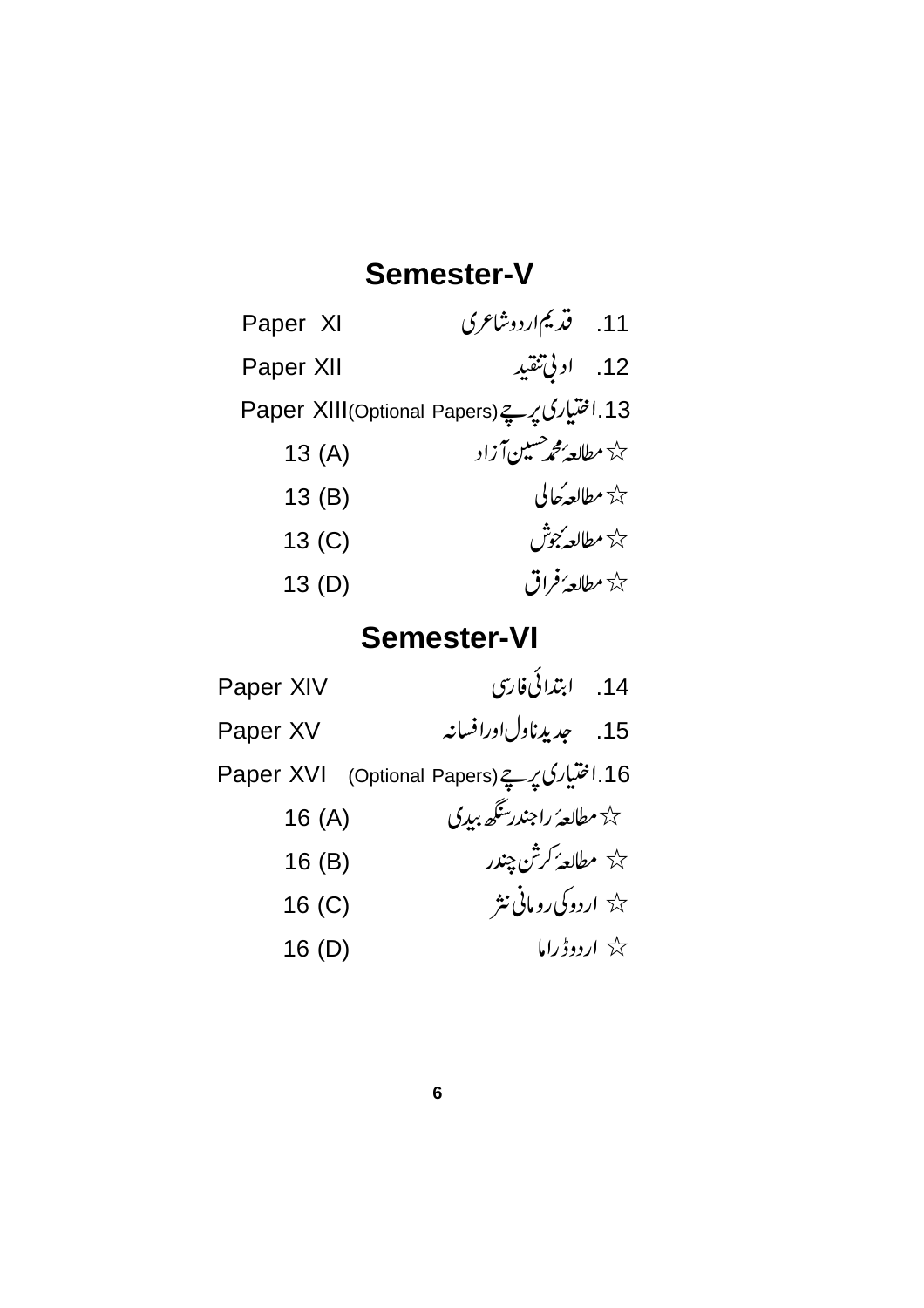

#### **UNIT- I**

 **.1 .2 .3 UNIT- II .4 .5 .6**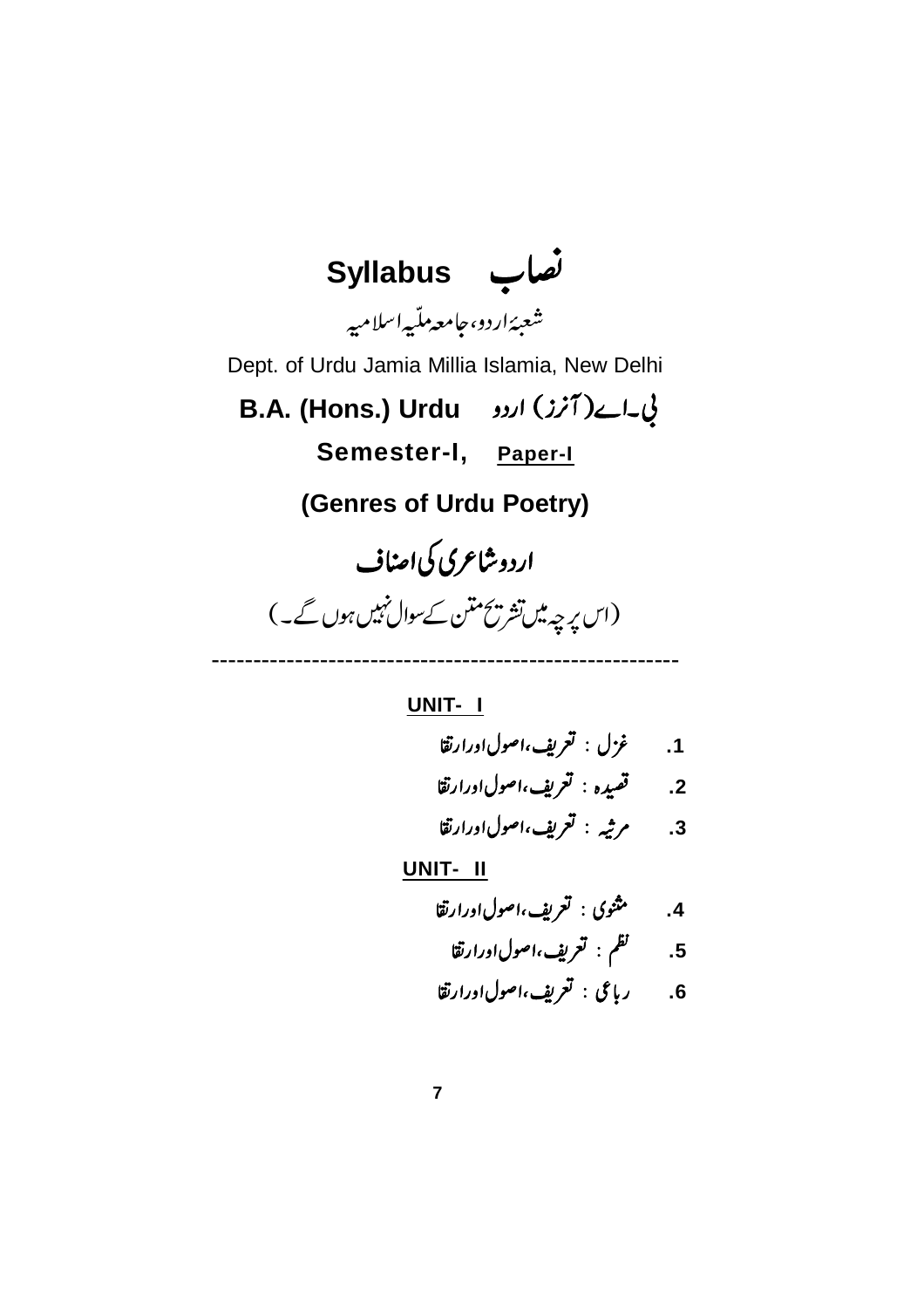|                                   |                                          | <u>معاون کتب</u>         |
|-----------------------------------|------------------------------------------|--------------------------|
| محم <sup>صیین</sup> آزاد          | <u>آب حیات</u>                           | $\overline{\phantom{0}}$ |
| الطاف <sup>حسين</sup> حالي        | مقدمه شعروشاعرى                          | $-1$                     |
| ابوالليث <i>صد</i> يق             | غز <u>ل اور معنو لين</u>                 | $\mathsf{r}$             |
| اخرانصاری                         | <u>غزل کی مرگزشت</u>                     | $-^{\prime\prime}$       |
| ابو <u>محريحر</u>                 | ا <u>ردومیں تصیدہ نگاری</u>              | ھ۔                       |
| محموداليي                         | ا <u>ردوقصیده نگاری کا تنقیدی جائزه:</u> | $-1$                     |
| خليق الجحم                        | محمدر فيع سودا                           | $\overline{\phantom{a}}$ |
| گیان چند جین                      | ار <u>دومثنوی شالی ہند میں</u>           | $\overline{\phantom{a}}$ |
| مسح الزماں                        | اردو ثثنوي كاارتقا<br>$\ddot{\cdot}$     | $-9$                     |
| <u>شلى نعمانى</u>                 | م <u>واز نهانیس ود بیر</u>               | $\overline{\phantom{a}}$ |
| عقيل احمه                         | جد يداردونظم نظر بيدفخل                  | $\overline{\phantom{0}}$ |
| خليل الرح <mark>س عظمى</mark>     | <u>نئ<sup>اظ</sup>م کاسفر</u>            | u٢                       |
| فرمان فتح پوری                    | اردوشاعرى كافنىارتقا                     | $\mathsf{H}^\mathsf{r}$  |
| (مرتبه) <i>تثس الرح</i> لن فاروقی | درس بلاغت                                | $\overline{\phantom{a}}$ |
| (مرتبه)قمررئیں <i>ف</i> لیلانجم   | اصاف ادب اردو                            | ۱۵_                      |
| حنيف كيفى                         | اردوشاعرى ميں نظم معرااورآ زادنظم        | $\mathsf{I}$             |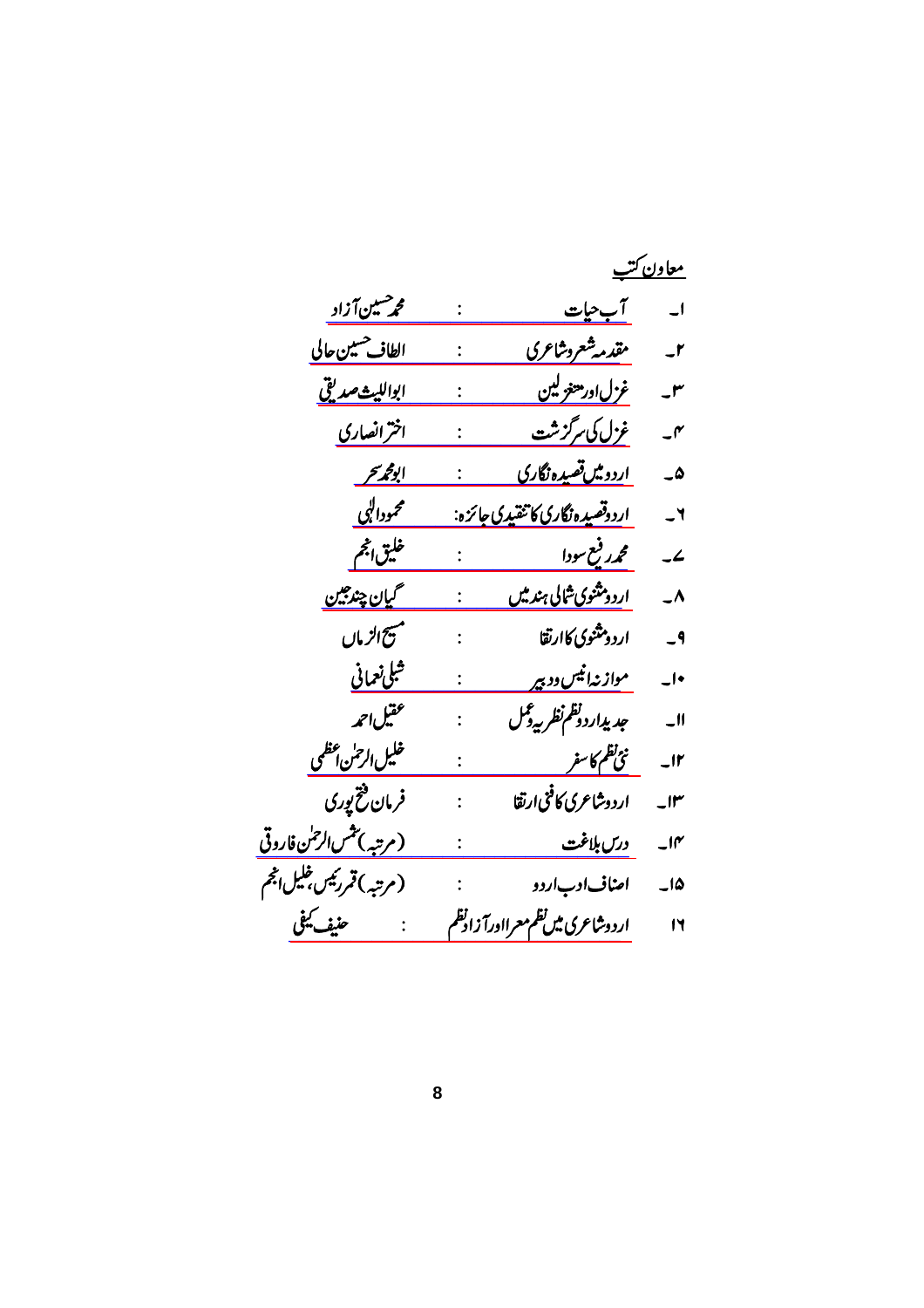

#### **UNIT- I**

- **.1** 2. سفرنامه : تعريف،اصولاورارتقا
- **.3**

- **.4**
- **.5**
- **.6**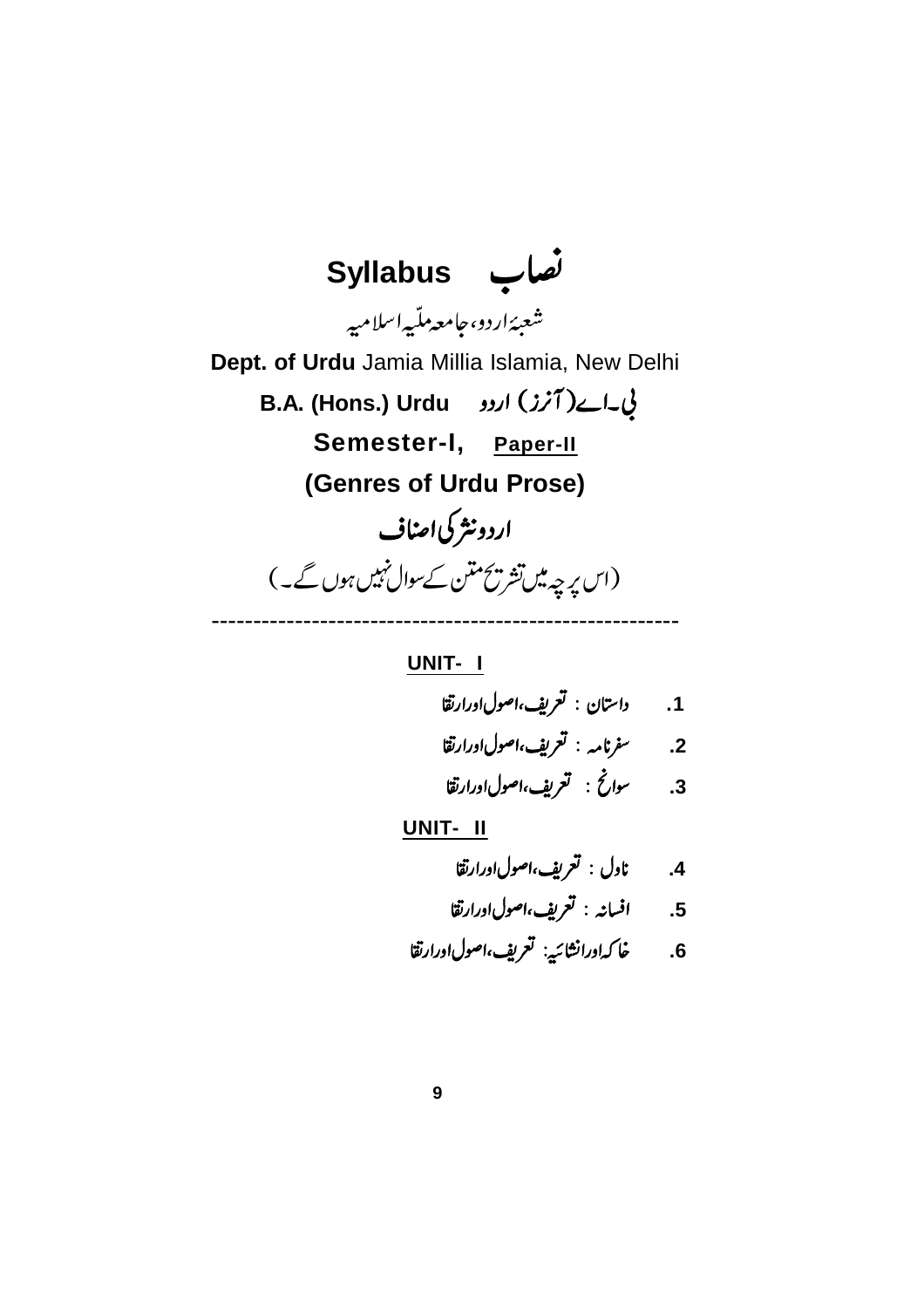|                              | <u>معاون کتب</u>                                                               |                          |
|------------------------------|--------------------------------------------------------------------------------|--------------------------|
| <u>کليم الدين احمه</u>       |                                                                                |                          |
| <u> گیان چند جین</u>         | <u>اردوکی نثری داستانیں</u><br>$\mathbb{R}^{\mathbb{Z}^{\times}}$              | $-1$                     |
| وقارعظيم                     | ہماری داستانیں                                                                 | $-^{\prime\prime}$       |
| <u>(مرتبه) گویی چندنارنگ</u> | <u>اردوافسانه روایت اورمسائل    :</u>                                          | $\mathcal{I}$            |
|                              | <u> داستان اميرحزه: زبانی بيانيه، بيان کنندهادرسامعين همجنس الرحمٰن فاروقی</u> | ۵۔                       |
| (مرتبه)آل حمەسردر            | اردوقشن<br>اردوقشن                                                             | ٢۔                       |
| <u>خالدمحمود</u>             | <u>اردوسفرناموں کا تنقیدی مطالعہ :</u>                                         | ے۔                       |
| <u>وہاج الدین علوی</u>       | <u>اردوخودنوشت فن ورجحزيه مسبق</u>                                             | $\overline{\phantom{a}}$ |
| فرمان فتحبوري                | اردونثر کافنی ارتقاء <sub>،</sub> نیست با                                      | $-9$                     |
| شهنازالجم                    | شالى ہندميںغيرافسانوى نثر                                                      | $\overline{\phantom{a}}$ |
| صابره سعيد                   | اردومیں خاکہ نگاری                                                             | $\overline{\phantom{0}}$ |
| (مرتبه) <i>تحس</i> ین فراقی  | عجائبات فرنگ مستخصص :                                                          | $-Ir$                    |
| (مرتبه)مظہراحمہ              | تاريخ يوسفى المعروف بهءًإ ئبات فرنگ:                                           | $\mathsf{u}$             |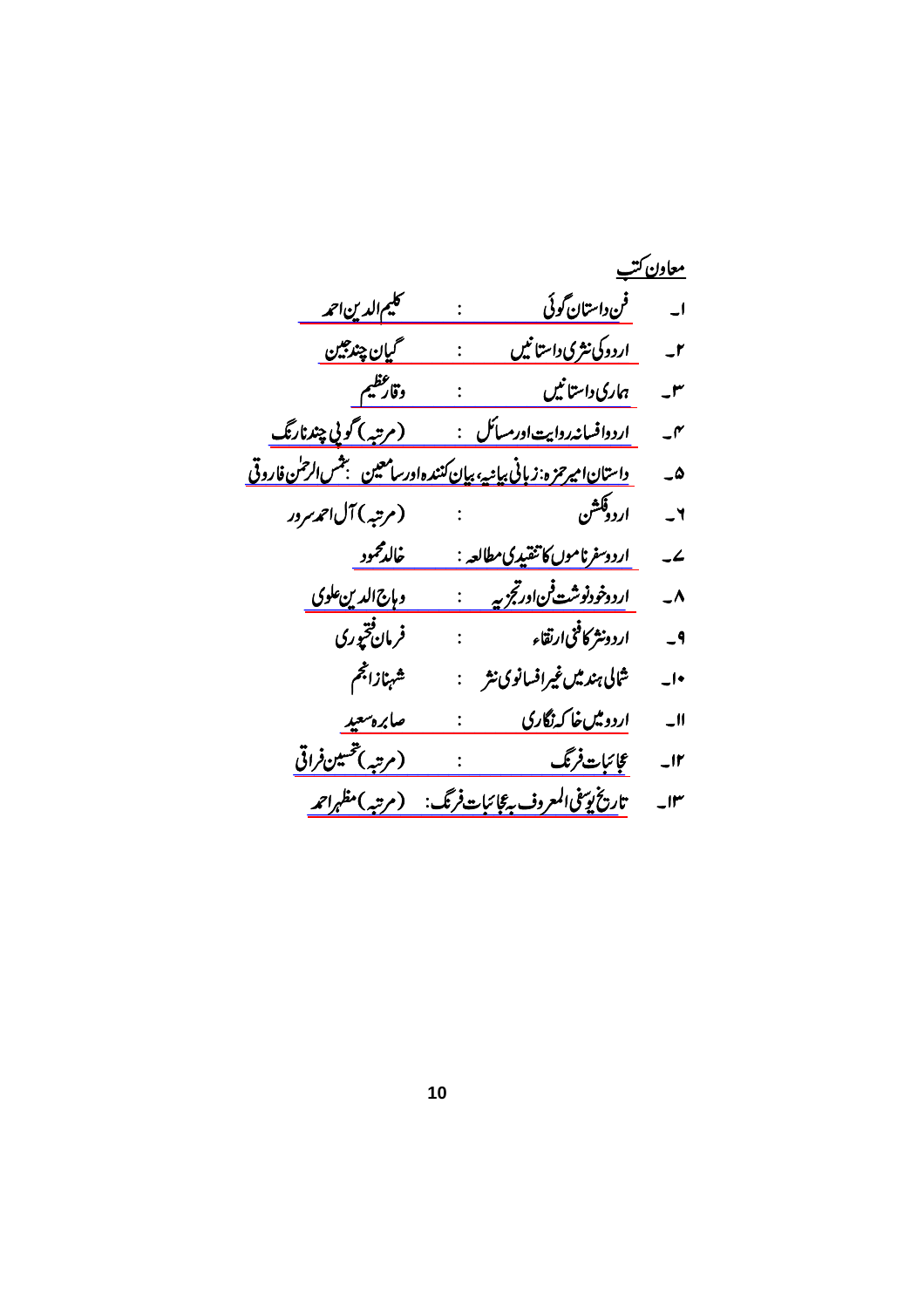**Syllabus** شعبئةاردو، جامعه ملّيه اسلاميه **Dept. of Urdu** Jamia Millia Islamia, New Delhi **B.A. (Hons.)Urdu**  Semester-**II, Paper-III** اردوزبان دادب کی تاریخ **(History of Urdu Language and Literature)** (اس پہ چہ میں تشریح متن کے سوال نہیں ہوں گے۔) --------------------------------------------------------

**UNIT-I**

**.1**

**.2**

**.3**

**.4**

**.5**

 **.6**

**.7**

**.8**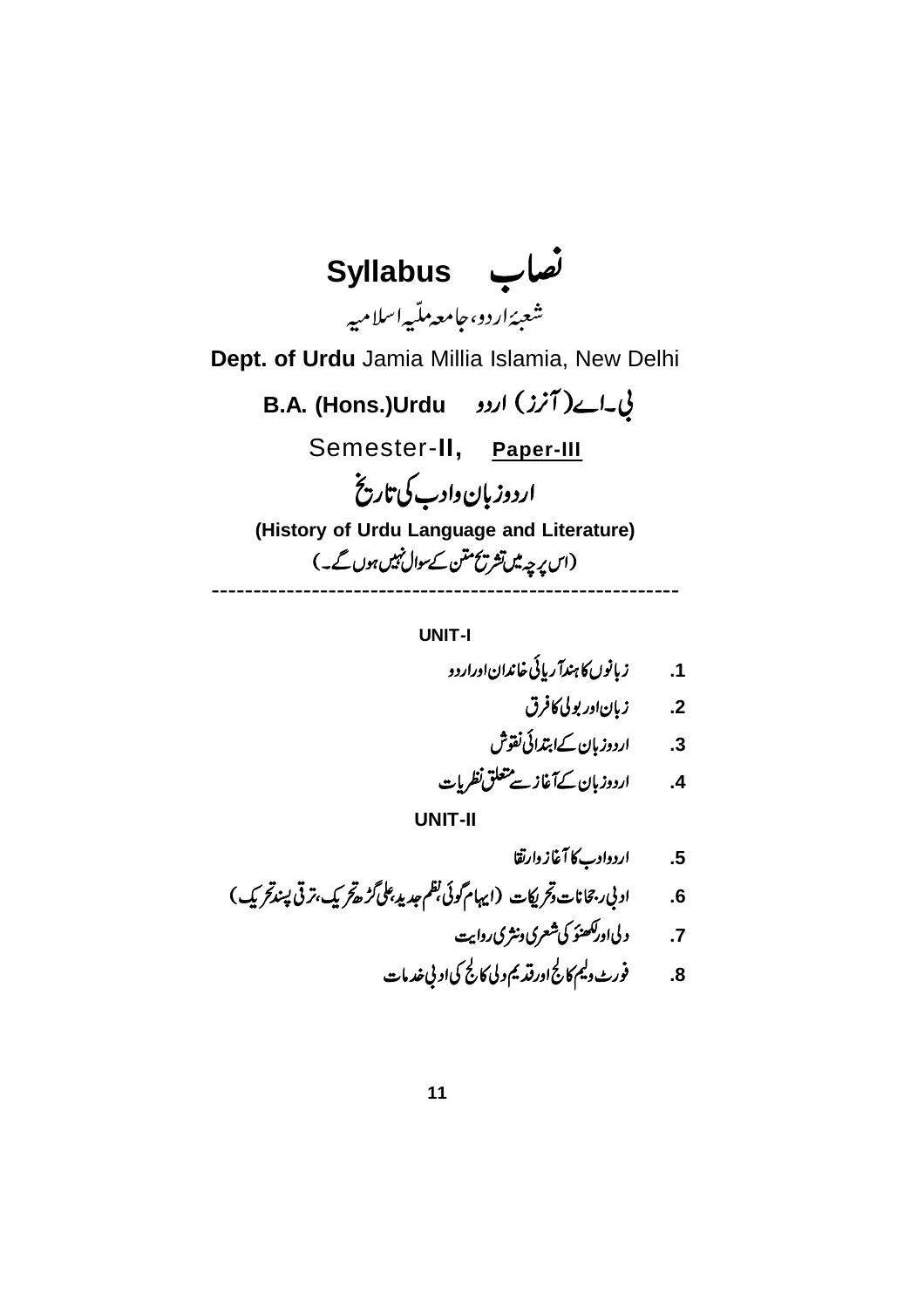| معاون ڪتب:               |                                                           |                                          |
|--------------------------|-----------------------------------------------------------|------------------------------------------|
| $\overline{\phantom{a}}$ | <u>اردوکی نشونمامیں صوفیائے کرام کا کام</u>               | <u>مولويء برالحق</u>                     |
| $-1$                     | ہندآ ریائی اور ہندی                                       | سنيتي كمار چٹر جي                        |
| $-^{\prime\prime}$       | <u>دکن میںاردو</u>                                        | <u>نصيرالدين ہاٿمي</u>                   |
| $\mathcal{I}$            | <u> پنجاب میںاردو</u>                                     | <u>حافظ</u> محمودش <u>یرانی</u>          |
| $\overline{\omega}$      | ارددکا <u> ہتدائی زمانہ(اد بی تہذیب وتاریخ کے پہلو)</u> : | تثمس الرحمٰن فاروقى                      |
| $\mathsf{r}$             | <u>اردواور ہندی زبان کالسانیاتی رشتہ</u>                  | <u>منظراعظمی</u>                         |
| $\overline{\phantom{a}}$ | <u>زبان،اسلوباوراسلوبيات</u>                              | <u>مرزاغلیل احمد بیگ</u>                 |
| $\mathcal{L}^{\Lambda}$  | <u>اردوكي لساني تشكيل</u>                                 | <u>مرزاخلیل احمہ بیگ</u>                 |
| $-9$                     | <u>مقدمه تاریخ زبان اردو</u>                              | <u>مسعود مین خاں</u>                     |
| $\overline{\phantom{a}}$ | <u>اردوادب کی تنقیدی تاریخ</u>                            | سيداختشام هنين                           |
| $-11$                    | على گڑ ر <i>خ ي</i> ک کا پس منظر                          | خليق احمدنظامي                           |
| $-11$                    | ا <u>ردومیں ترقی پسنداد پی تحریک</u>                      | <u>خليل الرحمٰن اعظمى</u>                |
| $\mathsf{H}^{\mu}$       | <u>قديم د لي کالج</u>                                     | <u>مولويء بدالحق</u>                     |
| $-10^{\circ}$            | د <u>لى كادېستان شاعرى</u>                                | <u>نورا<sup>ڪس</sup> پا<sup>ش</sup>ي</u> |
| $-10$                    | لكھنوكا دېستان شاعري                                      | <u>ابوالليث صديقى</u>                    |
| $-14$                    | <u>دواد بي اسکول</u>                                      | علي جوادز پڍي                            |
| $\overline{\phantom{a}}$ | اردوادب کےارتقامیںتح یکوں اورر جحانوں کا حصہ              | منظراعظمى                                |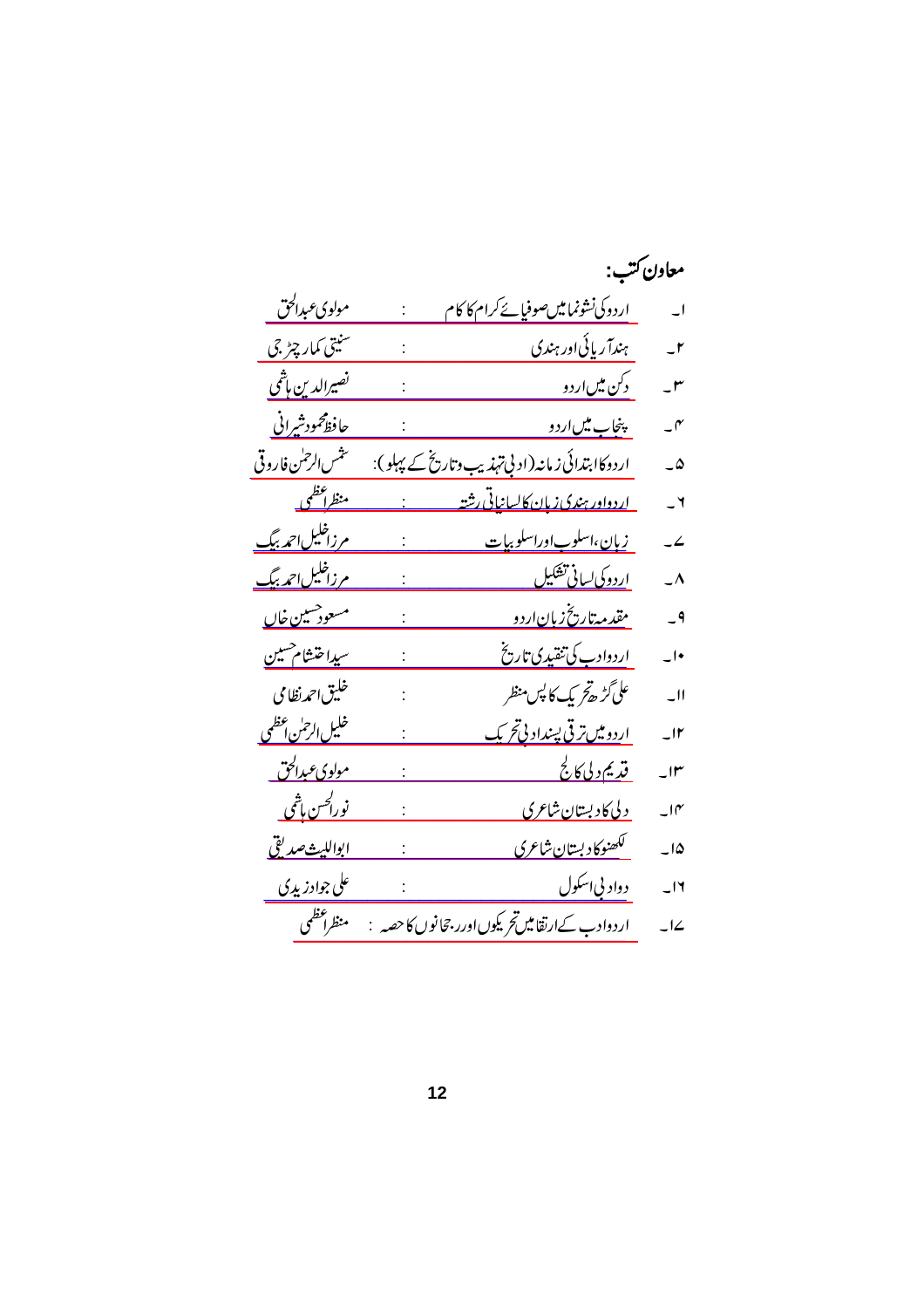

**UNIT-I**

**.1**

**.2**

**.3**

**UNIT-II**

 **.4 .5**

 $\overline{1}$ 

**.6**

[\\_\\_\\_\\_\\_\\_\\_\\_\\_\\_\\_\\_\\_\\_\\_\\_\\_\\_\\_\\_\\_\\_\\_\\_\\_\\_\\_](https://www.rekhta.org/ebooks/safarnama-e-room-o-misr-o-sham-shibli-nomani-ebooks?lang=ur) [\\_\\_\\_\\_\\_\\_\\_\\_\\_\\_\\_\\_\\_\\_\\_\\_\\_\\_\\_\\_\\_\\_\\_\\_\\_\\_\\_\\_\\_\\_\\_\\_\\_\\_\\_](https://www.rekhta.org/ebooks/yadgar-e-ghalib-altaf-hussain-hali-ebooks-1?lang=ur)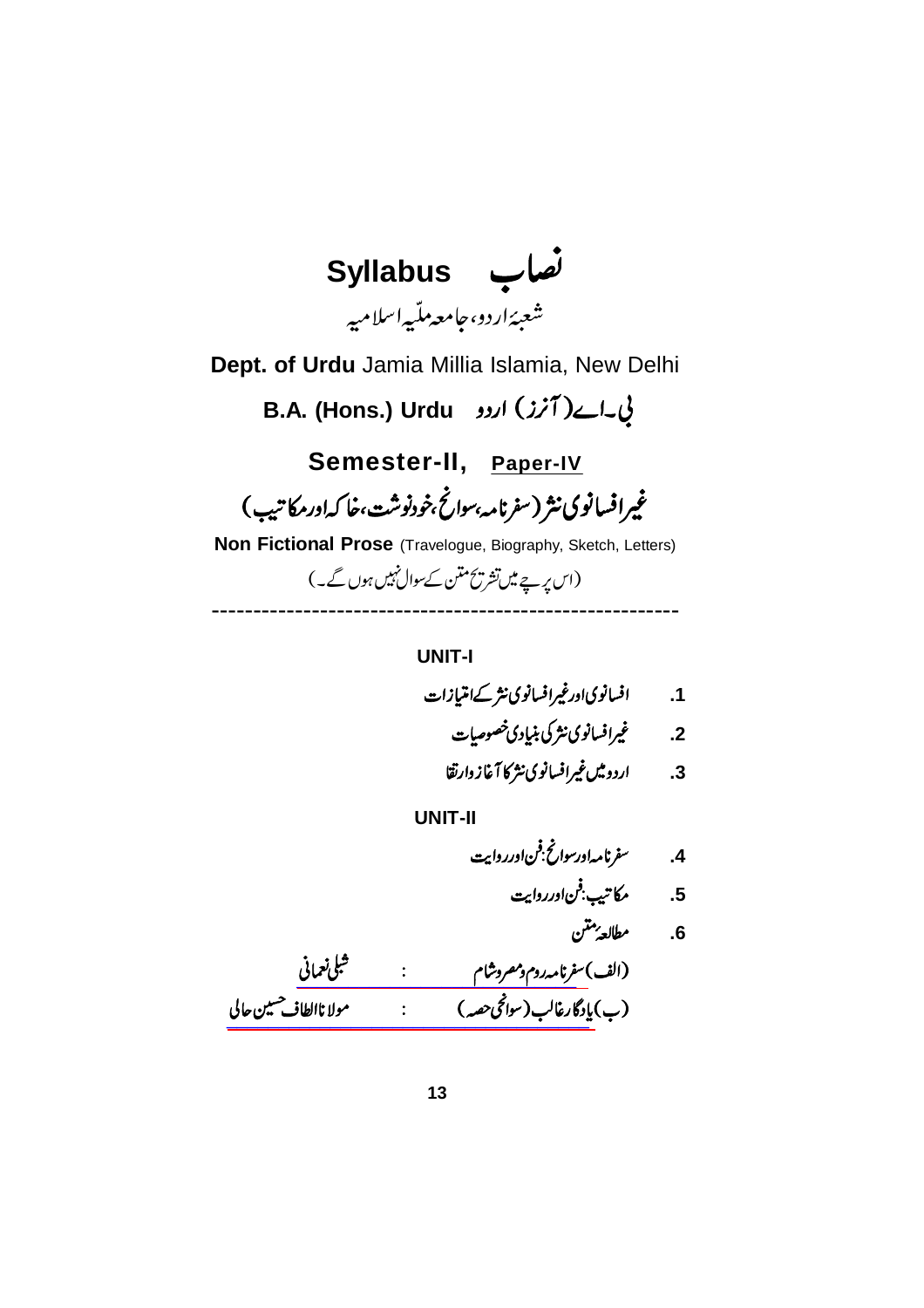|                         | معاون ڪتب:                            |                          |
|-------------------------|---------------------------------------|--------------------------|
| <u>محمر سین آزاد -</u>  | <u> در پارا کېږي</u>                  | $\overline{\phantom{a}}$ |
| <u>(مرتبه)خلیق انجم</u> | غا <u>لب کےخطوط،حلداول کامقدمہ</u>    | $-1$                     |
| <u>خالدمحمود</u>        | ا <u>ردوسفرناموں کا تنقیدی مطالعہ</u> | ۳                        |
| شهنازالجم               | شالى ہندميں غيرافسانوي نثر            | $\mathcal{N}$            |
| <u>وہاج الدین علوی</u>  | <u>اردوخودنوشت فناورتجز په</u>        | ۵۔                       |
| راشده خاتون             | خطوط نگاری کافن اورتاریخ              | $\mathsf{r}$ –           |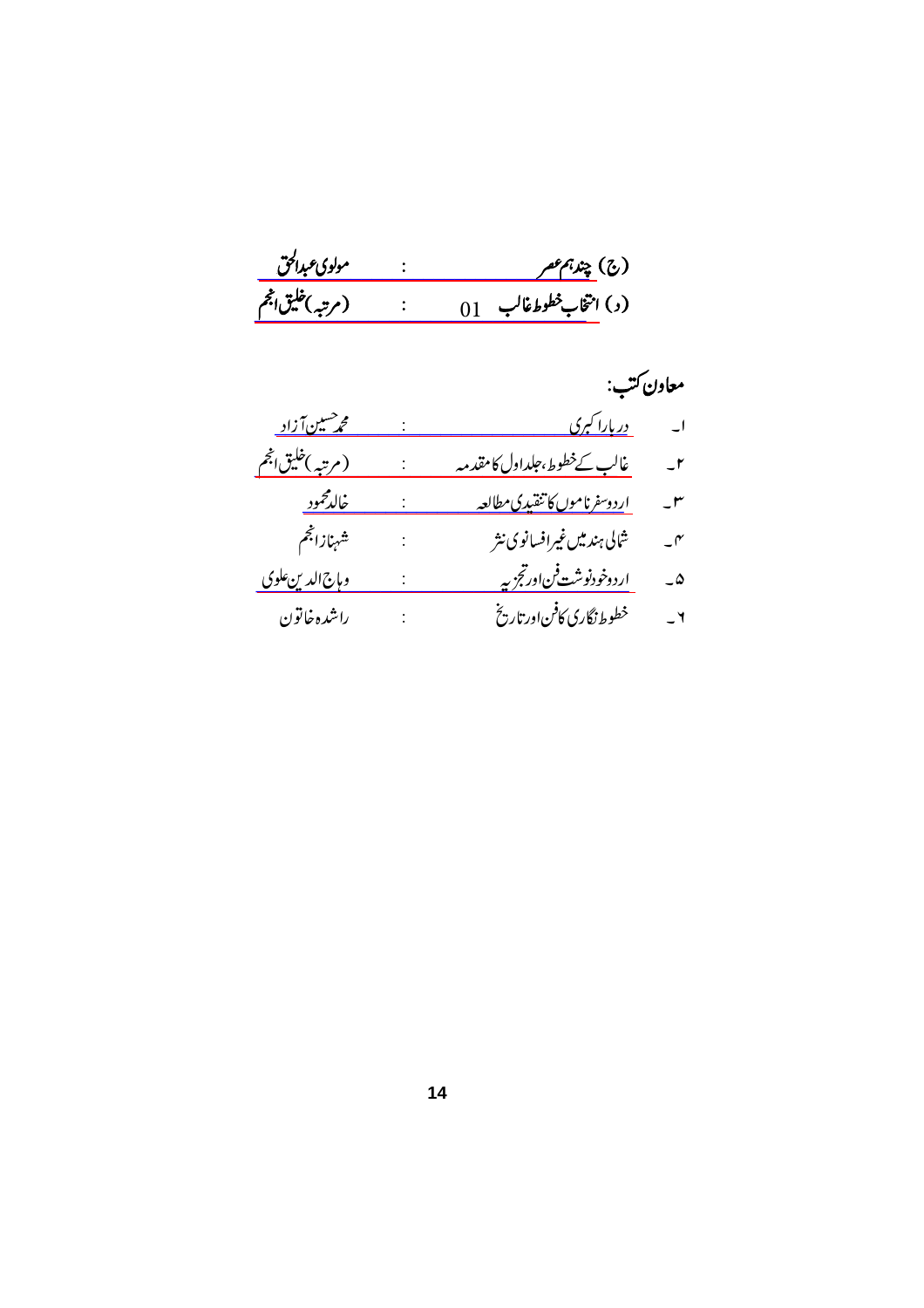**Syllabus** شعبئةاردو، جامعه ملّيه اسلاميه **Dept. of Urdu** Jamia Millia Islamia, New Delhi **B.A. (Hons.) Urdu Semester-III, Paper-V (Modern Urdu Poetry)** جدیداردوشاعری (اس پر چہ میں ۴۵ نمبر کے تین تنقیدی سوالات اور پہنمبر کے دوتشر کچی سوالات پوچھے جائیں گے ) --------------------------------------------------------

> **UNIT- I** 1. اردوغز<sup>،</sup>ل کی مخضرتاریخ **.2** 3. اردونظم کی مخضرتاریخ **.4 UNIT- II** <u>متن برائے تشریح</u> <u>غزیک</u>

<u>فانی : دنیامیری بلاجائے مہنگی ہے یا مستی ہے</u>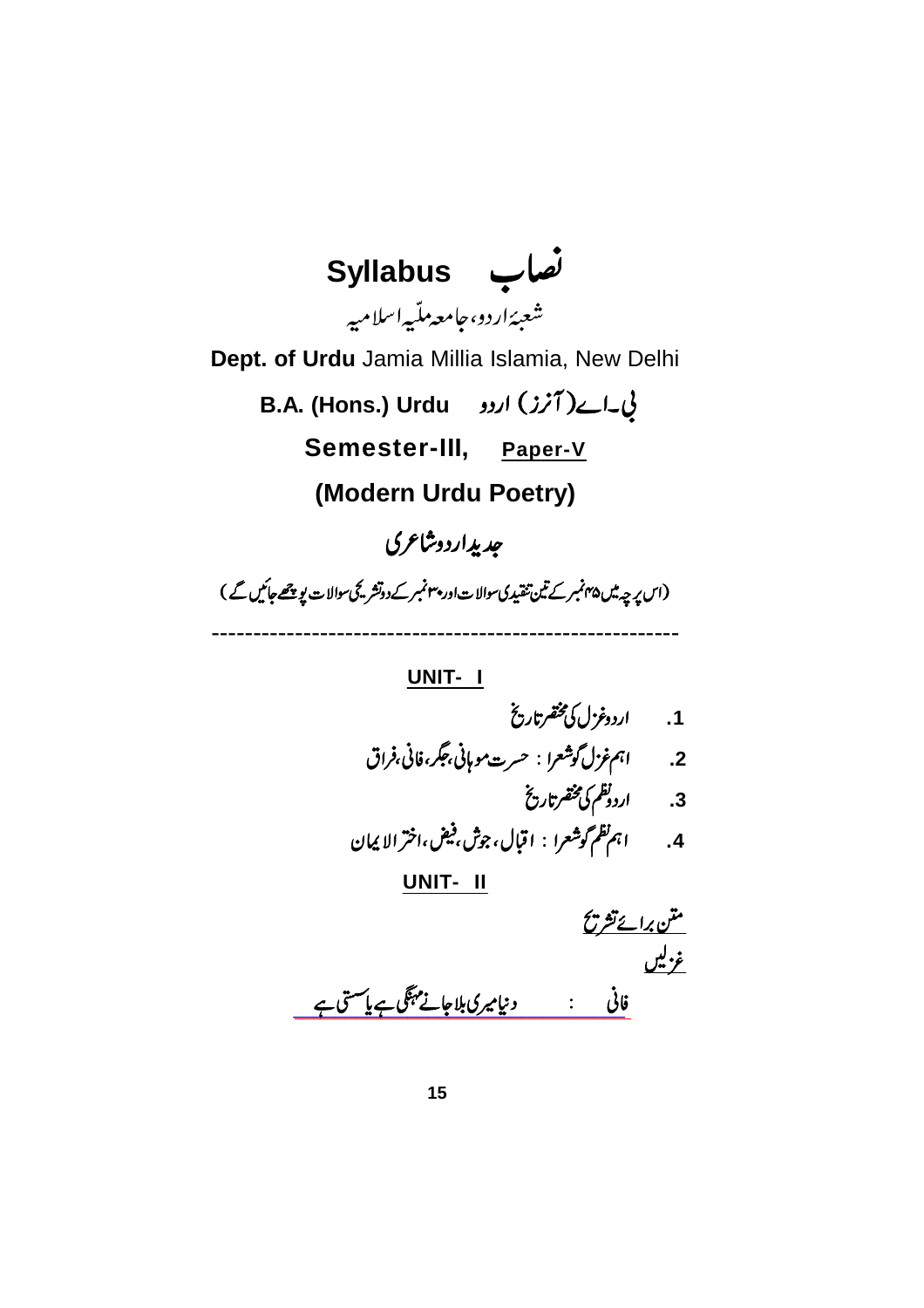| <u>بھلاتالا کھ<sup>ہوں کیک</sup>ن برابر پادآ تے ہیں</u><br><u>حرت :</u> |                          |
|-------------------------------------------------------------------------|--------------------------|
| <u>لبھی شاخ وسمزہ وبرگ پر</u><br>جگر                                    |                          |
| <u>سرمیں سودابھی نہیں دل میں تمنابھی نہیں</u><br><u>فراق</u>            |                          |
|                                                                         | نظمیں:-                  |
| <u>اقبال</u><br><u>شعاع امید</u>                                        |                          |
| البراضح<br><u>المل</u> ائع<br>جۇش                                       |                          |
| <u>ووعثق</u><br>فيق                                                     |                          |
| <u>اخترالایمان</u><br>عهدوفا                                            |                          |
|                                                                         | معاونِ ڪتب:              |
| عبدالقادرسر دري<br>جد پداردوشاعری :                                     | $\overline{\phantom{a}}$ |
| ا <u>ردوغزل</u> :<br>يوسف حسين خاں                                      | $-1$                     |
| <u>رشداحمەمدىقى</u><br>ج <u>د پداردوغزل :</u>                           | J۳                       |
| <u>نظم جدید کی کروٹیں :</u><br><u>دېزرآغا</u>                           | $\mathcal{I}$            |
| فرمان فتخ يوري<br>اردوشاعری کافی ارتقا :                                | $\overline{\bullet}$     |
| اردوغزلاور ہندوستانی <i> ذہن دہندی</i> ب : محمولی چندنارنگ              | $\mathsf{r}$             |
| <u>اردوغزل کےاہل موڑ میں الرحلن فاروقی</u>                              | $\mathcal{L}$            |
| ڪھيم حنفي<br>ڪسمبر مش <u>ت</u> م<br><u>غزل کانیامنظرنامہ</u>            | $\overline{\phantom{a}}$ |
| <u>اردوغزل میں پکرتراشی</u><br>شهپ <sub>ررسول</sub>                     | $-9$                     |
| كوثر مظہری                                                              | $\overline{\phantom{a}}$ |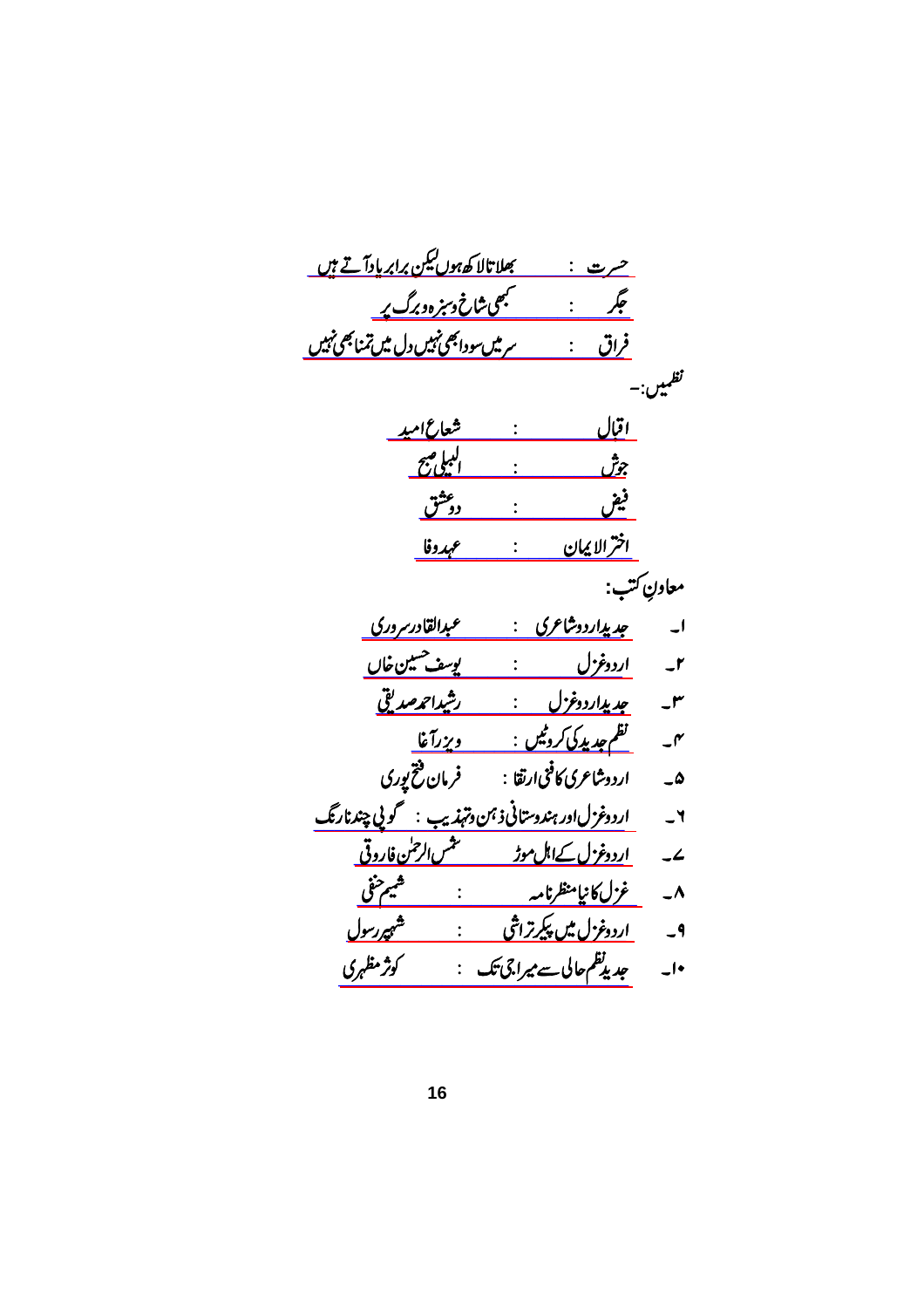

1. زبان بح<u>ثیت</u> ذریعهٔ ترسل 2. تر<u>جم</u> کی نفسیات اوراصول اردو میں ترجے کی مخضر تاریخ،اہمیت دضر درت اور دضع  $\ddot{\phantom{0}}$  **.3 UNIT- II .1** 2. *بند*ى سےاخبارى<sup>تلنيكى اورعلمى متون كےاردوتر جے</sup> **.3**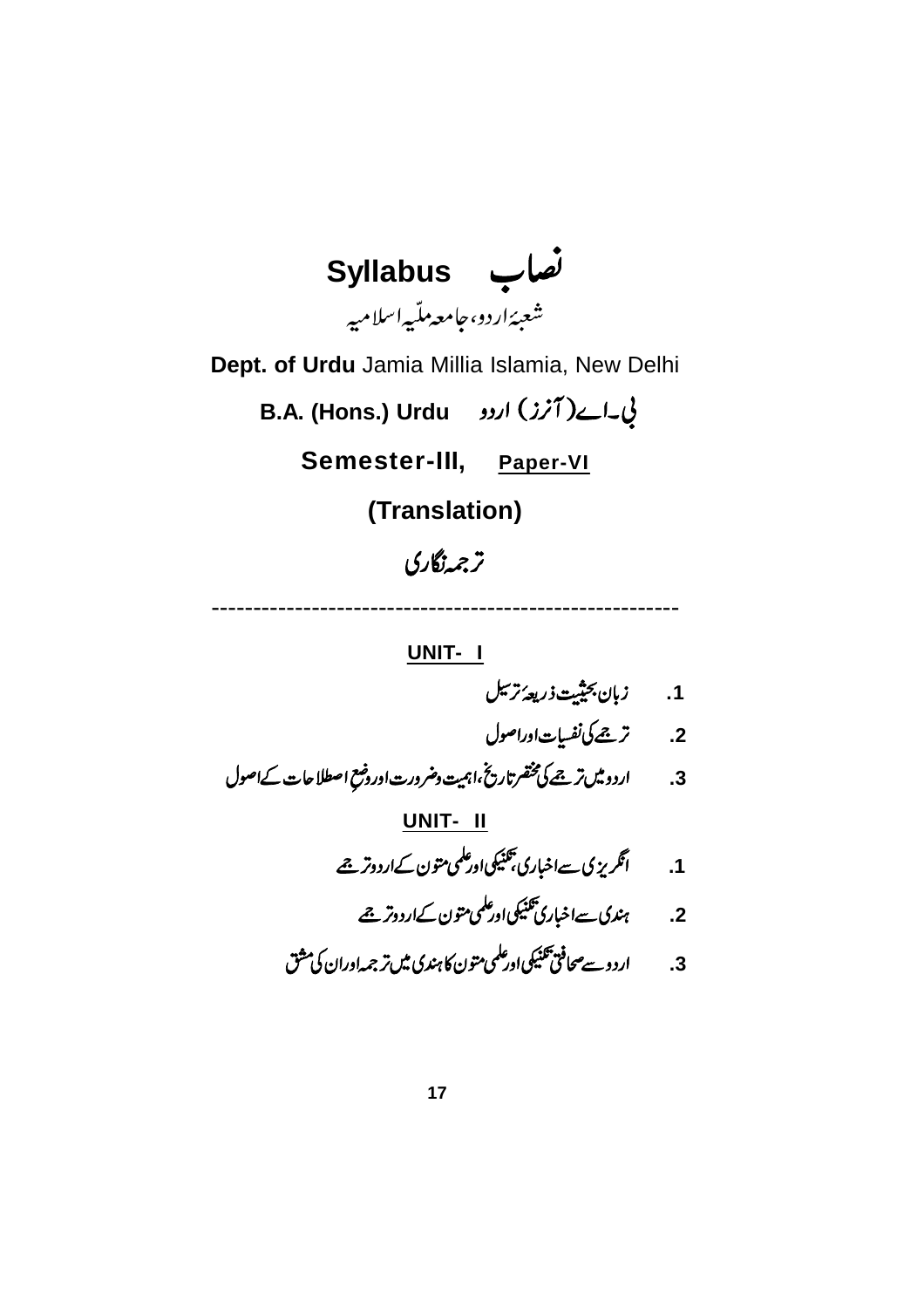$\frac{1}{2}$ حافظا جات مستقطعات المستقطعات المستقطعات المستقطعات المستقطعات المستقطعات المستقطعات المستقطعات المستقطعات  $U\setminus \mathcal{Z}$ لائر مجمدگناری مستفقی از مرتبها میں انتہ معاون کتب: ا۔ و<u>سع اصطلاحات : وحیدالدین</u> صیغ ۲۔ اردو میںترجےکافن : (مرتبہ)قمرر نیس ۳۔ ف<u>ن *زجمہ نگاری* : (مرتبہ) حکیق ا</u>نجم

4.In other words (A Course Book on Translation) **:** Mona Baker 5. Discouse and the other translator **:** Basil Hatim & Ian Mason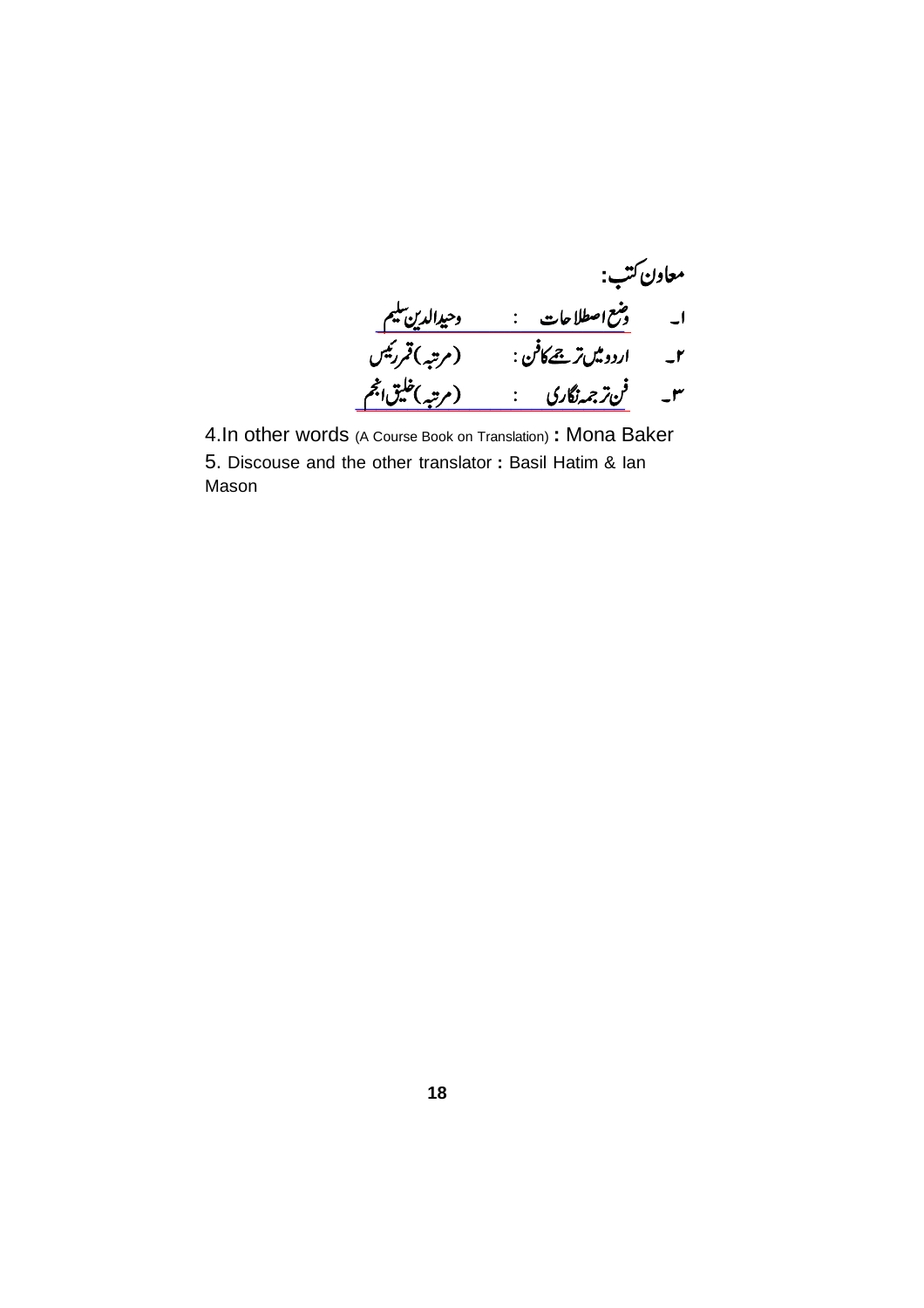

#### **UNIT-I**

<u>پرنٽ ميڙيا</u> صحافت کی زبان : امتیازی پہلو خبركى تعريف اوراس كى تشميس اداریه<sup>ن</sup>ویسی اور کالم نویسی : نکات و جہات **UNIT-II** الكٹرانگ میڈیا : ابلاغ عامه کی تعریف اور برقی ذ رائع ابلاغ .<br>ری*ڈی*واور ٹیلی ویژن : تقریر پنچر،ڈراما،سیریل،ٹیلی فلم،خبراوراشتہارات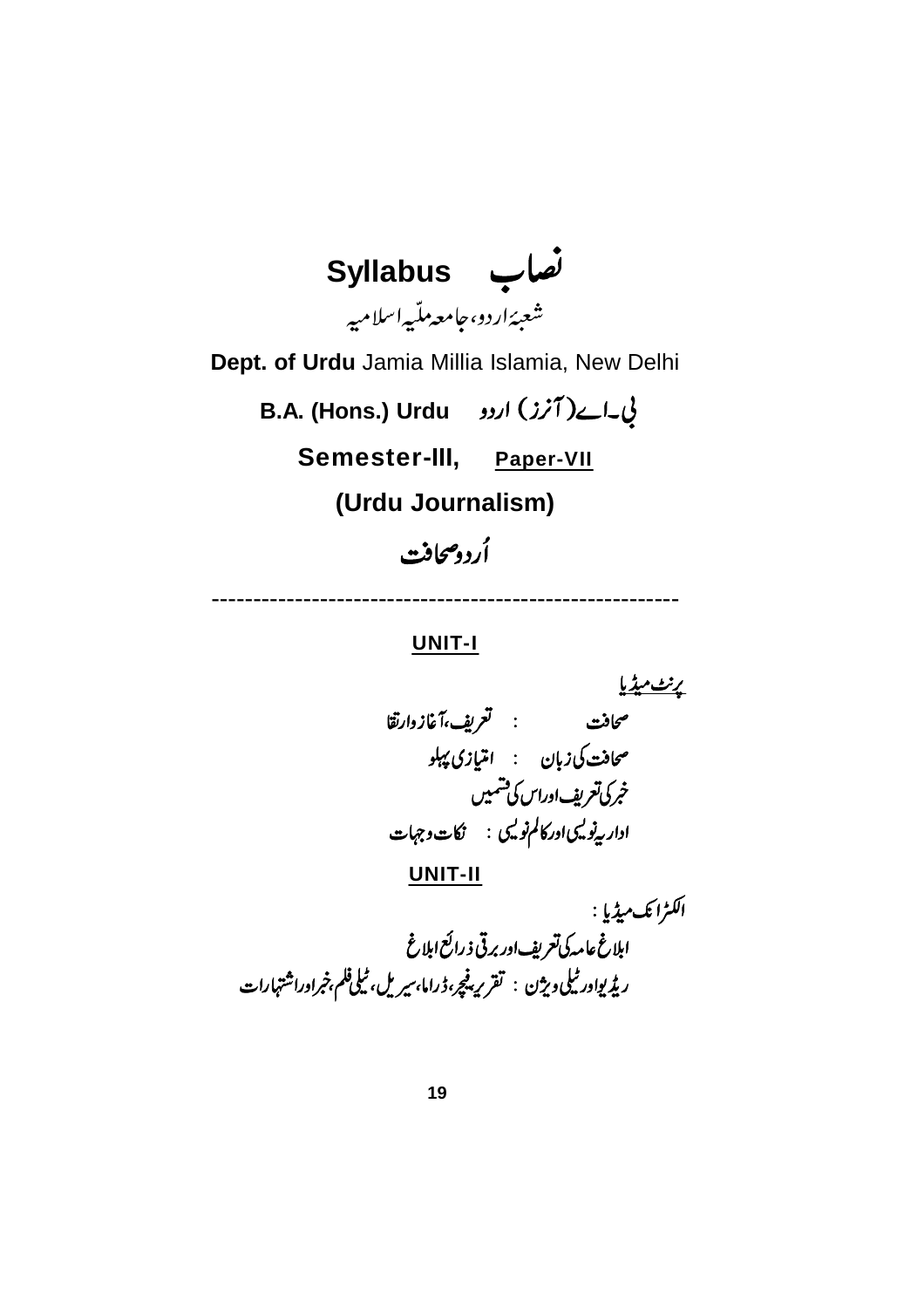|                                   |                                              | معاون ڪتب                                   |
|-----------------------------------|----------------------------------------------|---------------------------------------------|
| امدادصابري                        | روح صحافت                                    | $\mathsf{I}$                                |
| <u>(مرتبه )انورعلی د ہلوی</u>     | اردوصحافت                                    | $-1$                                        |
| سيدا قبال قادرى                   | ر ہېراخبارنوليې                              | -r                                          |
| ايم چلاپٽی راؤ(مترجم:راشد سهوانی) | صحافت                                        | $\mathcal{\mathcal{\mathcal{\mathcal{F}}}}$ |
| خالدمحمود                         | ادباور صحافتی ادب                            | ۵۔                                          |
| <u>محمشاہد مسین</u>               | ابلاغيات                                     | $-1$                                        |
| مشاق صدف                          | اردو صحافت زبان تكنيك تناظر للمج             | $\overline{\phantom{a}}$                    |
| اصغروجابهت                        | پٹ کھا <sup>لیکھ</sup> ن                     | $\overline{\phantom{a}}$                    |
| <u>اخلاق اثر</u>                  | <u>ریڈیوڈرا مےکافن</u>                       | $-9$                                        |
| الجمءثاني                         | <u> ٹیلی ویژن نشریات: تاریخ تجربہ بحنیک:</u> | $\overline{\phantom{a}}$                    |
| محمرشكيل اختر                     | اردو میں نشریاتی ادب :                       | $\Box$                                      |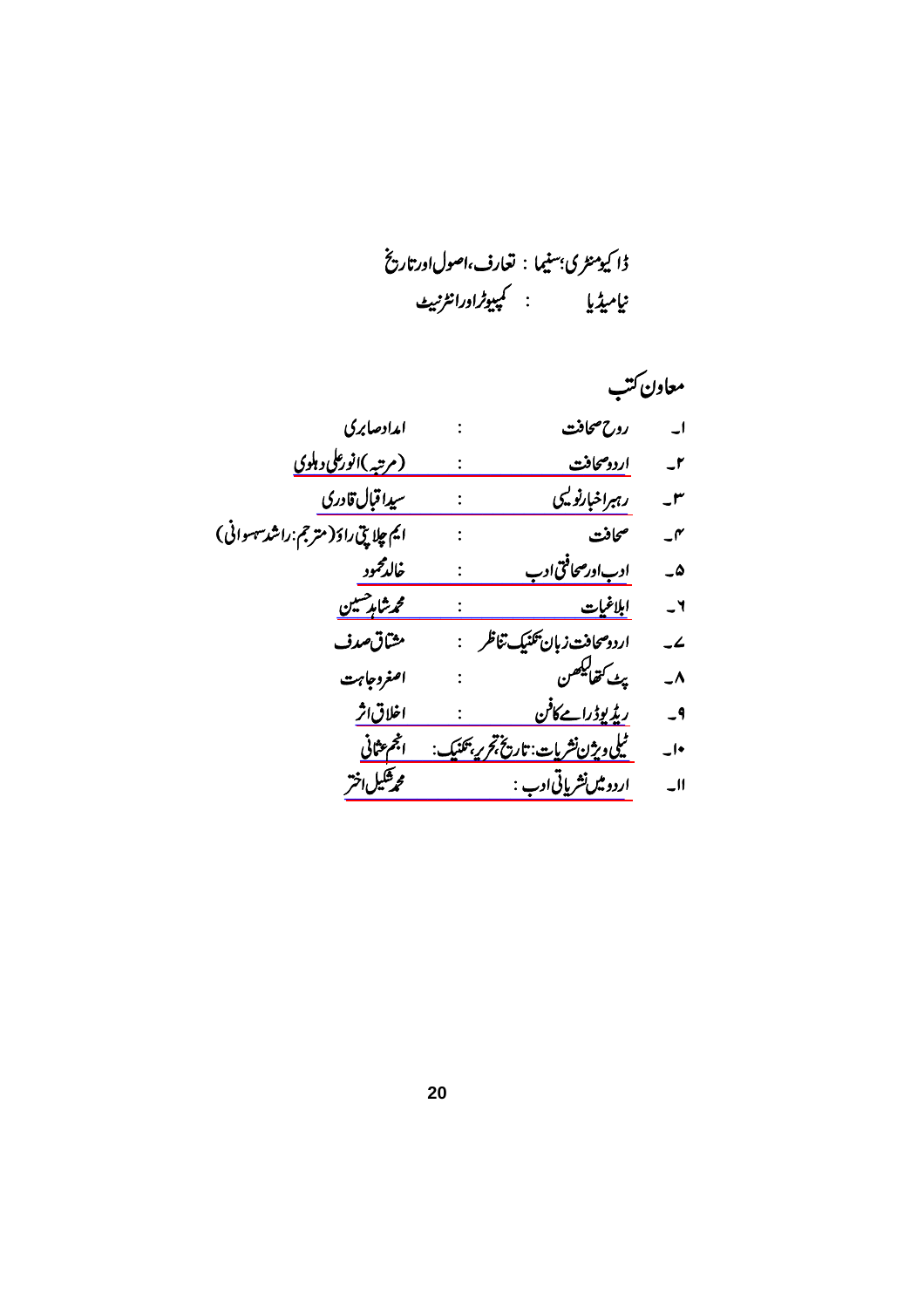

**I -** 1. افسانوی**ادب:تعارف** وتاریخ 2. داستان فن اورروايت (قص<sup>ه</sup> كهانيال، حكايت) 3. داستان کی اد بی اورتهذیبی اہمیت

**II -**

[\\_\\_\\_\\_\\_\\_\\_\\_\\_\\_\\_\\_\\_\\_\\_\\_\\_\\_\\_\\_](https://www.rekhta.org/ebooks/sab-ras-ebooks?lang=ur) [\\_\\_\\_\\_\\_\\_\\_\\_\\_\\_\\_\\_\\_\\_\\_\\_\\_\\_\\_\\_\\_](https://www.rekhta.org/ebooks/bagh-o-bahar-mir-amman-ebooks-3?lang=ur) [\\_\\_\\_\\_\\_\\_\\_\\_\\_\\_\\_\\_\\_\\_\\_\\_\\_\\_\\_\\_\\_\\_\\_\\_\\_\\_\\_\\_](https://www.rekhta.org/ebooks/intikhab-e-tilism-e-hoshruba-mohammad-hasan-askari-ebooks?lang=ur) **: .4 .5 .6**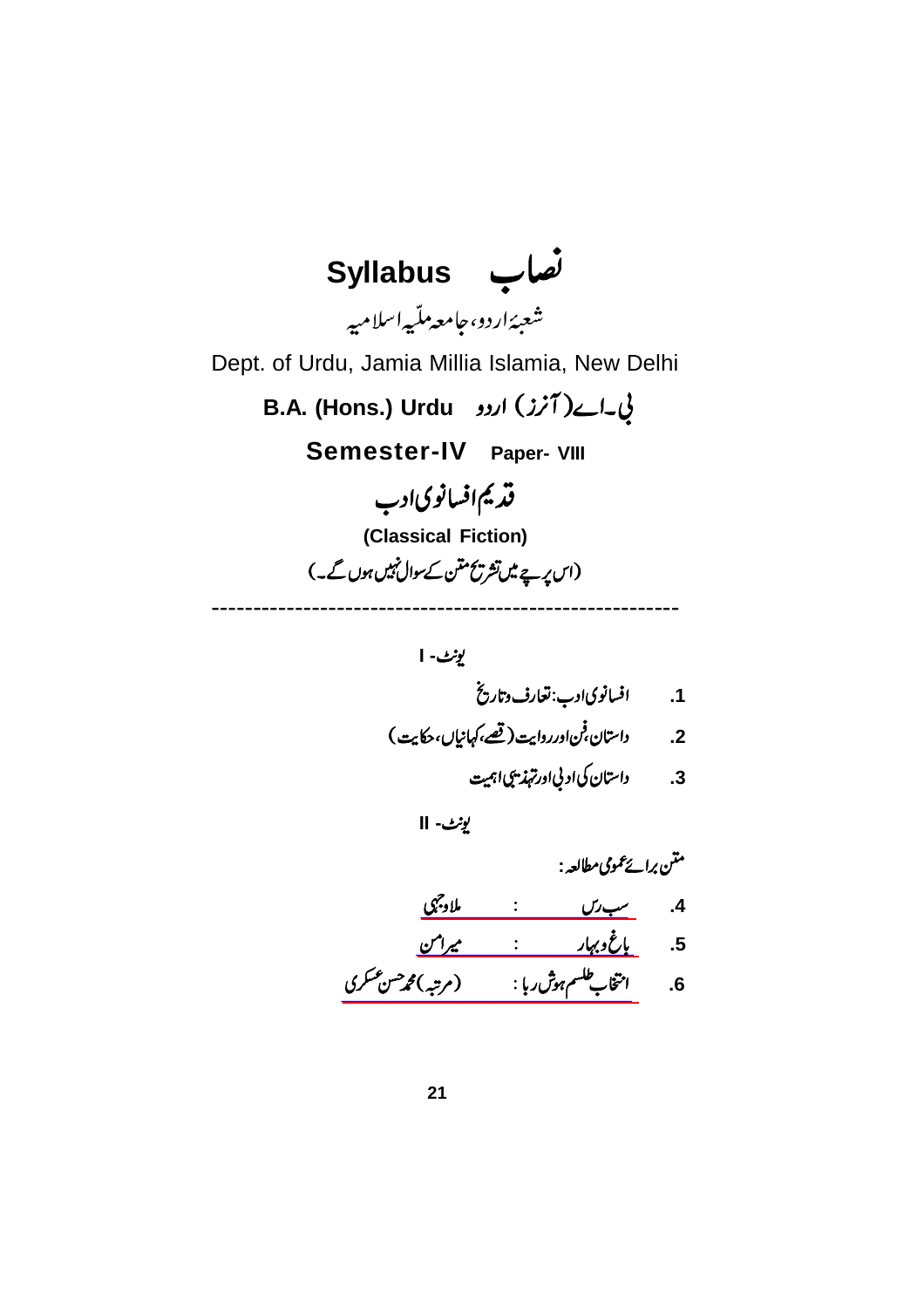|                                        |                                                       | معاون ڪتب:               |
|----------------------------------------|-------------------------------------------------------|--------------------------|
| <u>کليم الدين احمه</u>                 | <u>اردوز بان میںفن داستان گوئی پے :</u>               | $\overline{\phantom{a}}$ |
| وقارعظيم                               | دا <u>ستان سےافسانے تک</u>                            | $-1$                     |
| <u> گيان چندجين</u>                    | ا <u>ردوکی نثری داستانیں مستخ</u> ل                   | $-1$                     |
|                                        | ساحرى،شا <sup>بى</sup> ،صاحب قرانى،                   | $-\mathcal{r}$           |
| <u>نى<sup>تى</sup>س الرحمٰن فاروقى</u> | د <u>استان اميرحمزه کامطالعه ( جلداول ) :</u>         |                          |
| <u>قمرالهدی فریدی</u>                  | <u>اردوداستان شخقيق وتنقيد مستخفض :</u>               | $\overline{\omega}$      |
| محمرظهورالدين                          | كهاني كاارتقا <b>ستيل التصوير التي تصريح التي كال</b> | $-1$                     |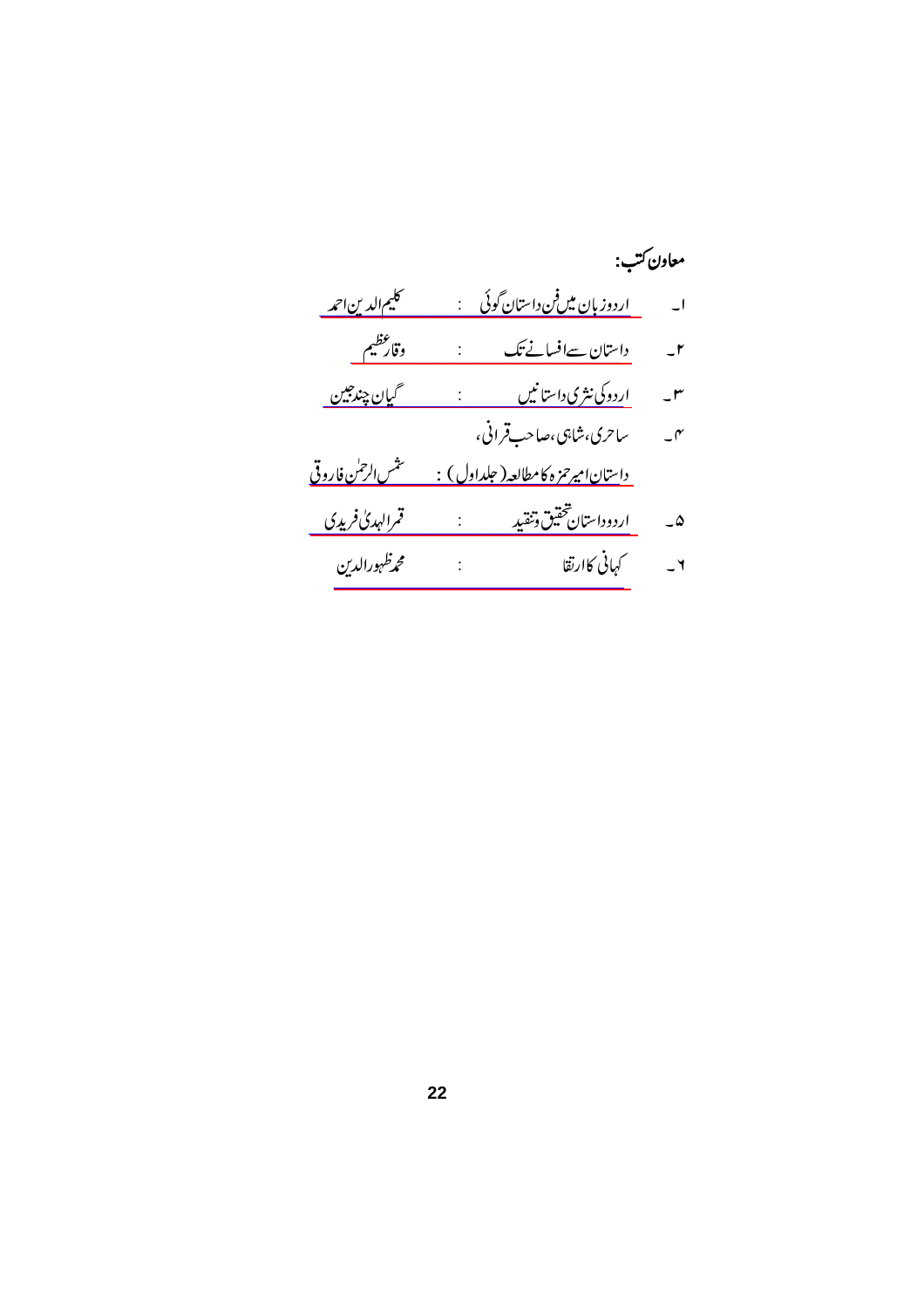

**I -**

**.1**

**.2**

**.3**

**II -**

**.4**

 **.5**

 **.6** مراعات النظير تظير ،مبالغہ بتجاہل عارفانہ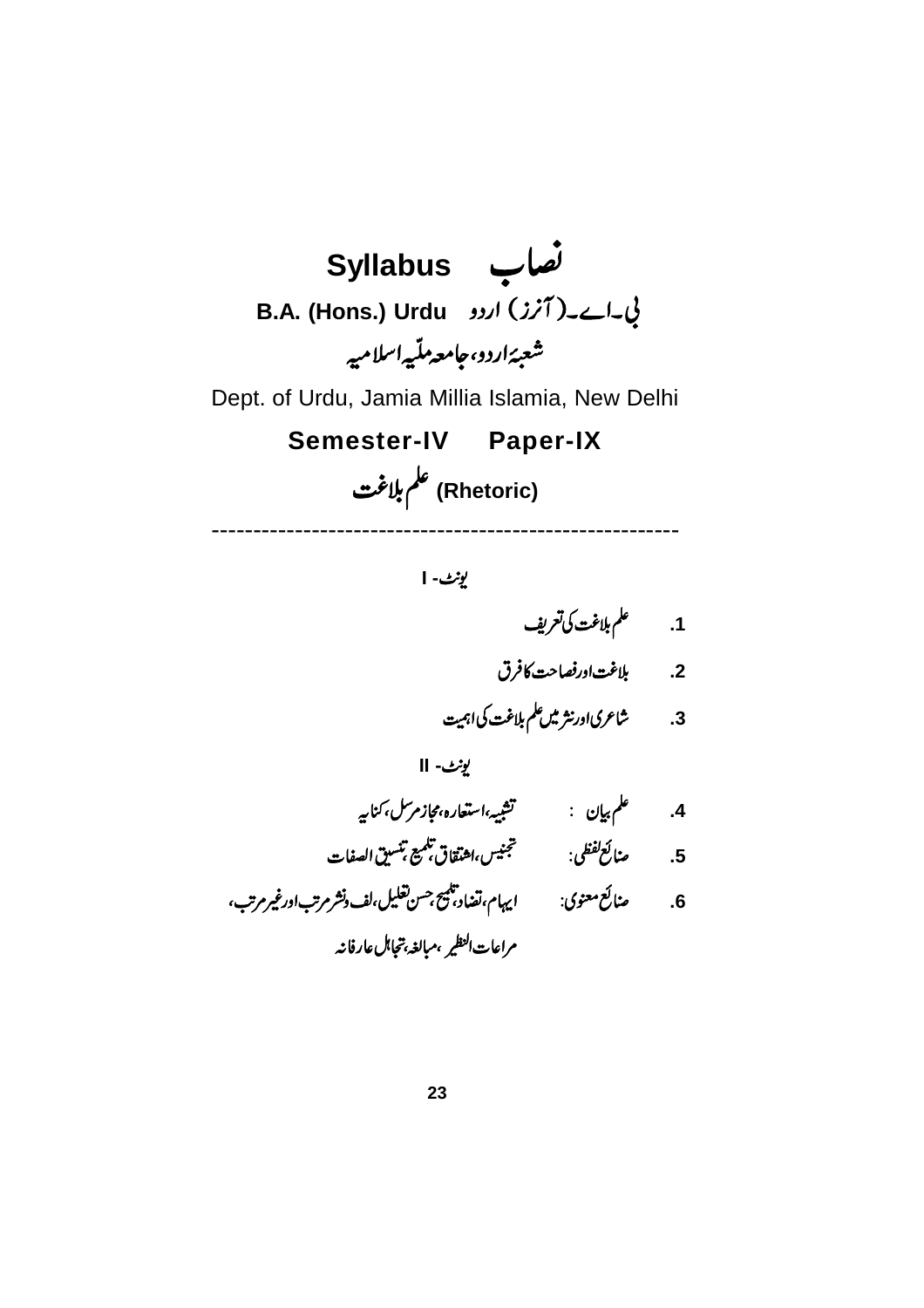|                                   | معان ڪتب:                        |                          |
|-----------------------------------|----------------------------------|--------------------------|
| مولوى خجم الغنى                   |                                  |                          |
| مولوي عبدالحق                     | <u>اردوقواعد</u>                 | $-1$                     |
| <u>مرزامجمعتكري</u>               |                                  | $-1$                     |
| (مرتبه ) <i>تثس الرح</i> ل فاروقي |                                  | $-\gamma$                |
| كمال احمەصديقى                    | آ ہنگ ورعروض :                   | $\overline{\phantom{a}}$ |
| عنوان چشتی                        | عروضی <sub>ا</sub> ورفنی مسائل : | $-1$                     |
| وہاب اشر فی                       | .<br>تفهيم البلاغت               | $\overline{\phantom{a}}$ |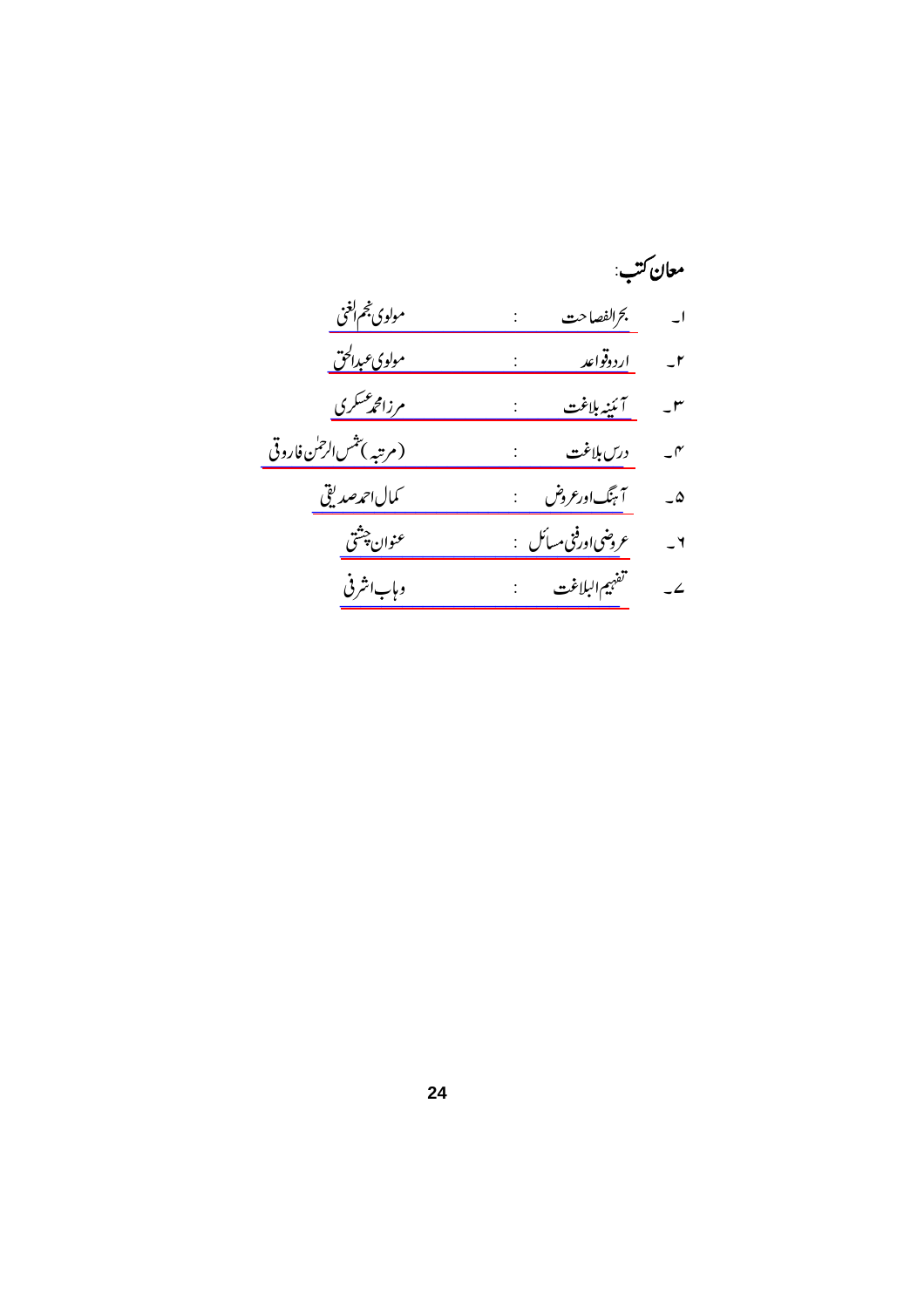

**I -** 1. اردومین طنز و مزاح: قعارف،اصول،روایت

- .<br>2. *بېوگ*وئى
	- .<br>3. *پیر*وڑی

**II -**

[\\_\\_\\_\\_\\_\\_\\_\\_\\_\\_\\_\\_\\_\\_\\_\\_\\_\\_\\_\\_\\_\\_\\_\\_\\_\\_\\_\\_\\_\\_\\_\\_\\_\\_\\_\\_](https://www.rekhta.org/ebooks/nazeer-ahmad-ki-khani-kuchh-meri-aur-kuchh-unki-zabani-mirza-farhatullah-beg-ebooks?lang=ur) [\\_\\_\\_\\_\\_\\_\\_\\_\\_\\_\\_\\_\\_\\_\\_\\_\\_\\_\\_\\_](https://www.rekhta.org/ebooks/khandan-rasheed-ahmad-siddiqui-ebooks?lang=ur) [\\_\\_\\_\\_\\_\\_\\_\\_\\_\\_\\_\\_\\_\\_\\_\\_\\_\\_\\_\\_\\_\\_\\_](https://www.rekhta.org/ebooks/charagh-tale-mushtaq-ahmad-yousufi-ebooks?lang=ur) **.4 .5**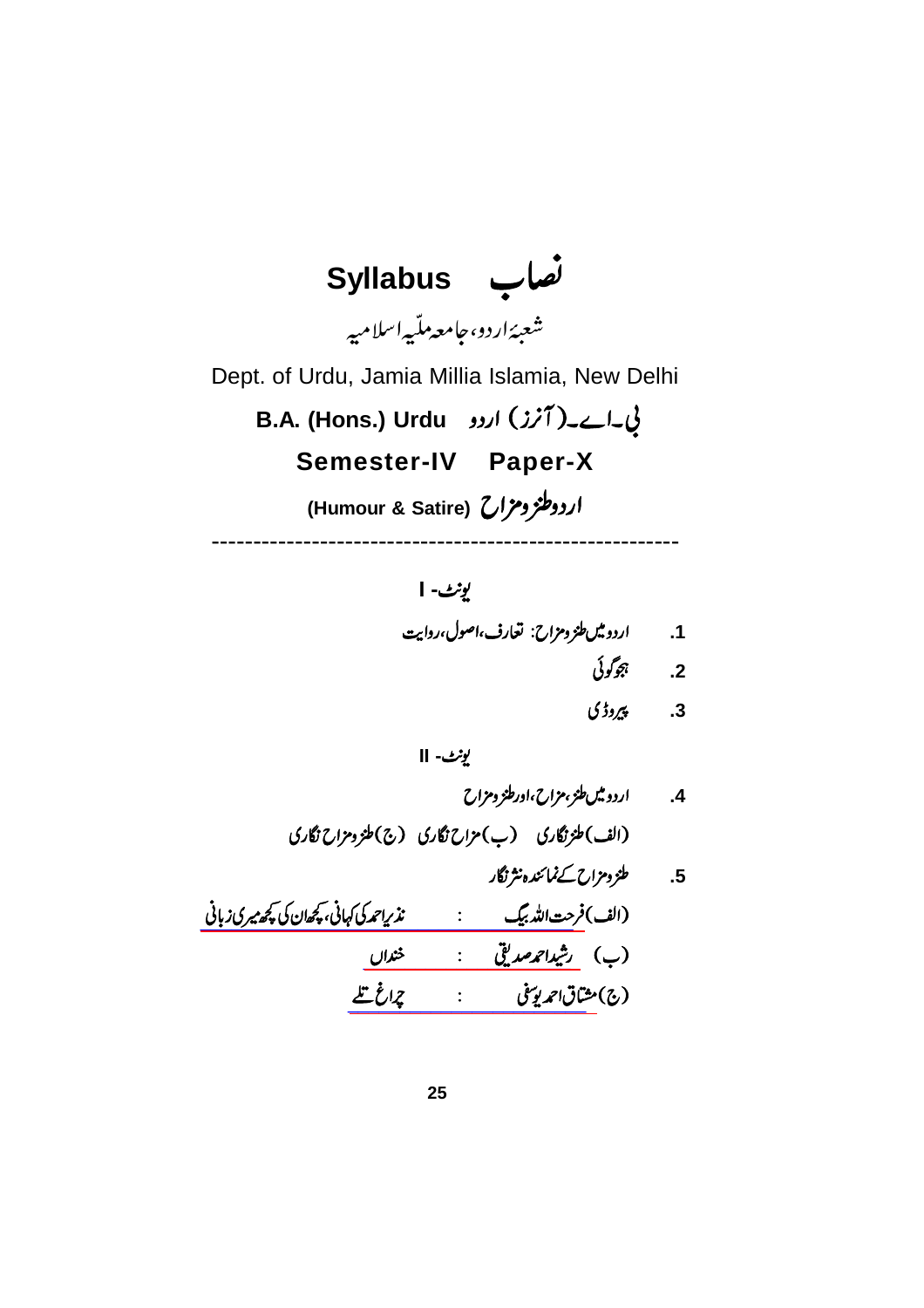6. طرّومزاح کےنمائندہشعرا :<br>(الف)ظ<u>ریف<sup>ی ک</sup>ھنوی</u> (ب)ا کبرالہ آبادی (ج)دلاورفگار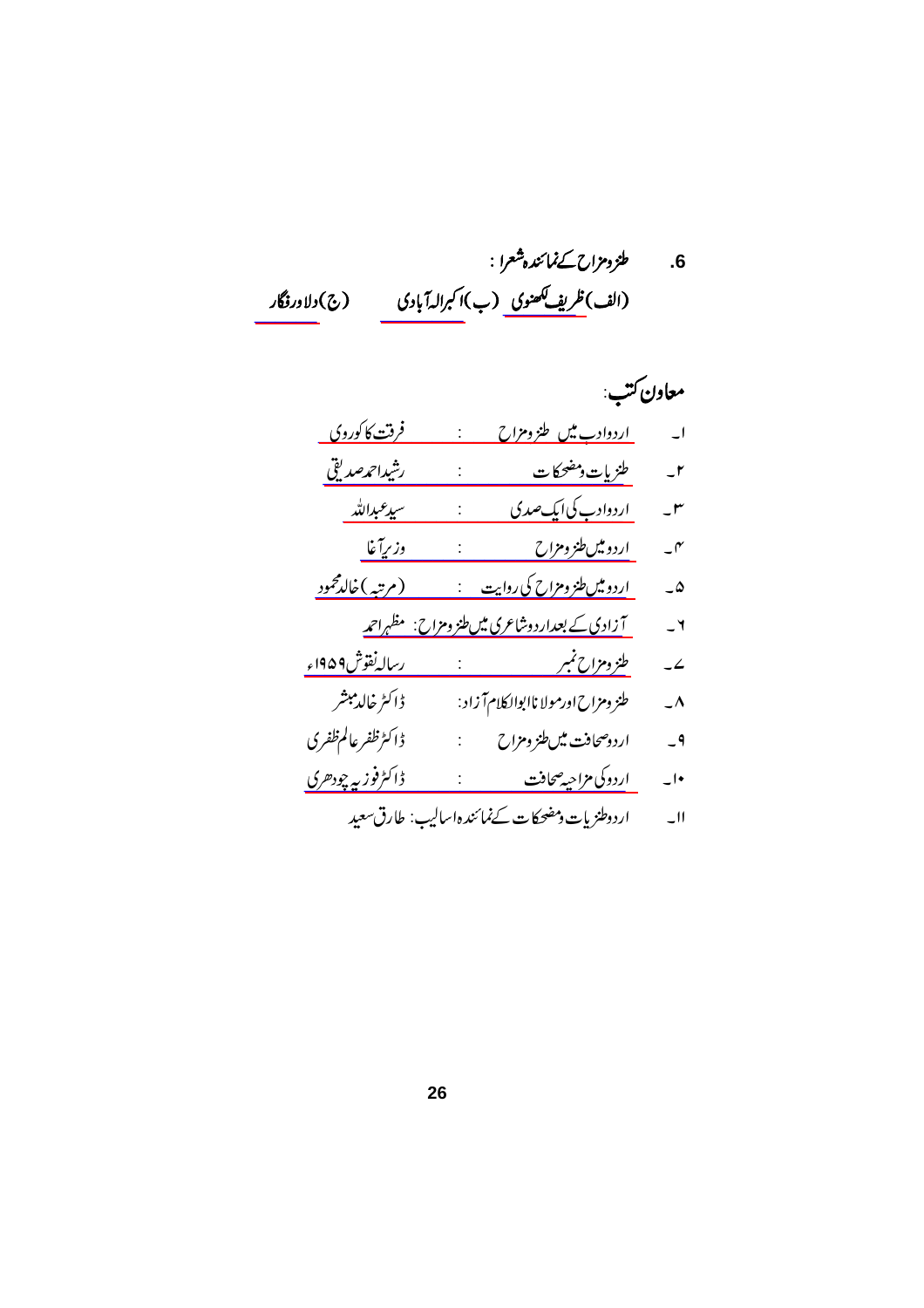**Syllabus** شعبەًاردو،حامعەمل<sup>ت</sup>ىيەاسلامىيە **Dept. of Urdu,**Jamia Millia Islamia, New Delhi **B.A. (Hons.) Urdu Semester-V, Paper-XI Classical Urdu Poetry (Ghazal, Qasida, Masnavi, Marsiya)** قدیم اردوشاعری (غزل قصیده بهثنوی،مرثیه) (اس پرچہ میں تین تنقیدی سوال کل ۴۵ نمبر کے اور دوتشر کچ سوال کل پہنمبر کے ہوں گے)

**UNIT-I**

--------------------------------------------------------

 **.1 .2 .3**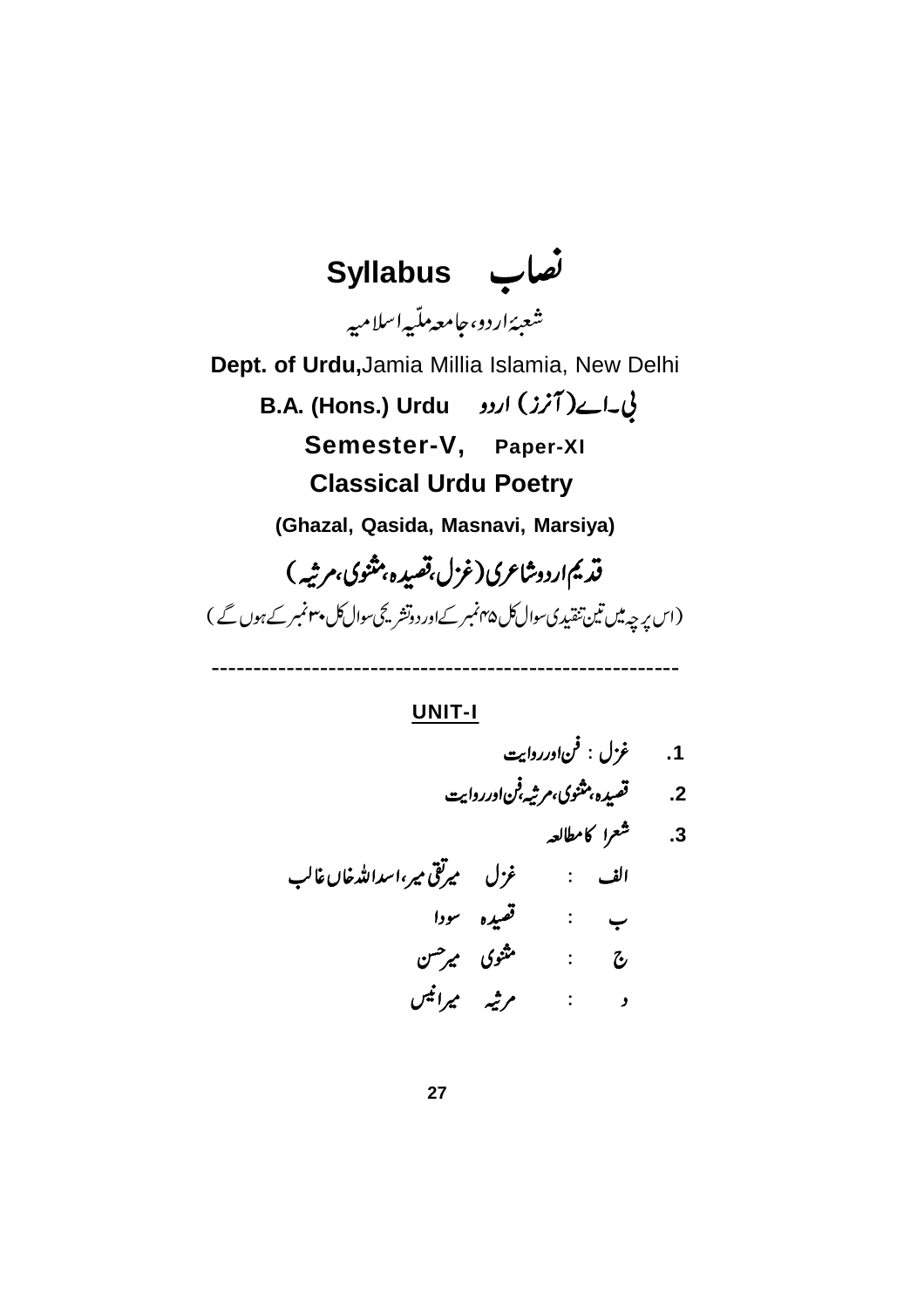4.  
\n4. 
$$
rac{7}{2}
$$
  
\n-1.  $rac{5}{2}$   
\n-1.  $rac{5}{2}$   
\n-1.  $rac{5}{2}$   
\n-1.  $rac{5}{2}$   
\n-1.  $rac{7}{2}$   
\n-1.  $rac{7}{2}$   
\n-1.  $rac{7}{2}$   
\n-1.  $rac{7}{2}$   
\n-1.  $rac{7}{2}$   
\n-1.  $rac{7}{2}$   
\n-1.  $rac{7}{2}$   
\n-1.  $rac{7}{2}$   
\n-1.  $rac{7}{2}$   
\n-1.  $rac{7}{2}$   
\n-1.  $rac{7}{2}$   
\n-1.  $rac{7}{2}$   
\n-1.  $rac{7}{2}$   
\n-1.  $rac{7}{2}$   
\n-1.  $rac{7}{2}$   
\n-1.  $rac{7}{2}$   
\n-1.  $rac{7}{2}$   
\n-1.  $rac{7}{2}$   
\n-1.  $rac{7}{2}$   
\n-1.  $rac{7}{2}$   
\n-1.  $rac{7}{2}$   
\n-1.  $rac{7}{2}$   
\n-1.  $rac{7}{2}$   
\n-1.  $rac{7}{2}$   
\n-1.  $rac{7}{2}$   
\n-1.  $rac{7}{2}$   
\n-1.  $rac{7}{2}$   
\n-1.  $rac{7}{2}$   
\n-1.  $rac{7}{2}$   
\n-1.  $rac{7}{2}$   
\n-1.  $rac{7}{2}$   
\n-1.  $rac{7}{2}$   
\n-1.  $rac{7}{2}$   
\n-1.  $rac{7}{2}$   
\n-1.  $rac{7}{2}$   
\n-1.  $rac{7}{2}$   
\n-1.  $rac{7}{2}$   
\n-1.  $rac{7}{2}$   
\n-1.  $rac{7}{2}$   
\n-1.  $rac{7}{2}$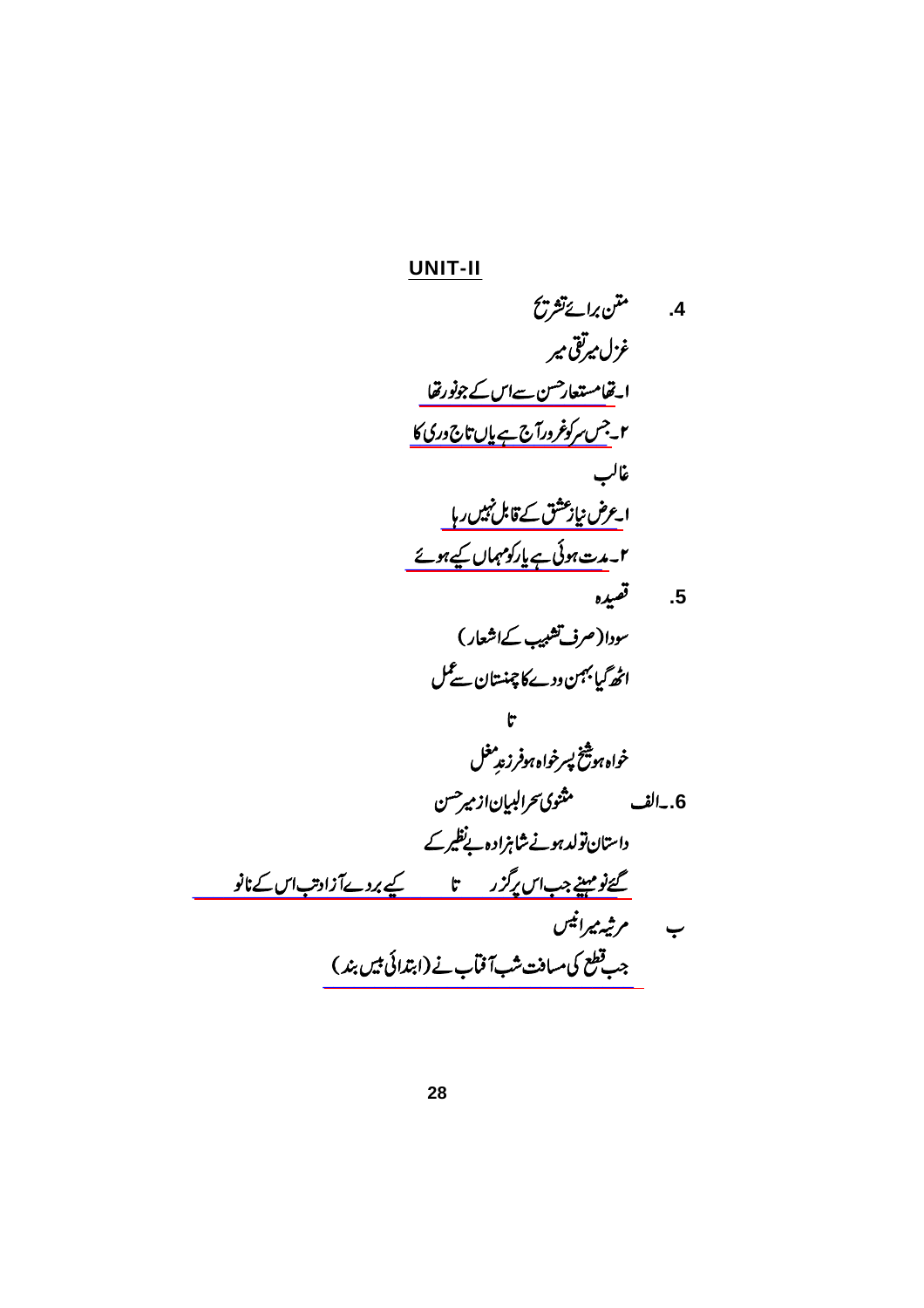|                           |                |                                        | معاون ڪتب:               |
|---------------------------|----------------|----------------------------------------|--------------------------|
| <u>مسعودحسن رضوي اديب</u> |                | ہاری شاعری                             | $\overline{\phantom{a}}$ |
| يوسف حسين خاں             |                | <u>اردوغزل</u>                         | $-r$                     |
| مسيح الزمال               |                | <u>اردومر څپه کاارتقا</u>              | $-^{\prime\prime}$       |
| <u> گيان چندجين</u>       |                | ا <u>ردومثنوی شالی ہندمیں</u>          | $-^{\prime\prime}$       |
| محمودالپی _               |                | <u>اردوقصيده نگاري کاتنقيدي جائزه:</u> | ۵۔                       |
| فرمان فتخ پوری            |                | اردوشاعرى كافنى ارتقا                  | $\mathsf{r}$             |
| گويي چندنارنگ             |                | انیس شناسی                             | $\overline{\phantom{a}}$ |
| <u>نتمس الرحس فاروقی</u>  |                | شعرشورانگیز <u>مس</u>                  | $\overline{\phantom{a}}$ |
| تنثس الرحسن فاروقى        |                | غالب پر چار <i>قری</i> ریں             | $-9$                     |
| <u>خان رشید</u>           |                | ا <u>ردوکی تین مثنویاں</u>             | $\overline{\phantom{a}}$ |
| ابومجميحر                 |                | <u>اردومیں تصیدہ نگاری</u>             | $\overline{\phantom{0}}$ |
| ابومحمر سحر               | $\ddot{\cdot}$ | غالبيات کے چندمباحث                    | $\overline{\phantom{a}}$ |
| رشيد حسن خا <u>ں</u>      |                | مثنويات شوق کاديباچه                   | $\mathsf{u}$             |
| محمذاكر                   |                | كلاسكي غزل                             | $-10^{\circ}$            |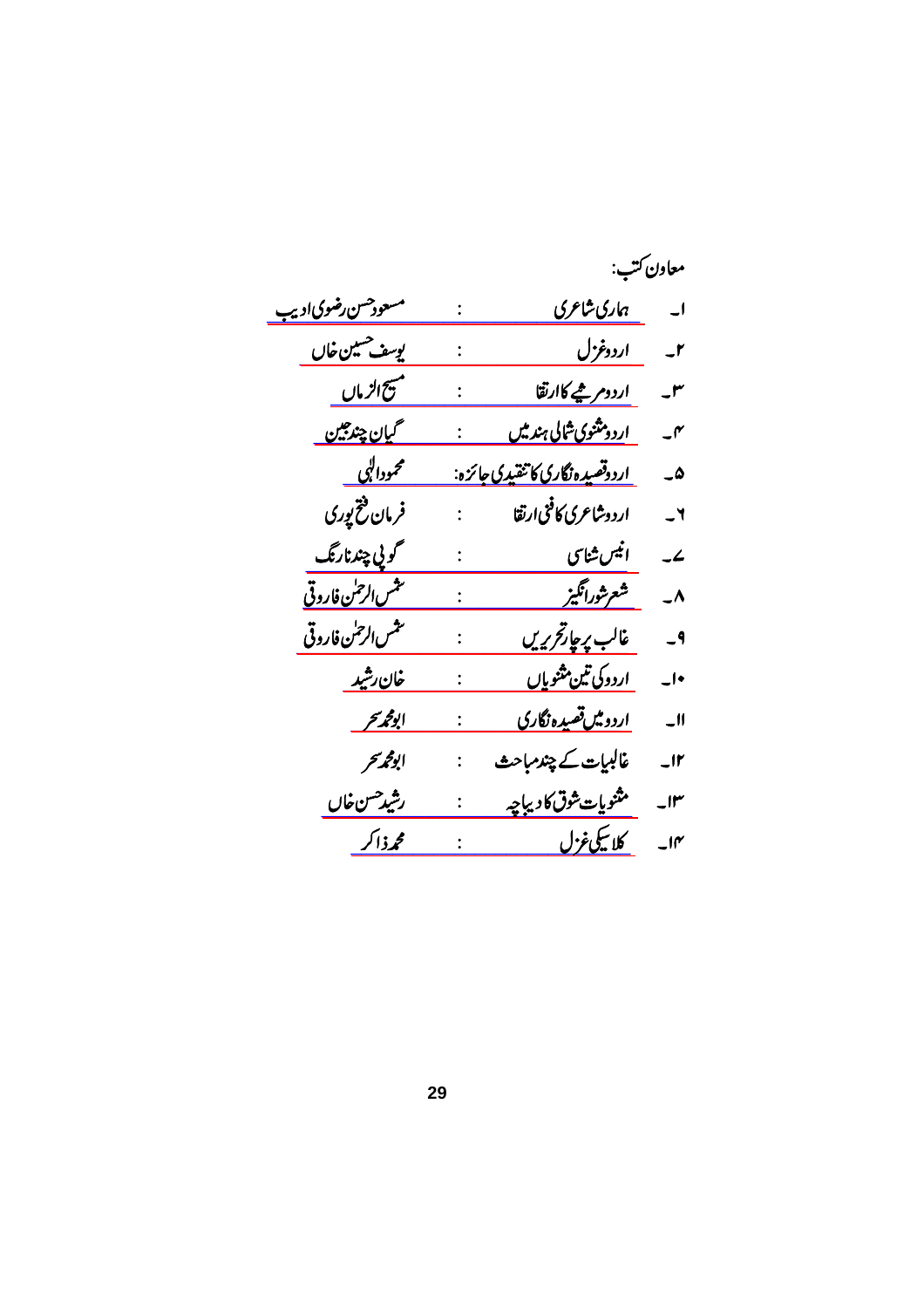**Syllabus** شعبەًاردو،حامعەمل<sup>ت</sup>ىيەاسلامىيە **Dept. of Urdu** Jamia Millia Islamia, New Delhi **B.A. (Hons.) Urdu Semester-V, Paper-XII (Literary Criticism)** ادني تنقيد

(اس پہ چہ میں تشریح ممتن کے سوال نہیں ہوں گے۔)

**UNIT-I**

--------------------------------------------------------

- 1. تحقيد :تعارف،آغازوارتقا
- 2. ادبی تنقید کے مشرقی تصورات

 **.3**

[\\_\\_\\_\\_\\_\\_\\_\\_\\_\\_\\_\\_\\_\\_\\_\\_\\_\\_\\_\\_\\_\\_\\_\\_\\_\\_\\_\\_\\_\\_\\_\\_\\_\\_\\_](https://www.rekhta.org/ebooks/aab-e-hayat-mohammad-husain-azad-ebooks-4?lang=ur) [\\_\\_\\_\\_\\_\\_\\_\\_\\_\\_\\_\\_\\_\\_\\_\\_\\_\\_\\_\\_\\_\\_\\_\\_\\_\\_\\_\\_\\_\\_](https://www.rekhta.org/ebooks/muqadama-e-sher-o-shayeri-altaf-hussain-hali-ebooks?lang=ur) **.4 .5**

[\\_\\_\\_\\_\\_\\_\\_\\_\\_\\_\\_\\_\\_\\_\\_\\_\\_\\_\\_\\_](https://www.rekhta.org/ebooks/mawazna-e-anees-o-dabeer-shibli-nomani-ebooks?lang=ur) [\\_\\_\\_\\_\\_\\_\\_\\_\\_\\_\\_\\_](https://www.rekhta.org/ebooks/sherul-ajam-volume-004-shibli-nomani-ebooks?lang=ur) **.6**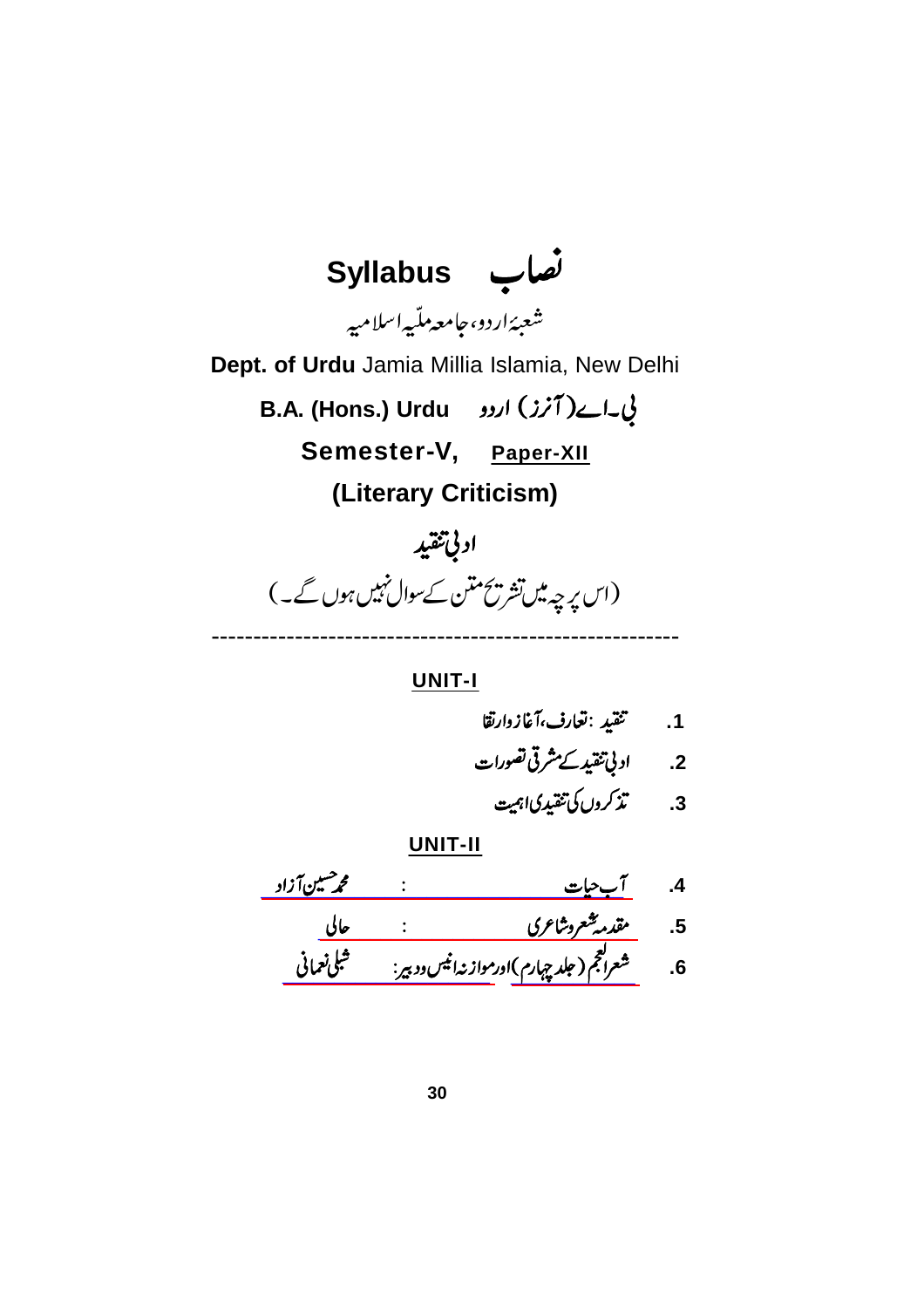|                      |                                                              | معاون ڪتب:               |
|----------------------|--------------------------------------------------------------|--------------------------|
| مسعودحسن رضوي اديب   | ہاری شاعری                                                   | $\overline{\phantom{a}}$ |
| <u>آل احمد مرور</u>  | تنقيدي اشارے                                                 | $-1$                     |
| <u>نیاز فتخ پوری</u> | انقاديات                                                     | J٣                       |
| اخترانصاری           | حالی اور نیا <u>تنقیدی شعور</u>                              | $\mathcal{I}$            |
| تنقمس الرحمن فاروقى  | شعر،غیرشعراورنثر                                             | ۵۔                       |
|                      | مشرقی شعریا <u>ت اوراردو تقدیرکی روایت: ابوالکلام قا</u> تمی | ٢۔                       |
| ظفراحمەصديقى         | شبلی(مونوگراف)                                               | $\mathcal{L}$            |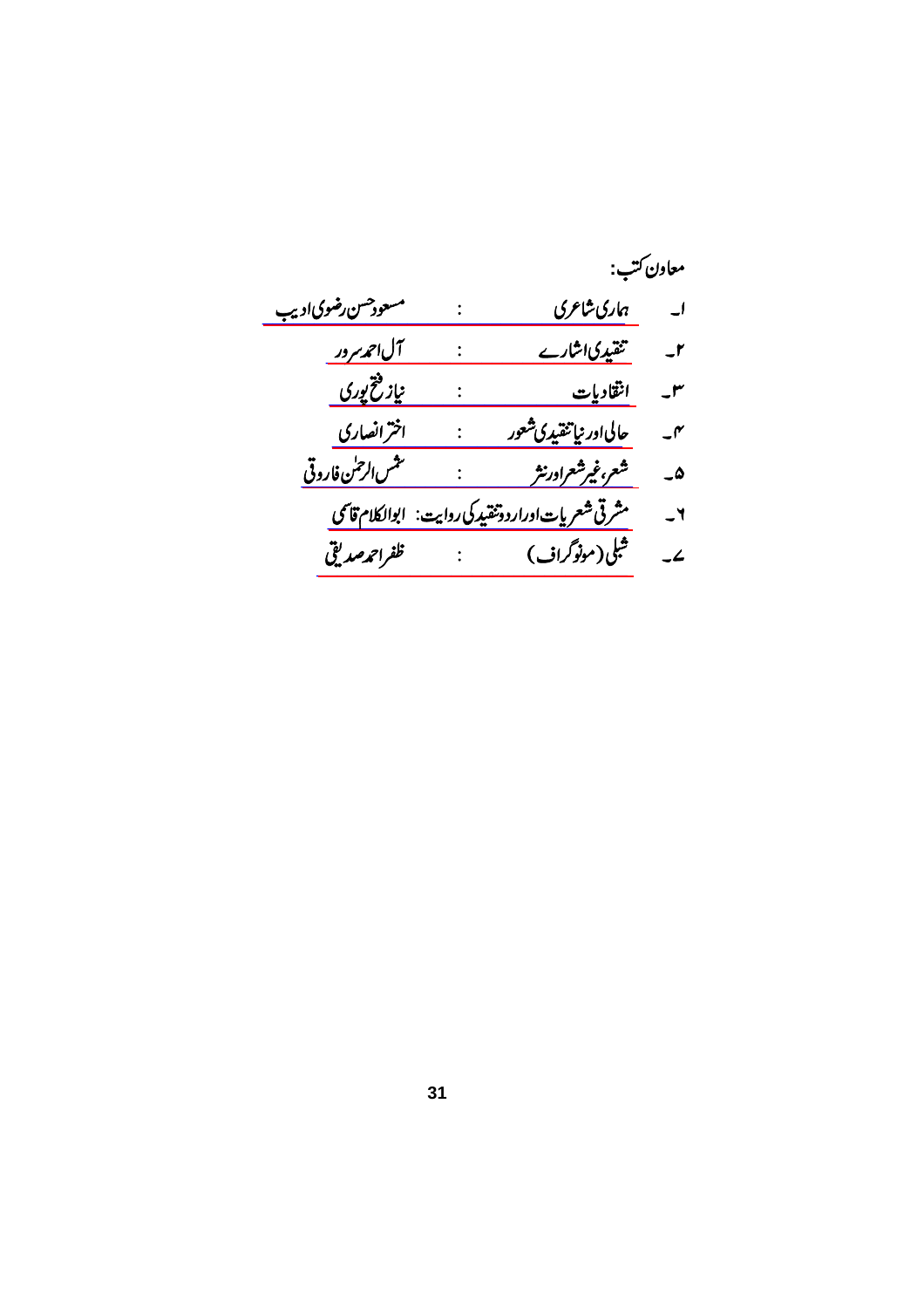

<u>اب حیات</u> **UNIT-I** 1. **محم<sup>ص</sup>ين آزاد** : سوانځ څخصيت اورعهد 2. محم<sup>صيين</sup> آزاداورانجمن پنجاب 3. محم<sup>صیین</sup> آزاد کی نثر نگاری : اسلوباورامتیازات **UNIT-II** 4. آزادگی<sup>نظم ن</sup>گاری متن برائے عمومی مطالعہ **.5** 6. *ن<sub>ىرى</sub>گ*ىخيال

 $\frac{L}{L}$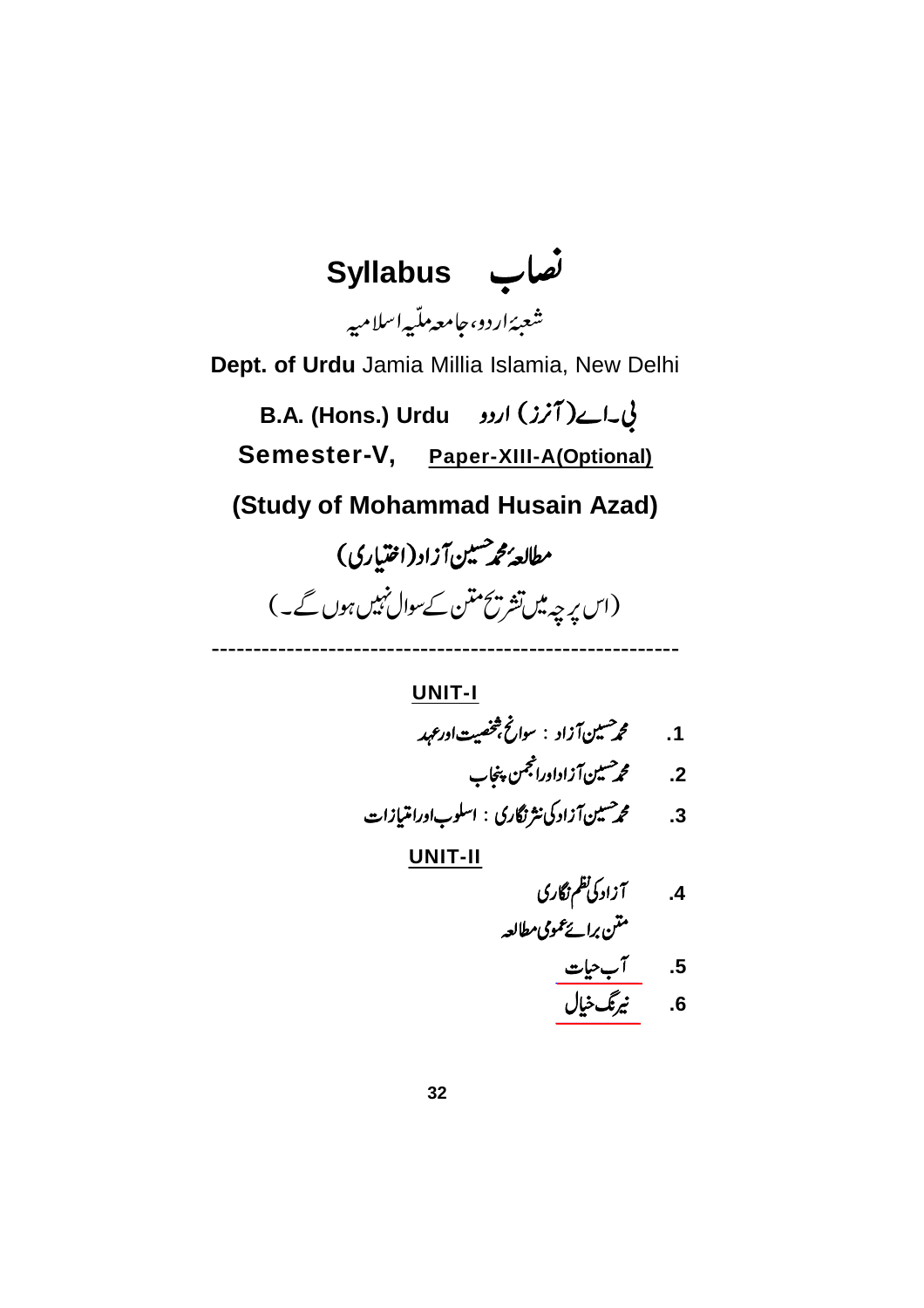|                          | معاون ڪتب:                     |                    |
|--------------------------|--------------------------------|--------------------|
| جميل جالبى               | تاریخ ا <u>دب</u> اردو         | اب                 |
| حام <sup>حسن</sup> قادری | <u> داستان تاریخ اردو</u>      | $-1$               |
| <u>عتیق الله</u>         | <u> محمشینآزاد(مونوگراف) :</u> | $-^{\prime\prime}$ |
| مسعودحسن رضوي اديب       | تثقيدآب حيات                   | $\mathcal{N}$      |
| مجلّه''فكرونظر''على گرُھ | محمر هنين آزادنمبر             | ۵۔                 |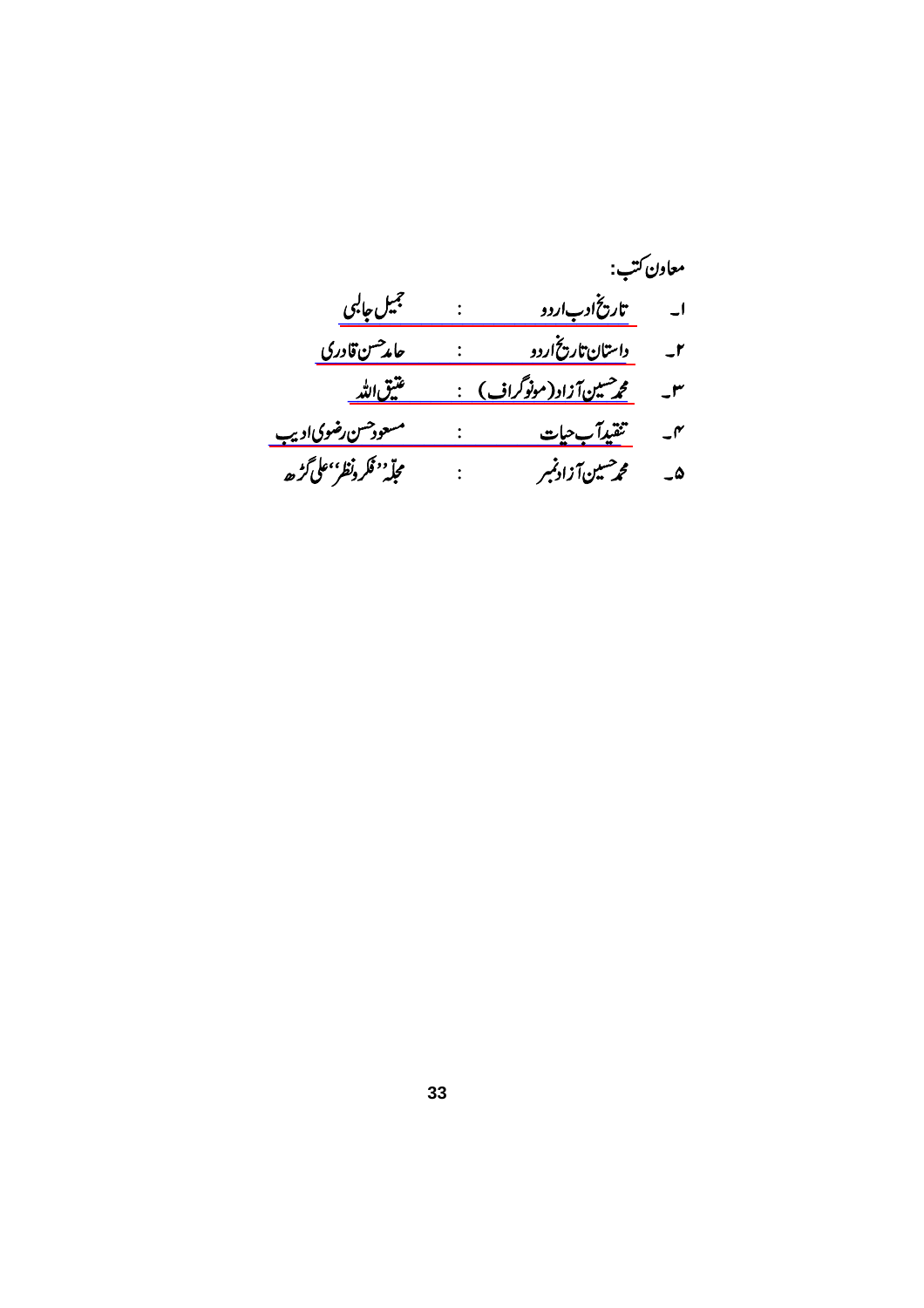**Syllabus** شعبەًاردو،حامعەمل<sup>ت</sup>ىيەاسلامىيە **Dept. of Urdu** Jamia Millia Islamia, New Delhi **B.A. (Hons.) Urdu Semester-V Paper-XIII-B(Optional) (Study of Hali)**  (اس پرچہ میں تین تنقیدی سوال پہنمبر کےاوردوتشر کچی سوال کل پہنمبر کے ہوں گے ) --------------------------------------------------------

### **UNIT-I**

 **.1 .2**

**.3**

[\\_\\_\\_\\_\\_\\_\\_\\_\\_\\_\\_\\_\\_\\_\\_\\_\\_\\_\\_\\_\\_\\_\\_\\_\\_\\_\\_\\_\\_\\_\\_\\_\\_\\_\\_\\_\\_\\_\\_\\_](https://www.rekhta.org/ebooks/deewan-e-hali-ebooks?lang=ur) **.4 .5 .6**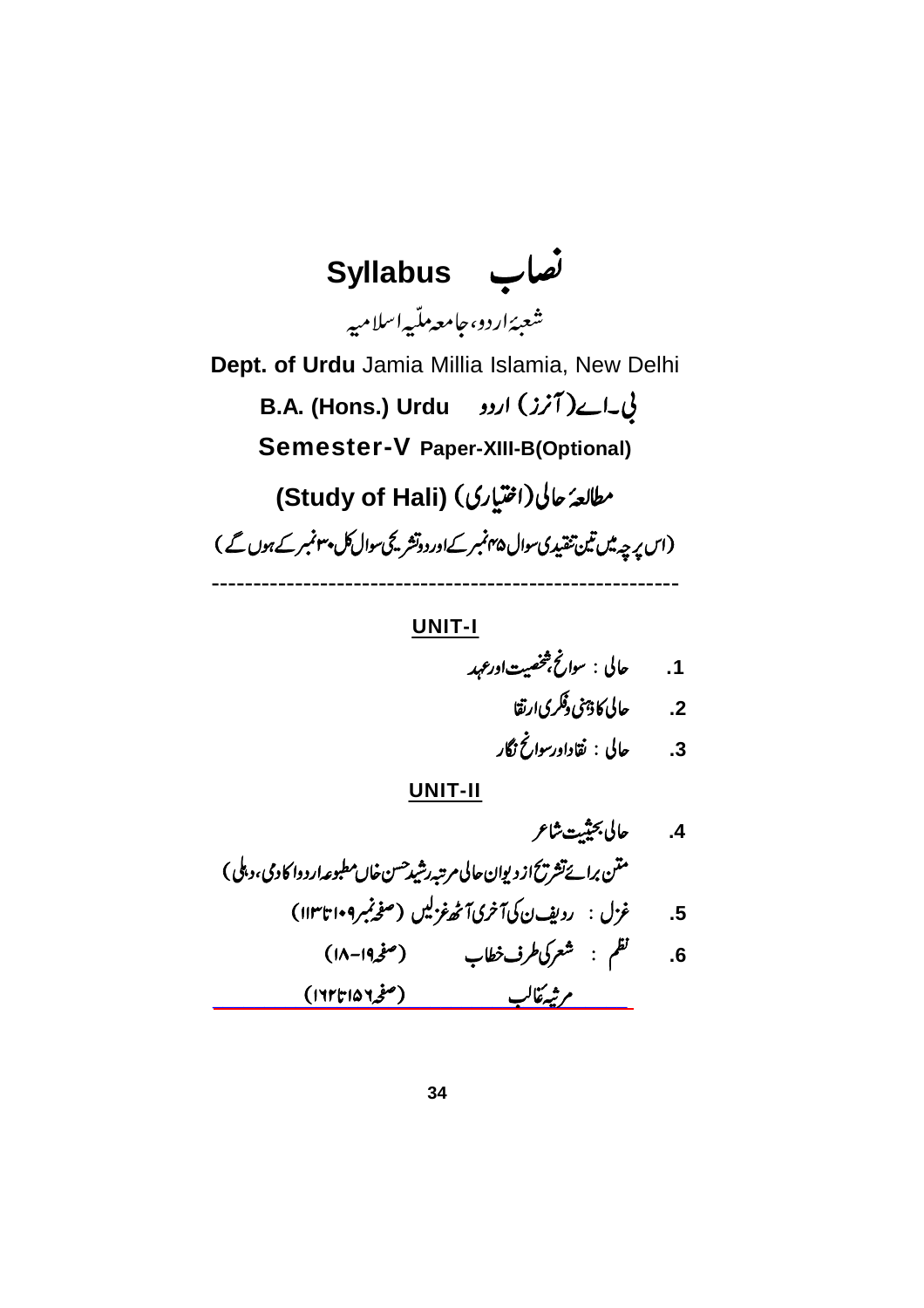|    |                              |                           |                                                    | معاون ڪتب:               |
|----|------------------------------|---------------------------|----------------------------------------------------|--------------------------|
|    | صالحهابد حسين                |                           | بإدگارحالى<br>$\mathbb{R}^n$ . The $\mathbb{R}^n$  | $\overline{\phantom{a}}$ |
|    | غلام مصطفى خال               | $\mathbb{R}^{\mathbb{Z}}$ | حالى كاذئنى ارتقا                                  | $-1$                     |
|    | سيدعبرالله                   |                           | مرسیدادران کےناموررفقا                             | $-r$                     |
|    | <u>اخرْانصاری</u>            |                           | <u>حالیاادر نپاتنقیدی شعور</u>                     | $\mathcal{I}$            |
| 01 | <u>(مرتبه)سیداختشام هسین</u> |                           | تقش حالی                                           | ۵۔                       |
|    | شجاعت على سنديلوى            | $\ddot{\cdot}$            | حالى بحثيت شاعر                                    | $-4$                     |
|    | معين احسن جذني               | $\ddot{\cdot}$            | حالی کاسایپ شعور                                   | $\overline{\phantom{a}}$ |
|    | (مرتبہ)دحیدقریتی             |                           | <u>مقدمه شعروشاعری</u>                             | $\overline{\phantom{a}}$ |
|    | شنج اداجحم                   |                           | خواجهالطاف حسين حالى (مونوگراف):                   | $-9$                     |
|    | (مرتبه)شهرمار                |                           | رسالہ <sup>ٰ د</sup> فکرونظرٰ'علی گڑھکاحالی نمبر : | $-1$                     |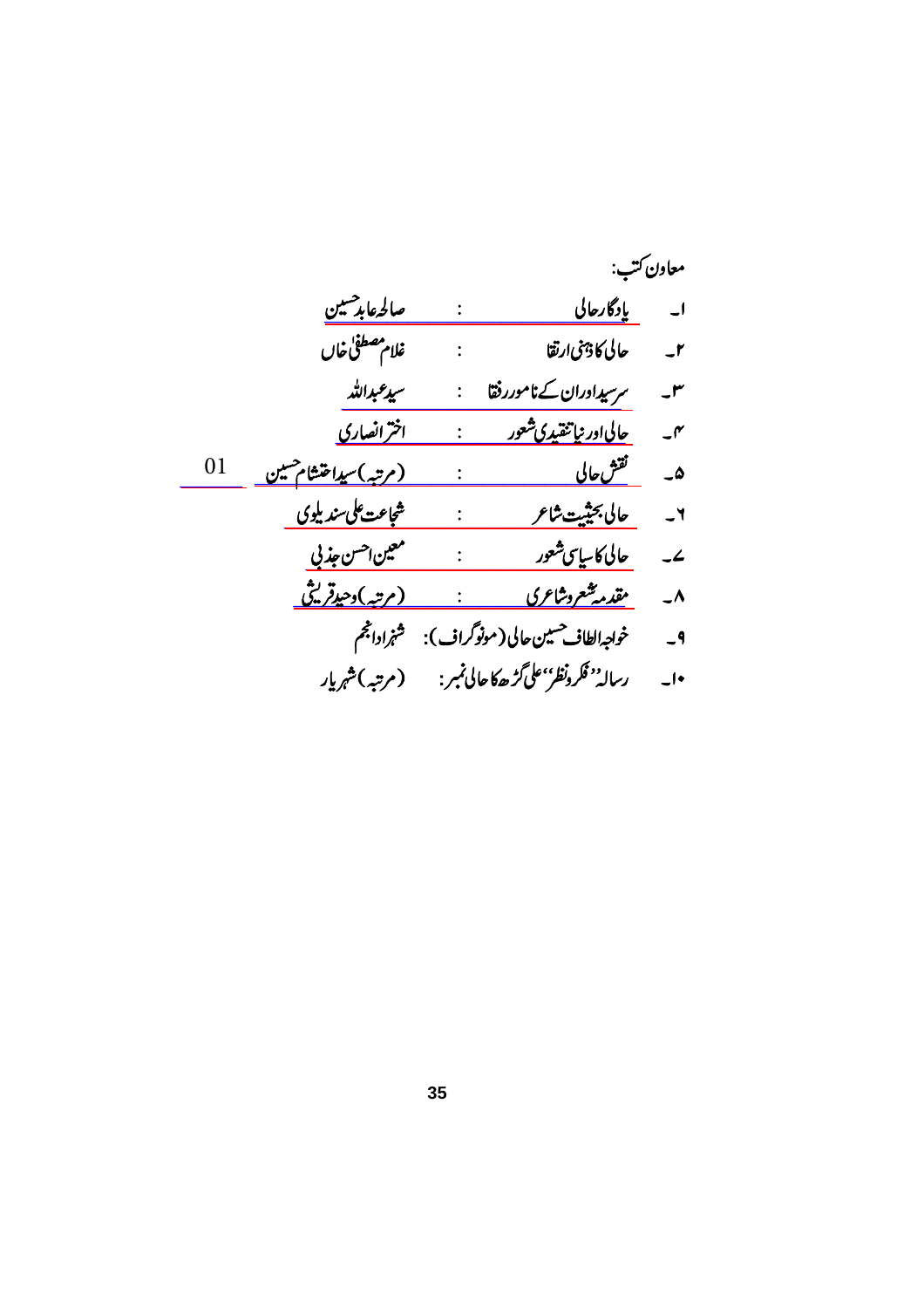

**.1**

**.2**

**.3**

[\\_\\_\\_\\_\\_\\_\\_\\_\\_\\_\\_\\_\\_\\_\\_\\_\\_\\_\\_](https://www.rekhta.org/ebooks/intikhab-e-kulliyat-e-josh-ebooks?lang=ur) [\\_\\_\\_\\_](https://www.rekhta.org/nazms/albelii-subh-josh-malihabadi-nazms?lang=ur) [\\_\\_\\_](https://www.rekhta.org/nazms/kisaan-josh-malihabadi-nazms?lang=ur) **.4 .5 .6**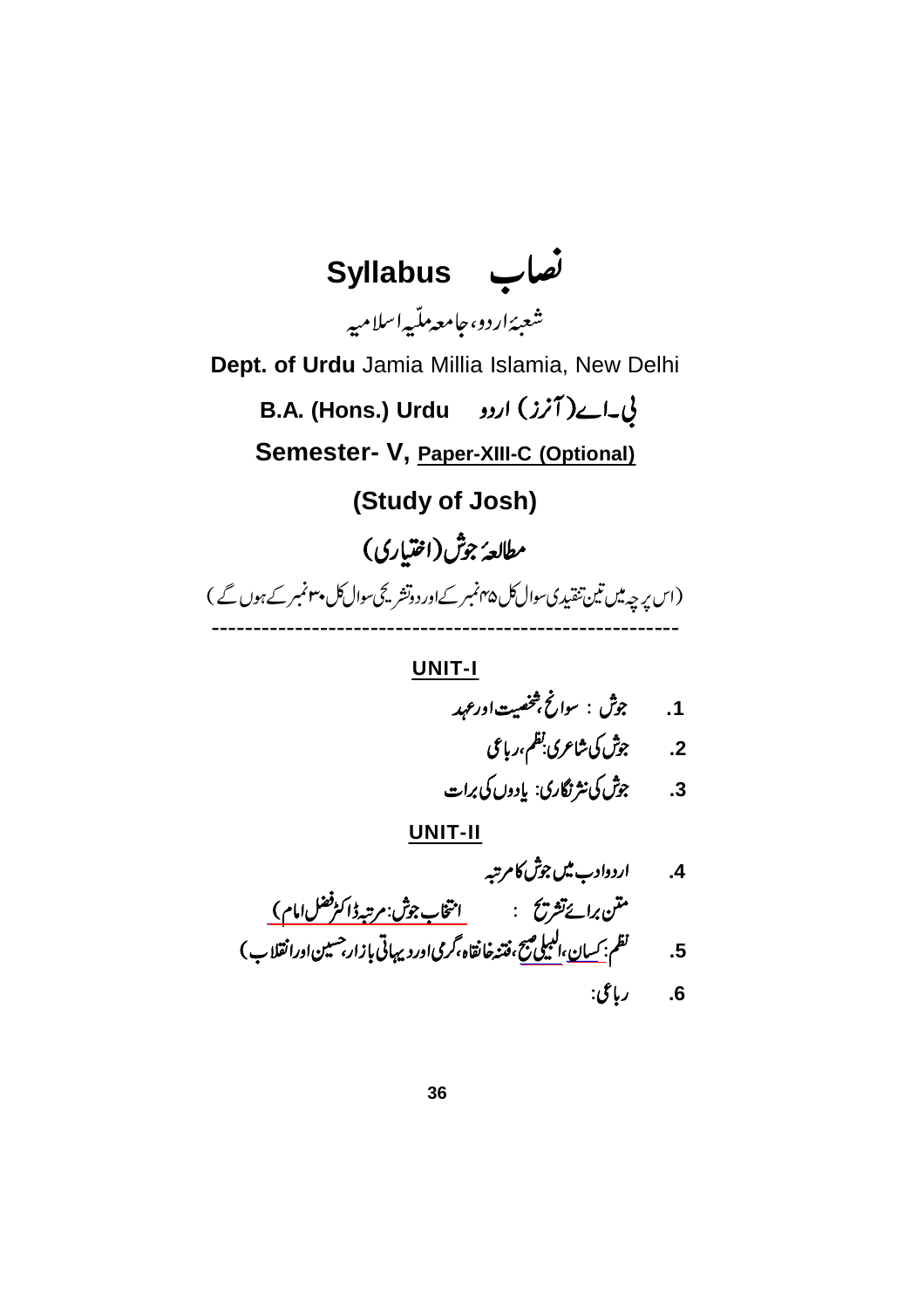| ابتدائى عإرر باعياں | (الف)" ثقائق" |
|---------------------|---------------|
| ابتدائى تين رباعياں | (ب)"حس عثق"   |
| ابتدائى تين رباعياں | (ج)"خمريات"   |

|                       |                                                  | معاون ڪتب:               |
|-----------------------|--------------------------------------------------|--------------------------|
| جوش مليح آبادى        | حرف وحكايت                                       | $\overline{\phantom{a}}$ |
| <u>جوش ملیح آبادی</u> | سنب <u>ل وسلال</u>                               | $-1$                     |
| <u>جوش پنج آبادی</u>  | بإدوں کی برات                                    | J٣                       |
| عزيزاحمه              | ترتی پښدادب                                      | ۴-                       |
| خليل الرحمن أعظمي     | <u>اردوادب میں ترقی پسداد نی تحریک</u>           | ۵۔                       |
| سليماحمه              | جوش <sup>4ظ</sup> م بن ا                         | ٢۔                       |
| (مرتبہ)قمررٹیس        | جو <u>ش<sup>لیع</sup> آبادی:ایک خصوصی مطالعه</u> | $\mathcal{L}$            |
| كأظم على خان          | <u>جوش شاس ہے:</u>                               | ۸_                       |
|                       | رسالهآج كل نئى د ، پلى كاجوش نمبر                | $-9$                     |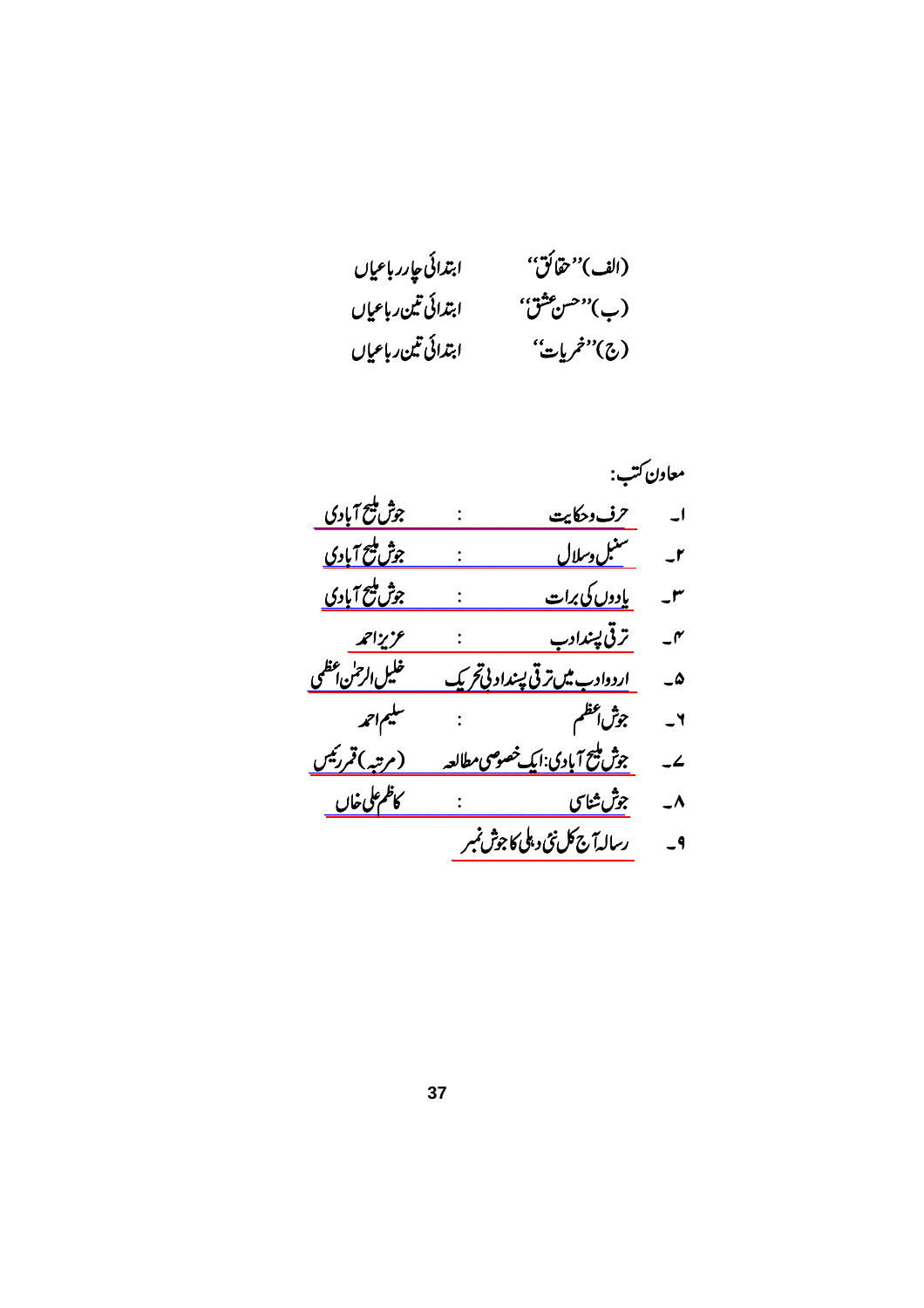**Syllabus** شعبەًاردو،حامعەمل<sup>ت</sup>ىيەاسلامىيە **Dept. of Urdu** Jamia Millia Islamia, New Delhi **B.A. (Hons.) Urdu Semester-V, Paper-XIII-D (Optional) (Study of Firaq)**  (اس پر چہ میں تنقیدی سوال کل ۴۵ نمبر کے اور دوتشر کچ سوال کل پہنمبر کے ہوں گے ) --------------------------------------------------------

 **.1 .2 .3 UNIT-II**

4.  
4.  
5. 
$$
4\sqrt{2}
$$
  
5.  $4\sqrt{2}$   
6.  $4\sqrt{2}$   
7.  $4\sqrt{2}$   
7.  $4\sqrt{2}$   
7.  $4\sqrt{2}$   
7.  $4\sqrt{2}$   
7.  $4\sqrt{2}$   
10.  $4\sqrt{2}$   
11.  $4\sqrt{2}$   
12.  $4\sqrt{2}$   
13.  $4\sqrt{2}$   
14.  $4\sqrt{2}$   
15.  $4\sqrt{2}$   
16.  $4\sqrt{2}$   
17.  $4\sqrt{2}$   
19.  $4\sqrt{2}$   
10.  $4\sqrt{2}$   
10.  $4\sqrt{2}$   
11.  $4\sqrt{2}$   
12.  $4\sqrt{2}$   
13.  $4\sqrt{2}$   
14.  $4\sqrt{2}$   
15.  $4\sqrt{2}$   
16.  $4\sqrt{2}$   
17.  $4\sqrt{2}$   
19.  $4\sqrt{2}$   
10.  $4\sqrt{2}$   
11.  $4\sqrt{2}$   
12.  $4\sqrt{2}$   
13.  $4\sqrt{2}$   
14.  $4\sqrt{2}$   
15.  $4\sqrt{2}$   
16.  $4\sqrt{2}$   
17.  $4\sqrt{2}$   
18.  $4\sqrt{2}$   
19.  $4\sqrt{2}$   
10.  $4\sqrt{2}$   
11.  $4\sqrt{2}$   
12.  $4\sqrt{2}$   
13.  $4\sqrt{2}$   
14.  $4\sqrt{2}$   
15.  $4\sqrt{2}$   
16.  $4\sqrt{2}$   
17.  $4\sqrt{2}$   
18.  $4\sqrt{2}$   
19.  $4\sqrt{2}$   
10.  $4\sqrt{2}$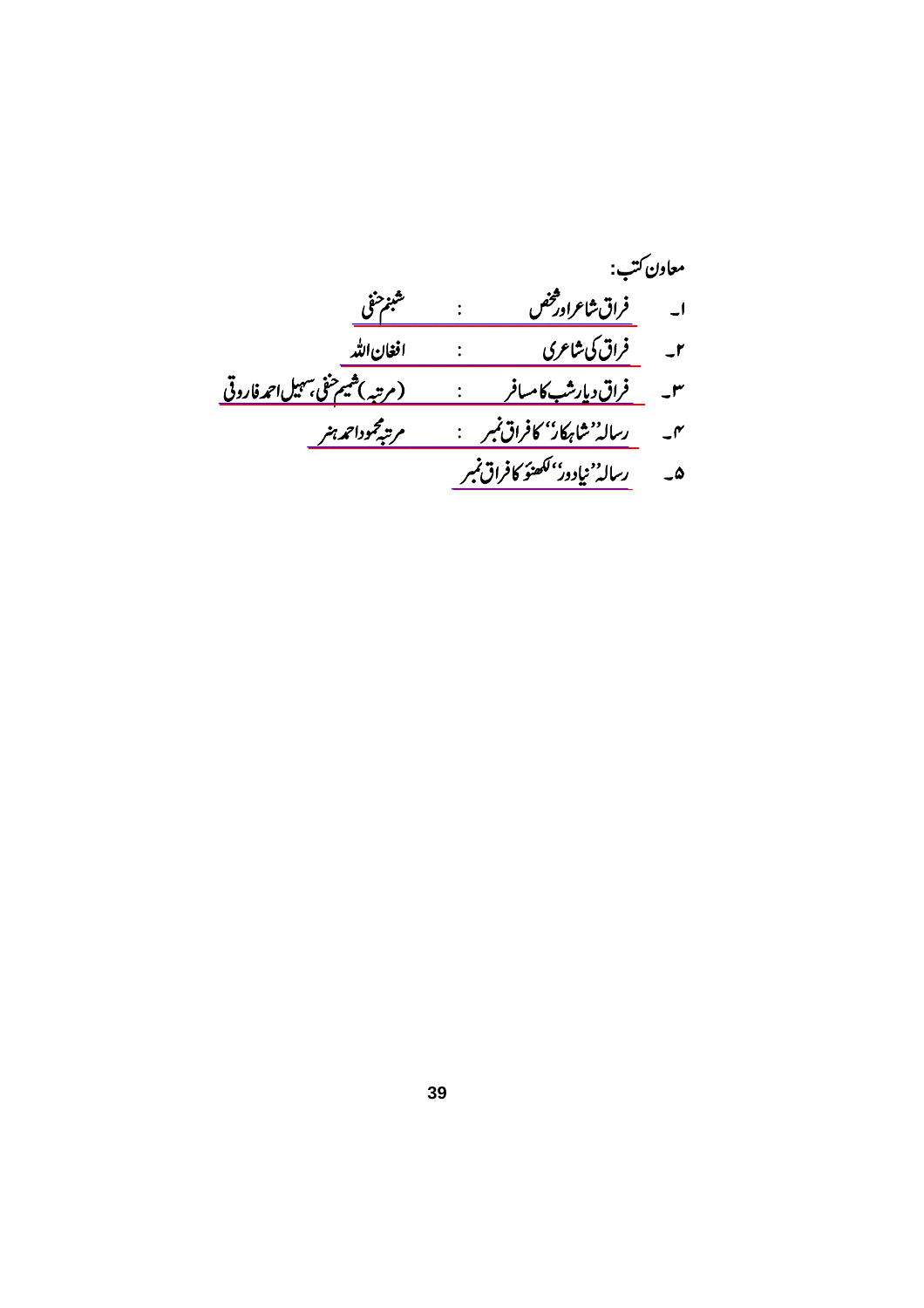

 **.1 .2**

**.3**

$$
\frac{\mathsf{UNIT-II}}{\mathsf{A}}
$$

**.4**

 **.5**

**.6**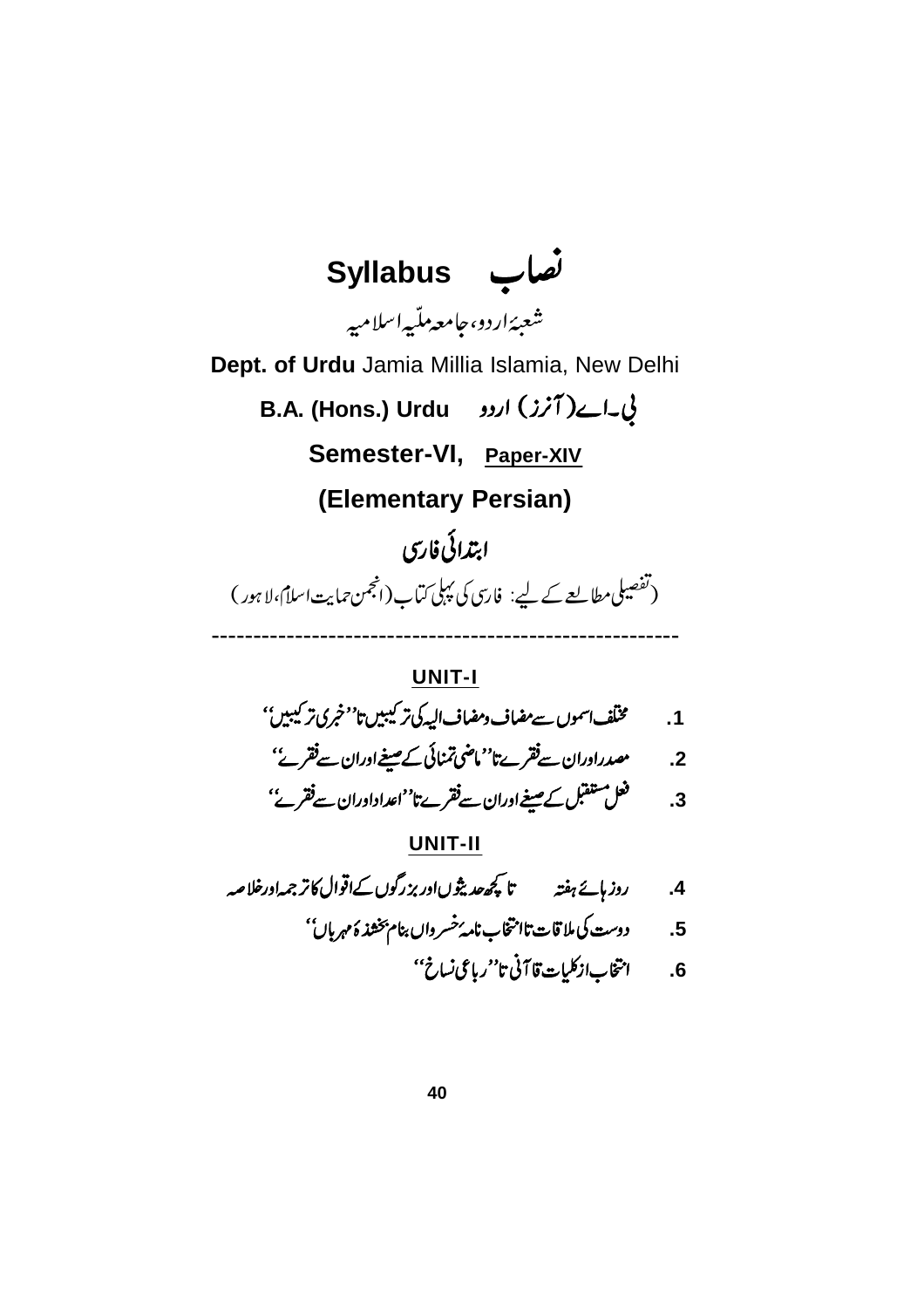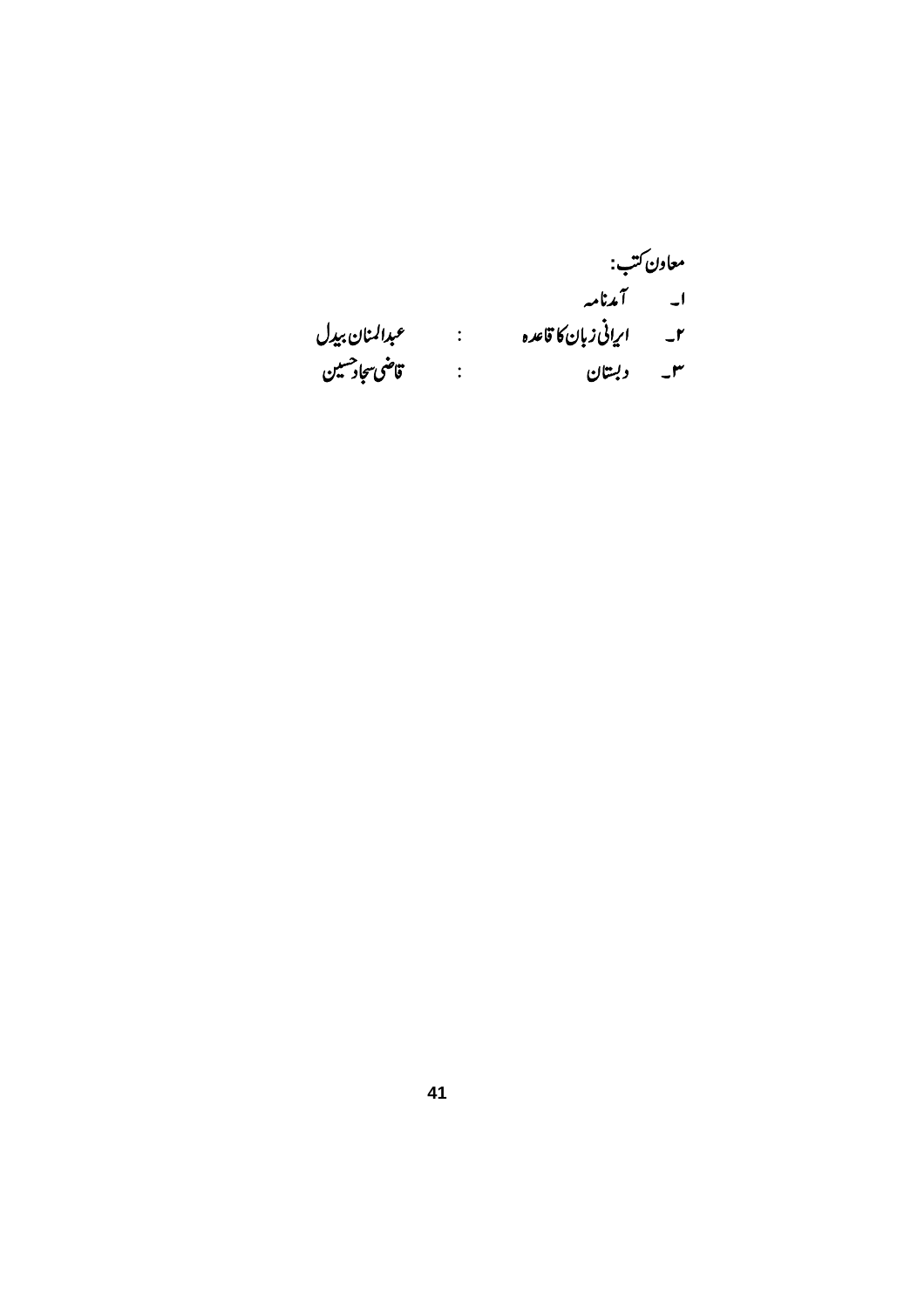

--------------------------------------------------------

**UNIT-I**

2. اردوناول کا آغازاورارتقا

[\\_\\_\\_\\_\\_\\_\\_\\_\\_\\_\\_\\_\\_\\_\\_\\_\\_\\_\\_\\_](https://www.rekhta.org/ebooks/nirmala-munshi-prem-chand-ebooks?lang=ur) **.3**

**.4**

**.5**

[\\_\\_\\_\\_\\_\\_\\_\\_\\_\\_\\_\\_\\_\\_\\_\\_\\_\\_\\_\\_\\_\\_\\_\\_](https://www.rekhta.org/manto/naya-qanun-saadat-hasan-manto-manto?lang=ur) **.6**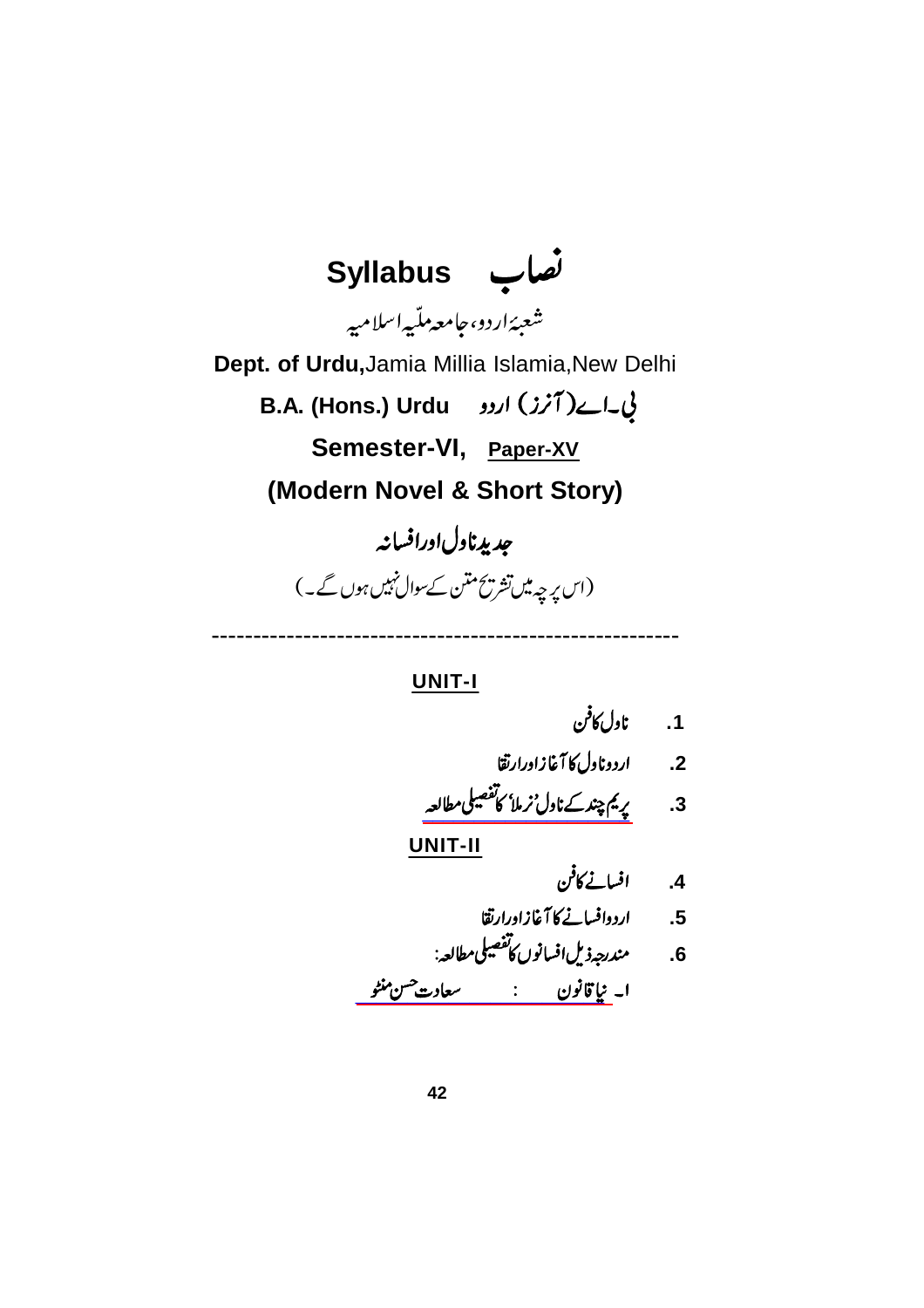|                          | ۲_ آنندی                                          | غلام ع <u>باس</u> |                                                |
|--------------------------|---------------------------------------------------|-------------------|------------------------------------------------|
|                          | ۳۔ نظارہ در م <u>ہاں ہ</u> ے                      | قرةالعين حيدر     |                                                |
|                          |                                                   |                   |                                                |
| معان ڪتب:                |                                                   |                   |                                                |
| $\overline{\phantom{0}}$ | .<br>اردوفشن                                      |                   | (مرتبه) آل حمەسردر                             |
| $-1$                     | <u>داستان سےافسانے تک</u>                         |                   | <u>وقارعظيم</u>                                |
| $-^{\prime\prime}$       | نياافسانه                                         |                   | وقارعظيم                                       |
| $-\mathsf{r}'$           | <u>اردوافسانه روایت اورمسائل</u>                  |                   | <u>(مرتبه) گویی چندنارنگ</u>                   |
| $ \omega$                | پريم چندکہانی کارہنما                             |                   | جعفررضا                                        |
| $-1$                     | <u>بیسویں صدی میں اردوناول</u>                    |                   | <u>یوسف سرمست</u>                              |
| $\overline{\phantom{a}}$ | <u>افسانے کی حمایت میں</u>                        |                   | <u>نىش الرحمٰن فاروقى</u>                      |
| $\overline{\phantom{a}}$ | <u>ناول کی تنقیدی تاریخ</u>                       |                   | <u>محم<sup>احس</sup>ن فاروقی</u>               |
| $-9$                     | <u>کہانی کے پانچ رنگ</u>                          |                   | شيم حنفى                                       |
| $-1$                     | <u>کہانی کاارتقا</u>                              |                   | <u>ظہورالدین</u>                               |
| $\overline{\phantom{0}}$ | <u>ىريم چندكا تقيدى مطالعه بحيثيت ناول نگار :</u> |                   | قمررئيس                                        |
| $\overline{\phantom{a}}$ | نا <u>ول کافن</u>                                 |                   | <u>: ای-ایم فارسٹر (مترجم ابوالکلام قاسمی)</u> |
| $\mathsf{J} \mathsf{f}$  | اردوناول آغاز دارتقا                              |                   | عظيم الثان صديقي                               |
| $\overline{\mathcal{M}}$ | <u>افسانوي ادب تحقیق وتجزیه</u>                   |                   | عظيم الشا <u>ن</u> صديق                        |
| $-10$                    | <u>بىدىنامە </u>                                  |                   | تش <u>س الحق</u> عثانی                         |
| $\overline{\phantom{0}}$ | اردوڤکشن پرمغربي ثرات                             |                   | خورشيداحمه                                     |
| $-L$                     | اردوافسانه فئ دَنْتَيْكي مطالعه                   |                   | گھہت ریجانہ خان                                |
|                          |                                                   |                   |                                                |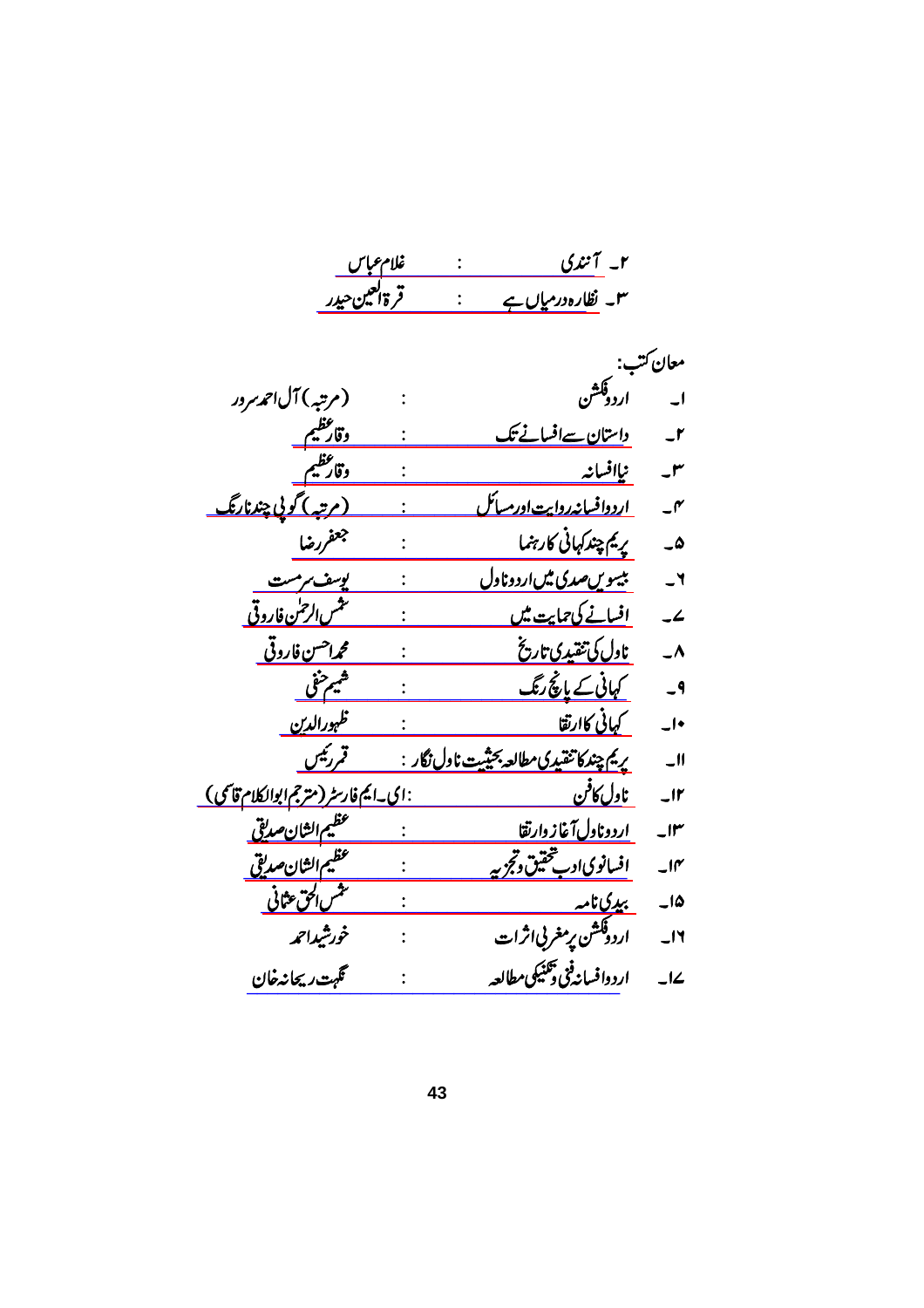**Syllabus** شعبەًاردو،حامعەمل<sup>ت</sup>ىيەاسلامىيە **Dept. of Urdu** Jamia Millia Islamia, New Delhi **B.A. (Hons.) Urdu Semester-VI, Paper-XVI-A (Optional) (Study of Rajinder Singh Bedi)** مطالعهٔ راجندرسگھ بیدی(اختیاری) (اس پہ چہ میں تشریحی منٹن کے سوال نہیں ہوں گے )

**UNIT-I**

--------------------------------------------------------

 **.1 .2**

**.3**

[\\_\\_\\_\\_\\_\\_\\_\\_\\_\\_\\_\\_\\_](https://www.rekhta.org/manto/apne-dukh-mujhe-de-do-rajendar-singh-bedi-manto?lang=ur) [\\_\\_\\_\\_\\_\\_\\_\\_\\_](https://www.rekhta.org/ebooks/ek-chadar-maili-si-ebooks?lang=ur) [\\_\\_\\_\\_\\_\\_](https://www.rekhta.org/ebooks/saat-khel-rajendar-singh-bedi-ebooks-3?lang=ur) **.4 .5 .6**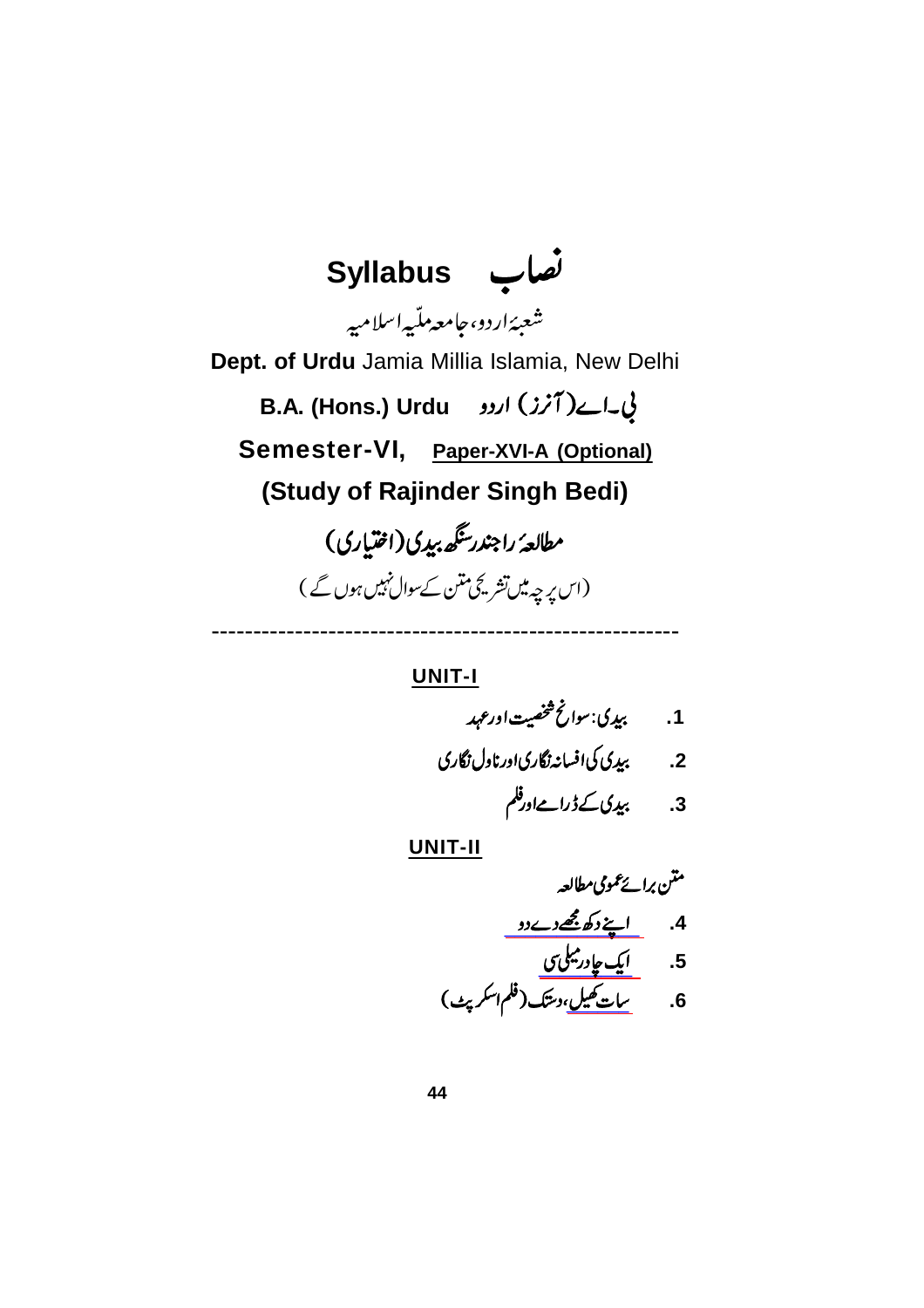|                                |                                            | معاون ڪتب:               |
|--------------------------------|--------------------------------------------|--------------------------|
| وارث علوي                      | <u>راجندر تگھ بیدی(مونوگراف)</u>           | $\overline{\phantom{a}}$ |
| وارث علوي                      | <u>راجندر تگھ بیدی ایک تقیدی مطالعہ</u>    | $-1$                     |
| <u> محمر اس</u>                | <u>شناساچرے</u>                            | J٣                       |
| قمررئيس                        | تلاش وتوازن                                | $\mathcal{I}$            |
| تش <u>س الحق عثانی</u>         | <u>بىدىنامە</u>                            | ۵۔                       |
| تثمس الحق عثانى (تحقيق درتنيب) | <u>باقيات بيدي</u>                         | $\mathbf{r}$             |
| گهت ریجانه خان                 | اردومخضرافسانه فخىاودتكنيكى مطالعه         | $\overline{\phantom{a}}$ |
| <u>يوسف سرمست</u>              | <u>بیسوی صدی میں اردوناول</u>              | ۸_                       |
|                                | رسال <i>ه عصر</i> ی آگہی دہلی کا بیدی نمبر | $-9$                     |
|                                | رسالہادیب علی گڑھ بیدی نمبر                | $\overline{\phantom{a}}$ |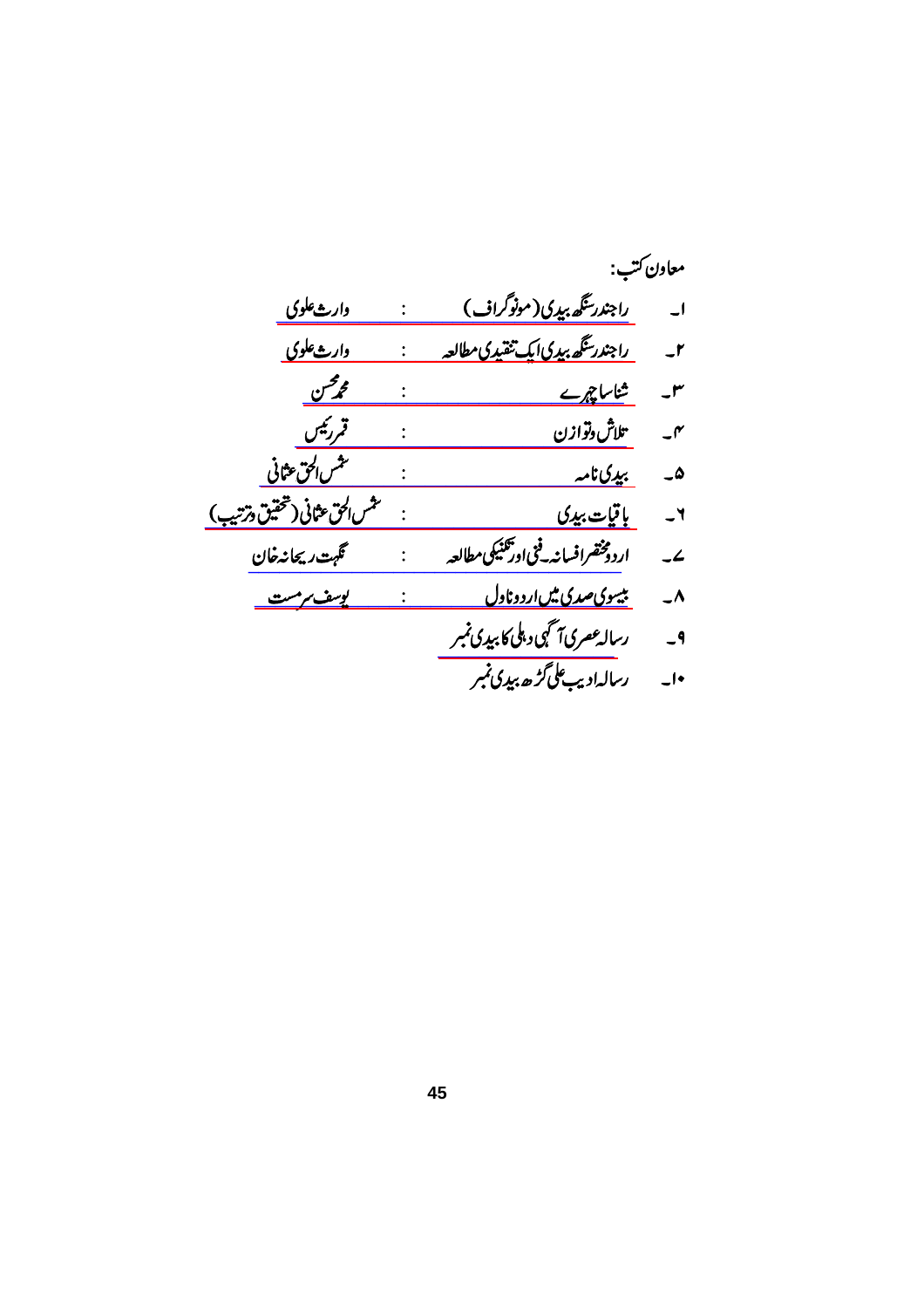

1.  
\n1. 
$$
\sqrt{}
$$
  
\n2.  $\sqrt{}$   
\n3.  $\sqrt{}$   
\n4.  $\sqrt{}$   
\n5.  $\sqrt{}$   
\n6.  $\sqrt{}$   
\n7.  $\sqrt{}$   
\n8.  $\sqrt{}$   
\n9.  $\sqrt{}$   
\n10.  $\sqrt{}$   
\n11.  $\sqrt{}$   
\n12.  $\sqrt{}$   
\n13.  $\sqrt{}$   
\n14.  $\sqrt{}$   
\n15.  $\sqrt{}$   
\n16.  $\sqrt{}$   
\n17.  $\sqrt{}$   
\n18.  $\sqrt{}$   
\n19.  $\sqrt{}$   
\n20.  $\sqrt{}$   
\n31.  $\sqrt{}$   
\n42.  $\sqrt{}$   
\n43.  $\sqrt{}$   
\n44.  $\sqrt{}$   
\n45.  $\sqrt{}$   
\n46.  $\sqrt{}$   
\n47.  $\sqrt{}$   
\n48.  $\sqrt{}$   
\n49.  $\sqrt{}$   
\n40.  $\sqrt{}$   
\n41.  $\sqrt{}$   
\n42.  $\sqrt{}$   
\n43.  $\sqrt{}$   
\n44.  $\sqrt{}$   
\n45.  $\sqrt{}$   
\n46.  $\sqrt{}$   
\n47.  $\sqrt{}$   
\n48.  $\sqrt{}$   
\n49.  $\sqrt{}$   
\n40.  $\sqrt{}$   
\n41.  $\sqrt{}$   
\n42.  $\sqrt{}$   
\n43.  $\sqrt{}$   
\n44.  $\sqrt{}$   
\n45.  $\sqrt{}$   
\n46.  $\sqrt{}$   
\n47.  $\sqrt{}$   
\n49.  $\sqrt{}$   
\n40.  $\sqrt{}$   
\n41.  $\sqrt{}$   
\n42.  $\sqrt{}$   
\n43.  $\sqrt{}$   
\n44.  $\sqrt{}$   
\n45.  $\sqrt{}$   
\n46.  $\sqrt{}$   
\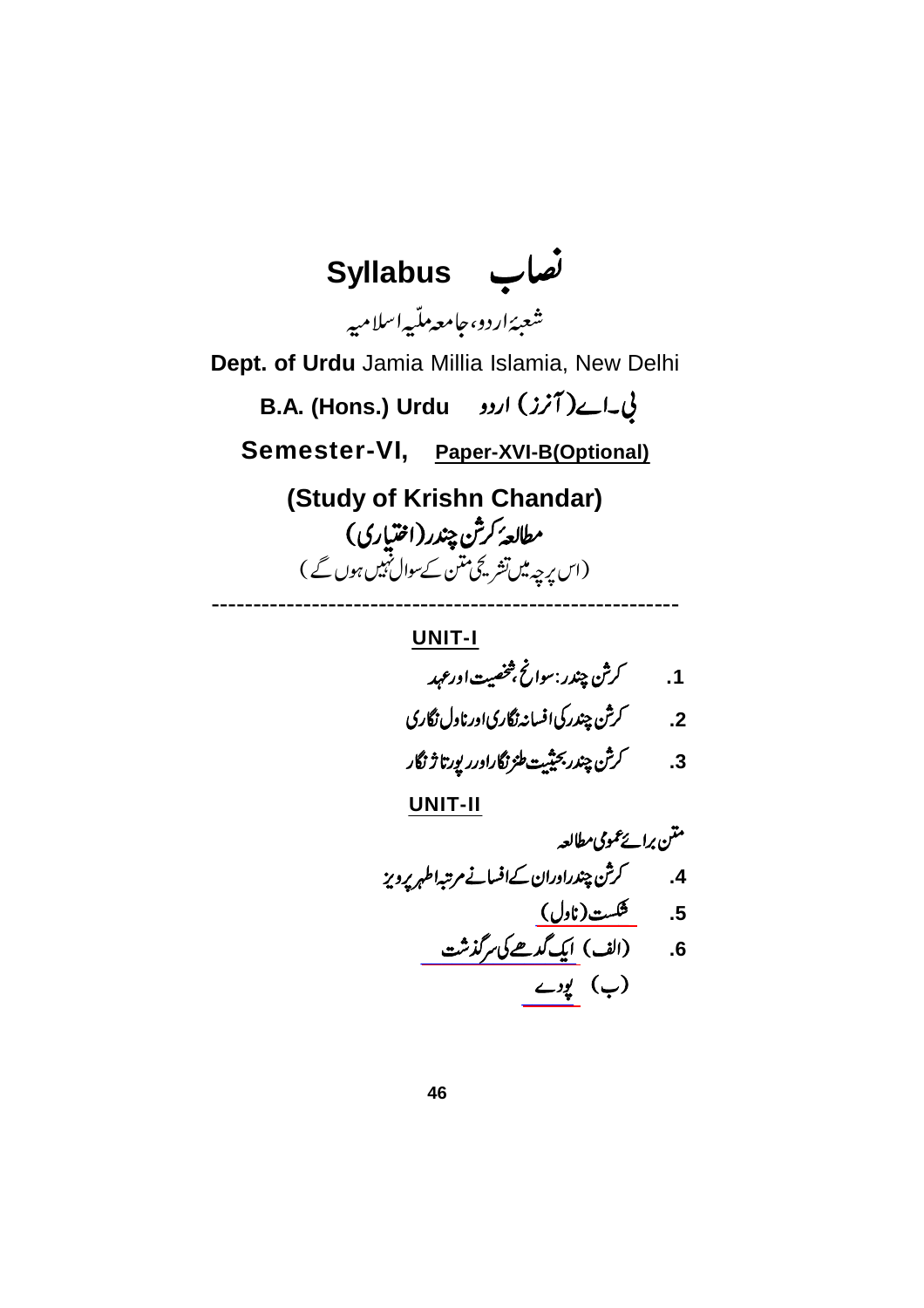|                          |                                                    | معاون ڪتب:               |
|--------------------------|----------------------------------------------------|--------------------------|
| <i>جگد</i> يش چندرودھاون | کرش چندرشخصیت اورفن                                | $\overline{\phantom{a}}$ |
| <u>جيلانى بانو</u>       |                                                    |                          |
| آل احمد سرور             | اردوقکشن                                           | $-1$                     |
| <u>قمرئیں</u>            | <u>اردومیں بیسویں صدی کاافسانوی ادب     :</u>      | $\mathcal{N}$            |
| عظيم الثا <u>ن صديقى</u> | اف <u>سانویاادب<sup>خت</sup>قیق وتجزیه پیستنده</u> | ۵۔                       |
| <i>يوسف مرمس</i> ت       | <u>بىيىويں صدى مىں اردوناول</u>                    | $-1$                     |
| - 001                    | رسالە <sup>د</sup> شاعر بىمبئى كاڭرش چندرنمبر      | $\overline{\phantom{a}}$ |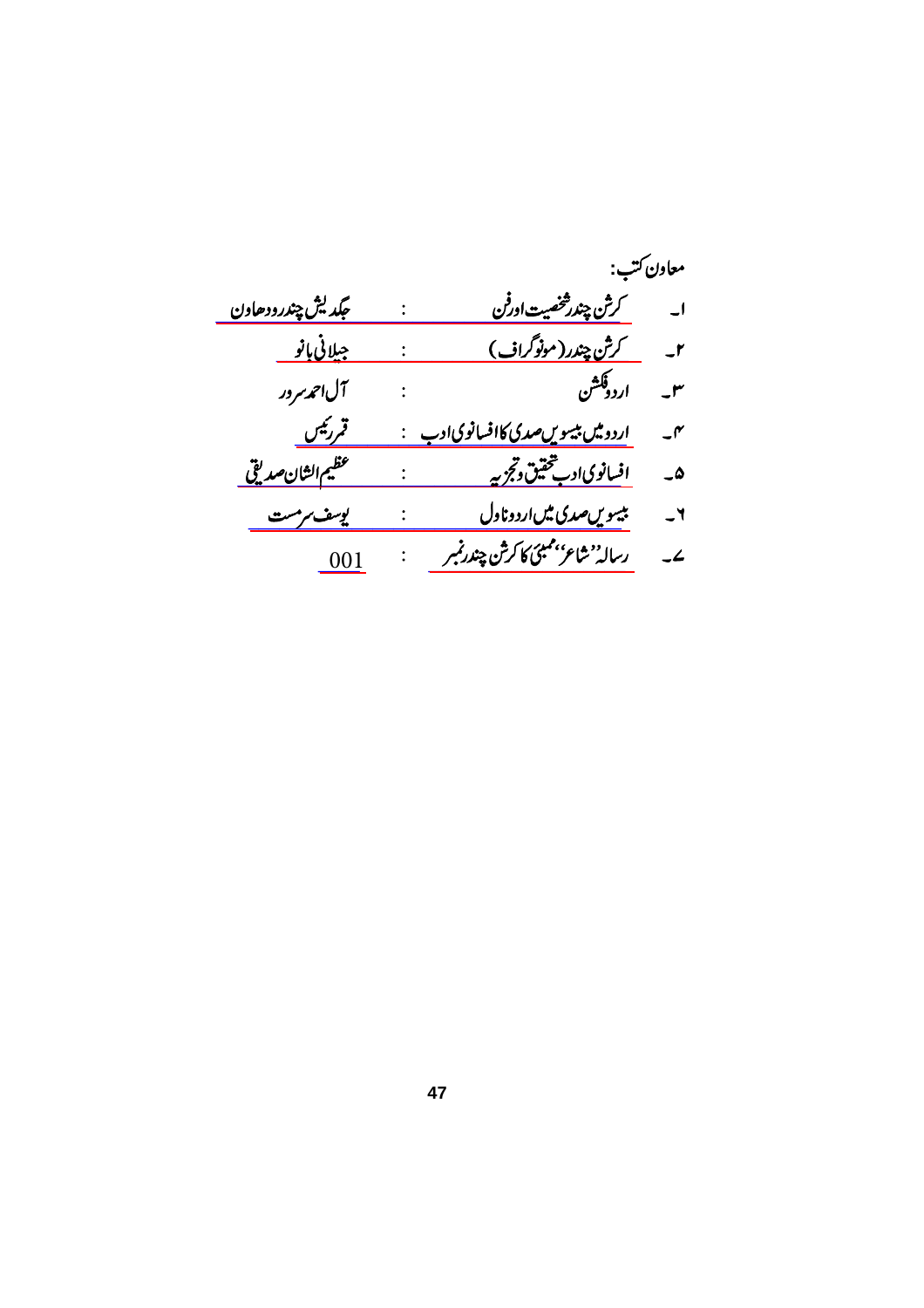**Syllabus** شعبەًاردو،حامعەمل<sup>ت</sup>ىيەاسلامىيە **Dept. of Urdu** Jamia Millia Islamia, New Delhi **B.A. (Hons.) Urdu Semester-V, Paper-XVI-C (Optional) (Romantic Prose Urdu)** اردوکی رومانی نثر (اختیاری) (اس پرچہ میں تشریحی ممنن کے نہیں ہوں گے )

#### **UNIT-I**

--------------------------------------------------------

 **.1**

- 2. اردونثر میں رومانیت
- **.3**

| متنن برائح عمومى مطالعه |  |
|-------------------------|--|
| كالمس                   |  |

| <u>سجاد حيدر يلدرم</u> | خيالستان            | $\cdot$         |
|------------------------|---------------------|-----------------|
| مہدیافادی              | افادات <i>مہد</i> ی | $.5\phantom{0}$ |
| نياز فتخ پوری          | جمالستان            | .6              |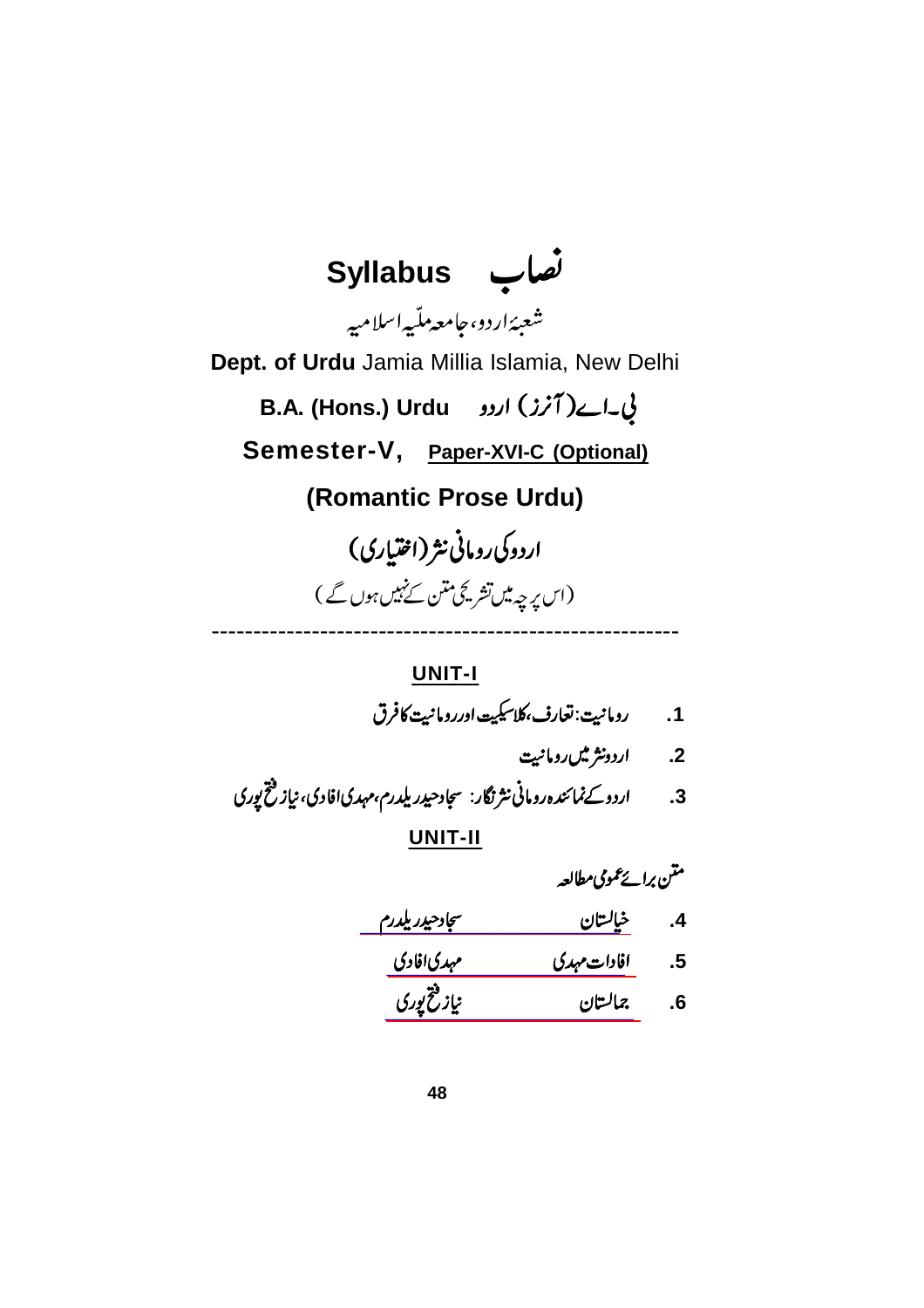|                      |                           |                                      | معاون ڪتب:               |
|----------------------|---------------------------|--------------------------------------|--------------------------|
| عبدالودود            |                           | <u>اردونثر میںادب لطیف</u>           | $\overline{\phantom{a}}$ |
| محمرحسن              |                           | ا <u>ردوادب میں رومانوی ت</u> حریک : | $-1$                     |
| سيداختشام حسين       | $\mathbb{R}^{\mathbb{Z}}$ | تنقیدی جائزے                         | $-r$                     |
| <u>جمیل جالبی</u>    |                           | ارسطوسےاپلیٹ تک                      | $-\mathsf{r}$            |
| يوسف حسين            |                           | فرانسیسی ادب                         | ھ۔                       |
| سيدعبداللد           | $\ddot{\cdot}$            | اشارات تنقيد                         | $-1$                     |
| آل اح <u>مد سرور</u> |                           | نےاور پرانے چ <sub>د</sub> اغ        | $\overline{\phantom{a}}$ |
| على جاويد            |                           | كلاسيكيت اوررومانيت                  | $\overline{\phantom{a}}$ |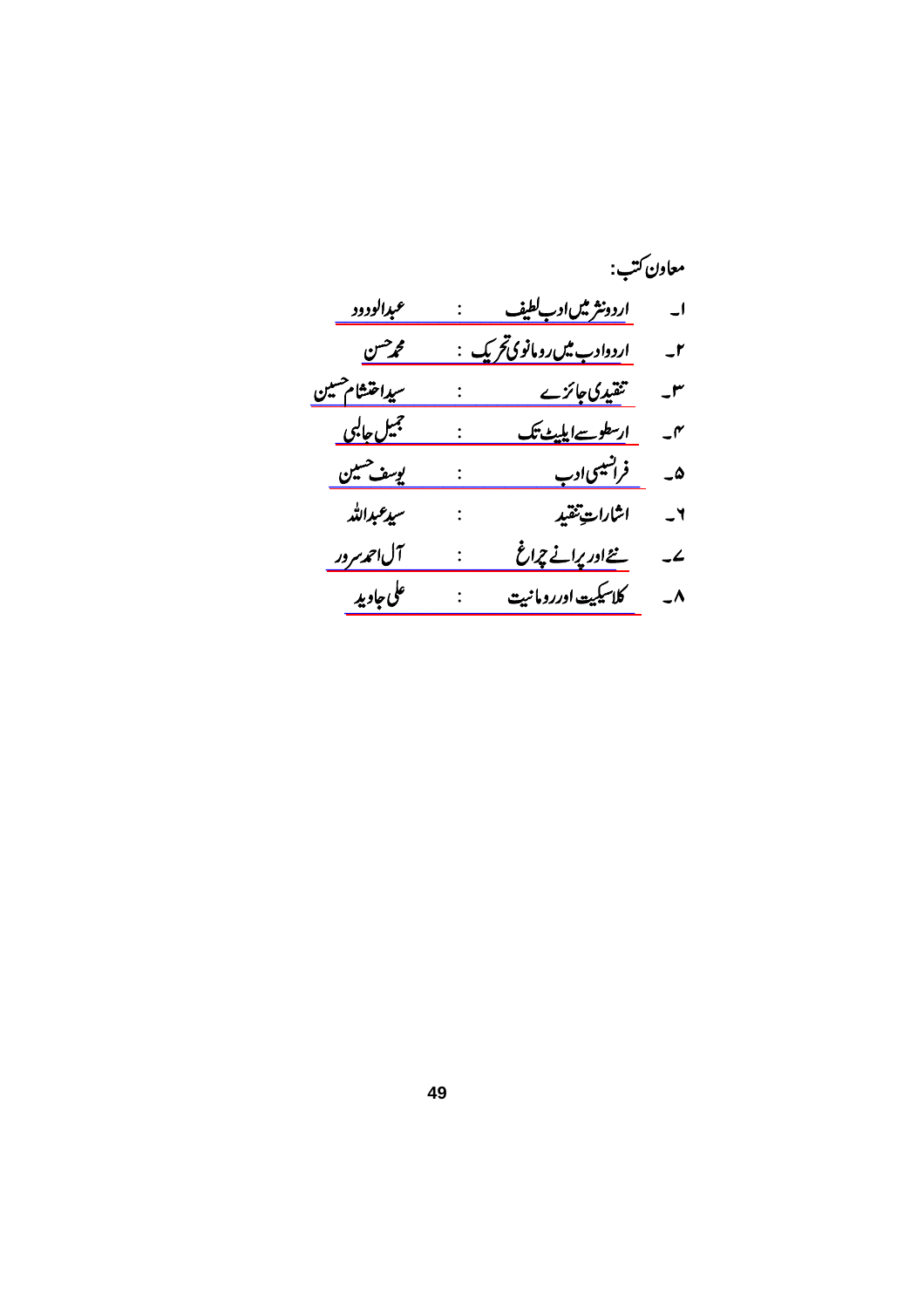

**UNIT-I**

**.1**

**.2**

**.3**

|                      |   | متن برائے عمومی مطالعہ |                 |
|----------------------|---|------------------------|-----------------|
| آغاحشر كاشميري       |   | یہودی کی گڑ کی         | $\cdot$         |
| <u>امتيازعلى تاج</u> | ٠ | <u>انارگل</u>          | $.5\phantom{0}$ |
| محمجيب               |   | خانه جنگي              | 6.              |